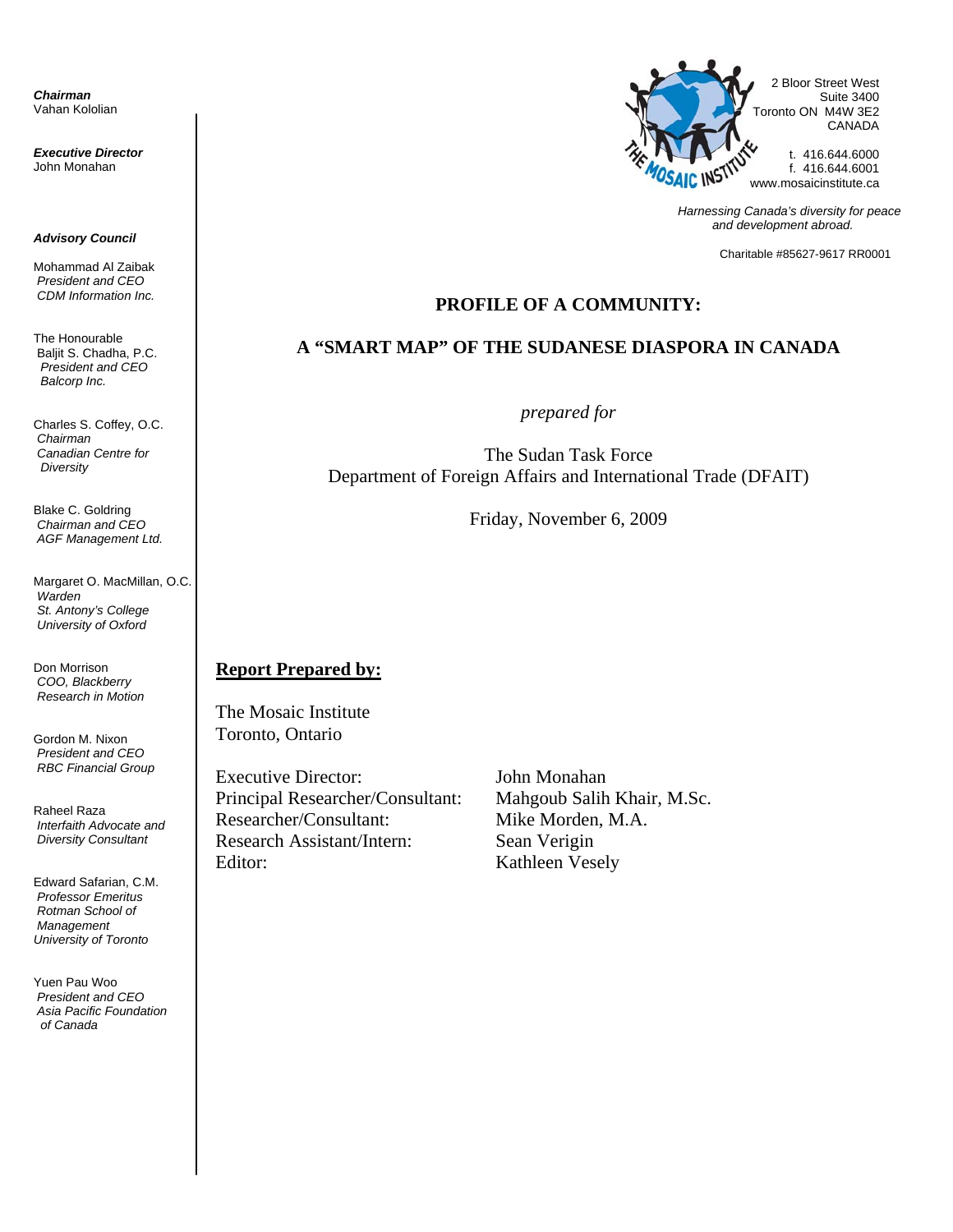# **TABLE OF CONTENTS**

| 1.  |                                                                                                                                               |  |  |
|-----|-----------------------------------------------------------------------------------------------------------------------------------------------|--|--|
| 1.1 |                                                                                                                                               |  |  |
| 1.2 |                                                                                                                                               |  |  |
| 1.3 |                                                                                                                                               |  |  |
|     |                                                                                                                                               |  |  |
|     | <b>Literature Review</b><br><b>Survey Tools</b><br>п<br>Sampling<br><b>Field Research</b>                                                     |  |  |
|     |                                                                                                                                               |  |  |
| 2.  |                                                                                                                                               |  |  |
| 2.1 |                                                                                                                                               |  |  |
| 2.2 |                                                                                                                                               |  |  |
|     |                                                                                                                                               |  |  |
|     |                                                                                                                                               |  |  |
|     | Geographic Origin: North vs. South<br><b>Ethnic Origin: Tribal Affiliation</b><br>Religious Affiliation: Muslims, Christians, Copts, & Others |  |  |
|     | 2.2.3 Inter-City Comparison of the Sudanese Diaspora across Canada 18                                                                         |  |  |
|     |                                                                                                                                               |  |  |
| 2.3 |                                                                                                                                               |  |  |
|     | Family and Extended Family<br><b>Media and News Sources</b>                                                                                   |  |  |

**•** Political Movements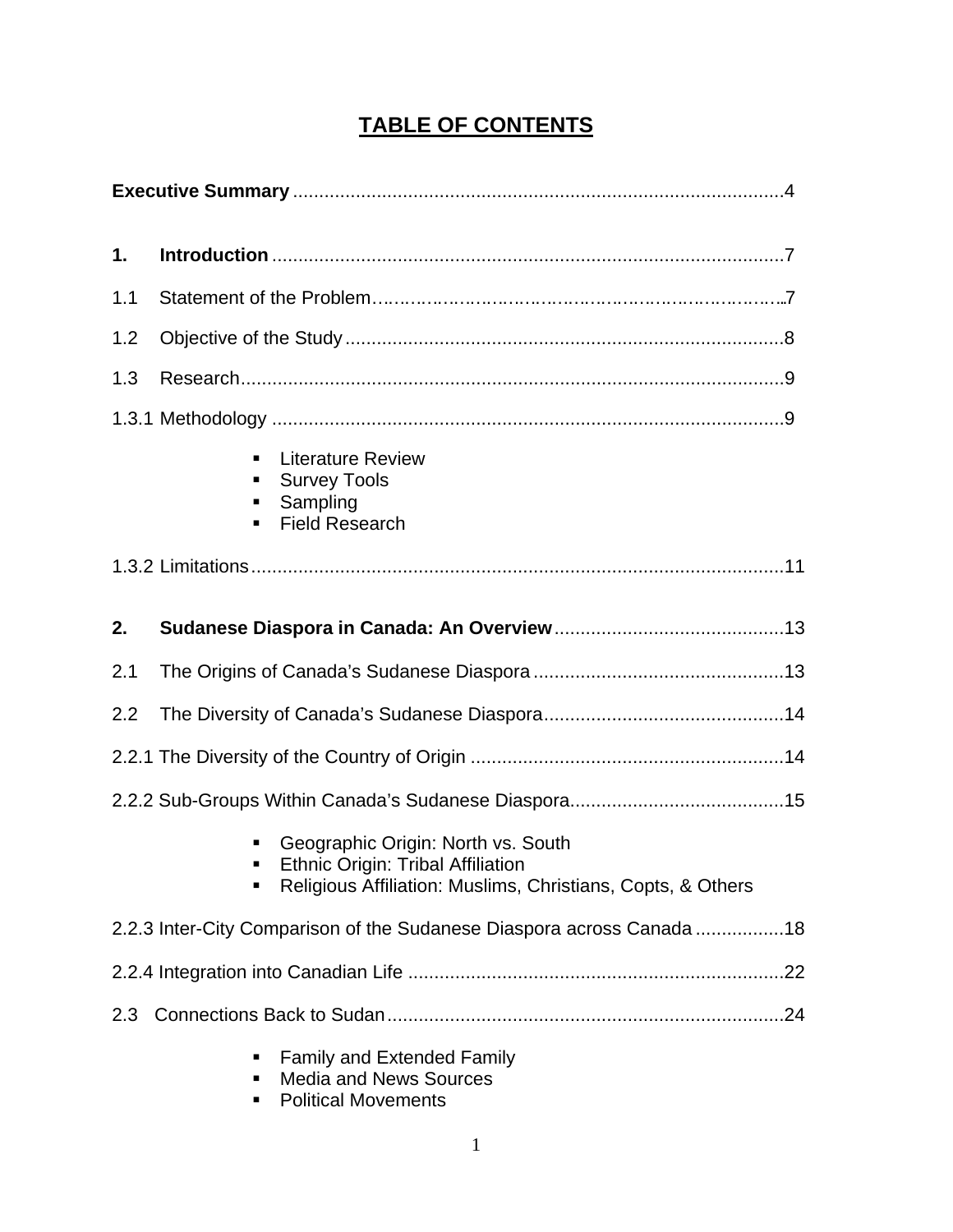| 2.4 |                                                                                                                                |
|-----|--------------------------------------------------------------------------------------------------------------------------------|
|     |                                                                                                                                |
|     |                                                                                                                                |
|     | 2.4.3 Other Measurements of the Sudanese Diaspora in Canada31                                                                  |
| 3.  | <b>Sudanese-Canadian Civil Society Organizations and Canadian</b><br>Not-for Profit Organizations Working on Sudanese Issues33 |
| 3.1 |                                                                                                                                |
|     | <b>Apolitical Mandates</b><br><b>Relations with Canadian Government</b>                                                        |
|     | 3.1.1 Sudanese Diaspora Community Organizations in Ottawa 35                                                                   |
|     | 3.1.2 Sudanese Diaspora Community Organizations in Toronto 35                                                                  |
|     | 3.1.3 Sudanese Diaspora Community Organizations in Hamilton36                                                                  |
|     | 3.1.4 Sudanese Diaspora Community Organizations in Kitchener37                                                                 |
|     | 3.1.5 Sudanese Diaspora Community Organizations in Winnipeg37                                                                  |
|     | 3.1.6 Sudanese Diaspora Community Organizations in Calgary38                                                                   |
|     | 3.1.7 Sudanese Diaspora Community Organizations in Edmonton38                                                                  |
| 3.2 |                                                                                                                                |
|     | 3.2.1 CIDA-Supported Canadian International NGOs Working in Sudan40                                                            |
|     |                                                                                                                                |
| 4.  | Policy Positions and Priorities of Sudanese Canadians 45                                                                       |
| 4.1 |                                                                                                                                |
| 4.2 |                                                                                                                                |
| 4.3 |                                                                                                                                |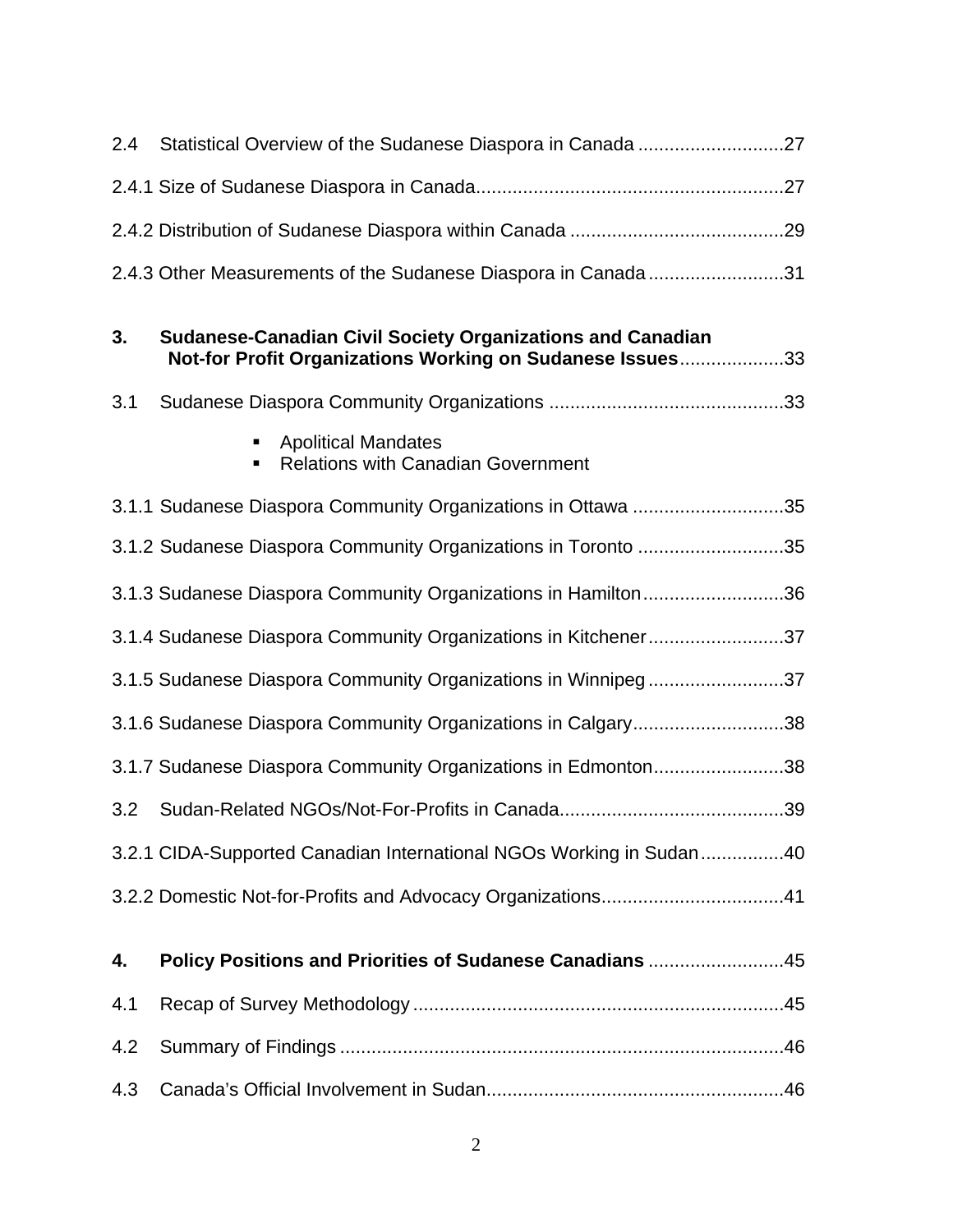| 4.4 The Dissemination of Official Development Assistance to Sudan49 |  |
|---------------------------------------------------------------------|--|
|                                                                     |  |
|                                                                     |  |
|                                                                     |  |
|                                                                     |  |
|                                                                     |  |
|                                                                     |  |
|                                                                     |  |

### **BIBLIOGRAPHY**

# **APPENDICES (not included in this document)**

| APPENDIX 1: Sudan Map |                                                                       |
|-----------------------|-----------------------------------------------------------------------|
|                       | APPENDIX 2: List of Selected Sudanese-Canadian "Citizen Experts"      |
|                       | APPENDIX 3: Pie Graphs of the Survey Results                          |
|                       | APPENDIX 4: Statistics Canada Special Run on Sudanese Diaspora [DISC] |
|                       | <b>APPENDIX 5: Closed-Ended Survey Instrument</b>                     |
|                       | <b>APPENDIX 6: Open-Ended Survey Instrument</b>                       |
|                       | <b>APPENDIX 7: Detailed Summary of Respondents' Views</b>             |
|                       | <b>APPENDIX 8: Respondent Authorization Form</b>                      |
|                       |                                                                       |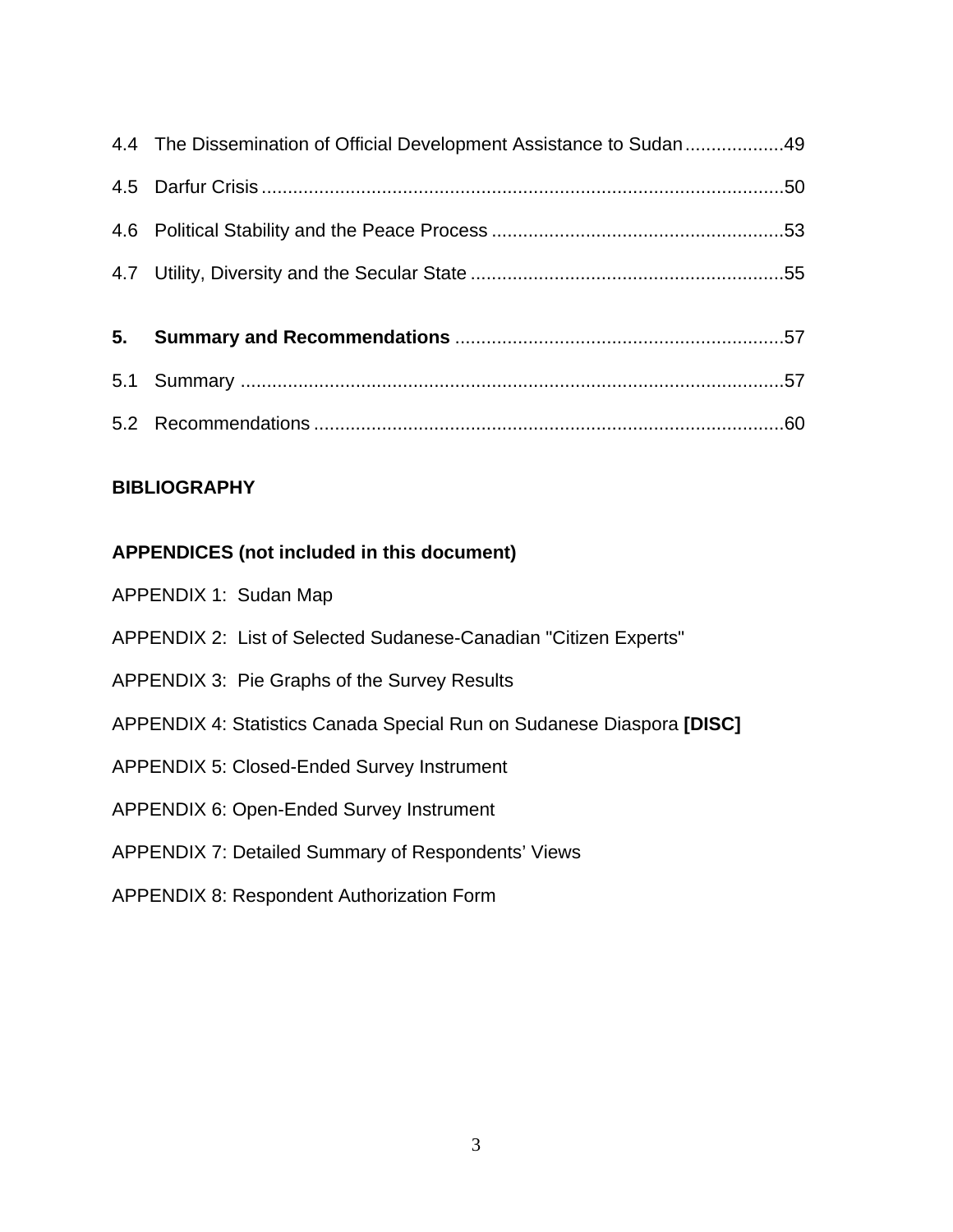# **Executive Summary**

Up until now, the Sudanese Diaspora in Canada has received relatively scant research attention, despite the importance of Sudan to Canada's foreign policy. The guiding assumption behind the current project is that those members of the Sudanese community living in Canada, although proudly attached to Canada and Canadian values, also retain a deep knowledge of and concern for Sudan, its internal dynamics, and the crises that it and its people continue to face. This paper considers this group of individuals to be a largely untapped resource – a population of "citizen experts" – whose knowledge and views could both inform and enhance the formulation and analysis of Canadian policy towards Sudan.

This *Profile of a Community: A Smart Map of the Sudanese Diaspora in Canada* ("Smart Map") seeks both to describe the community's principal characteristics and dynamics, and catalogue its organizations, its leadership, and the foreign policy views of a sampling of community members from across Canada, all for the benefit of Canadian policy makers. The findings strewn throughout the *Smart Map* are based on seventyseven (77) interviews and questionnaires administered to community leaders in seven (7) major cities across the country, as well as existing statistical data and scholarly literature.

The *Smart Map* profiles the complex ethnic and cultural identities of the Sudanese population in Canada. The main "fault line" that divides the community is the one between "Northerners" and "Southerners." Wherever measurably large numbers of Sudanese-Canadians reside in a metropolitan centre, the norm, rather than the exception, is for the population to divide and organize itself into separate "Sudanese" (read, northern) and "Southern Sudanese" components. However, to further complicate matters, Sudanese-Canadians also organize themselves along a myriad of subregional, tribal, sub-tribal, and religious lines that do not necessarily cohere neatly with the standard north/south division. While the geographic, religious and ethnic (i.e. tribal) cleavages which derive from decades of civil war in Sudan have been largely replicated in the diaspora in Canada, there is a strong will on the part of many community leaders to build bridges between sub-communities and work towards pan-Sudanese unity in the Diaspora. We see promising examples of this in certain Canadian cities, like Winnipeg.

Regardless of geographic or tribal origin, members of the Sudanese diaspora in Canada remain closely connected to Sudan. For some, this is demonstrated by the regular and generous payment of financial remittances to both family members and friends in Sudan, and by occasional return trips home. For others, this connection includes ongoing participation in an overtly-political organization such as the Sudan People's Liberation Movement (SPLM), which has numerous chapters across Canada representing a sizable number of Southern Sudanese, or a less formal network of Sudanese Communist Party or Democratic Union Party chapters. However, all respondents, both southerners and northerners, agreed that, within Canada's Sudanese diaspora, political discussions are more often avoided than not, and particularly so in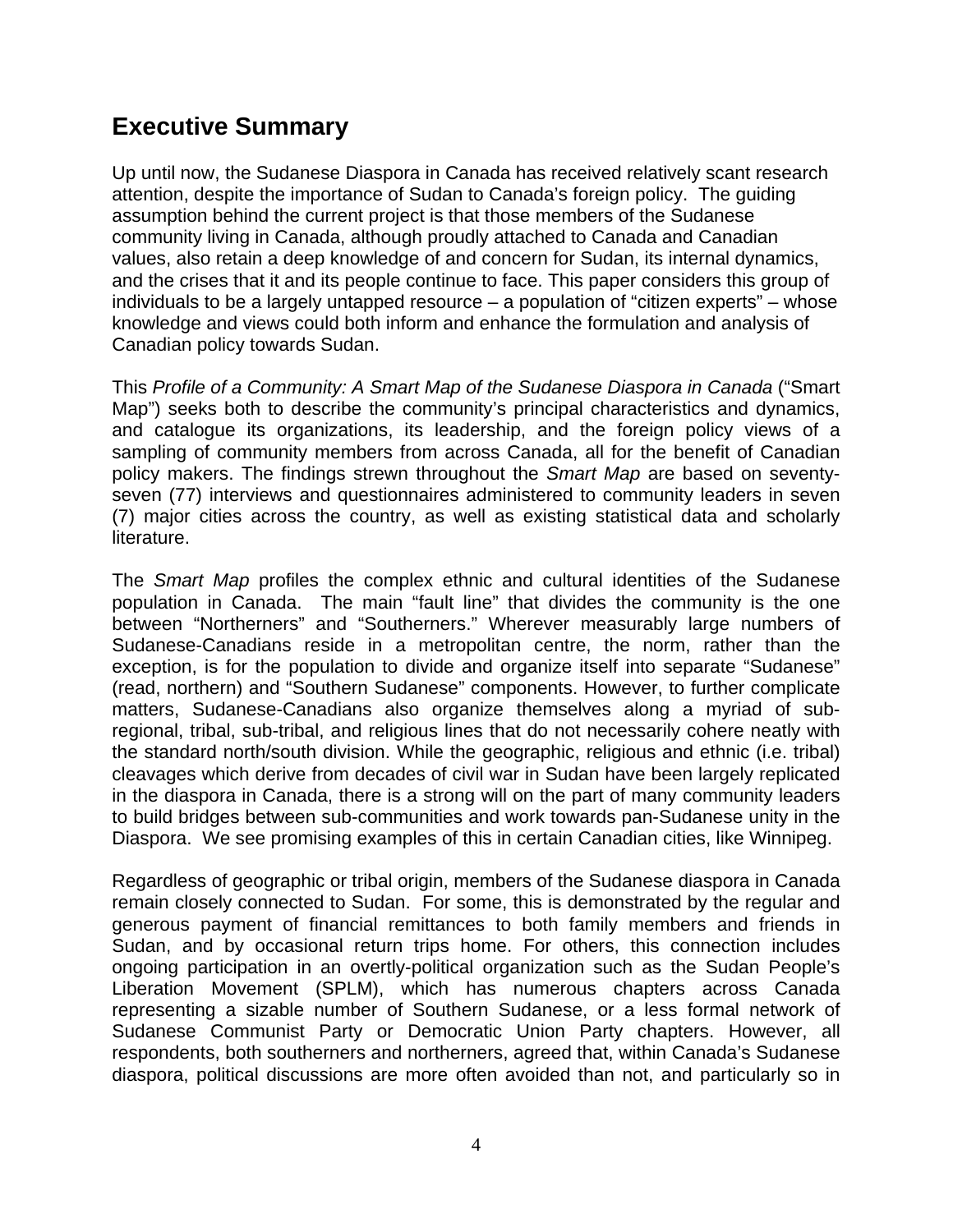the many community-based Sudanese associations that tend to be the principal organizations around which community members gather.

Virtually all members of the Sudanese diaspora in Canada receive news about Sudan via either Sudanese television stations broadcast via satellite to North America, or via a select group of news-based websites.

A distributional analysis of the Sudanese population finds that like most recently-arrived migrant groups, its members exhibit a strong preference for urban centres. A slight majority (53%) live in Ontario, with the second largest concentration found in Alberta (28%). The diaspora is also characterized by a relatively high degree of educational attainment, with Statistics Canada suggesting that 24% of Sudanese-Canadians have completed post-secondary education. Of those 77 respondents who participated in this research project, almost all had post-secondary degrees, and 25% had completed postgraduate studies. This fact alone may begin to hint at the potential of diaspora members to participate constructively in consultations, forums, or deliberations concerning Canadian foreign policy towards Sudan.

Community organizations of the Sudanese diaspora - the purpose of which is typically both to promote the community's interests and to provide various settlement and integration services to its members – tend to exhibit a relatively low level of formal organization and often operate with scarce financial resources. That said, many receive settlement program funding from Citizenship and Immigration Canada, and this relationship is among the strongest that community organizations are likely to have with the Government of Canada.

In general terms, those who have been living longest in Canada tend to be the best integrated into Canadian society. Some remain involved with community-based organizations and act as *de facto* mentors to newer arrivals to the country, but others grow more and more detached from their communities as their income and time spent in Canada increase. While the overall size of the Sudanese diaspora in Canada remains small – arguably between 25,000 and 30,000 nationwide – a number of individuals are emerging as successful academics, professionals, and business people. A selection of these people are listed by city in Appendix 2, and their key capacities – many of which may be directly relevant to elements of Canadian foreign policy towards Sudan, such as civil engineers who may be well-positioned to comment on certain development projects, and so on – are catalogued.

One of the most surprising but encouraging findings of this report was that there was no obvious correlation between respondents' geographical origin within Sudan, or their tribal affiliation, or their faith tradition, and their responses to a closed-ended survey we conducted regarding the politics of Sudan and the policies of Canada towards Sudan. It would be valuable to ascertain if the same finding would hold true if it were tested against a much larger sample of the community. In any event, participants were asked to respond to a series of propositions relating to current affairs in Sudan, and particularly Canada's role in Sudan. On balance, participants viewed Canada's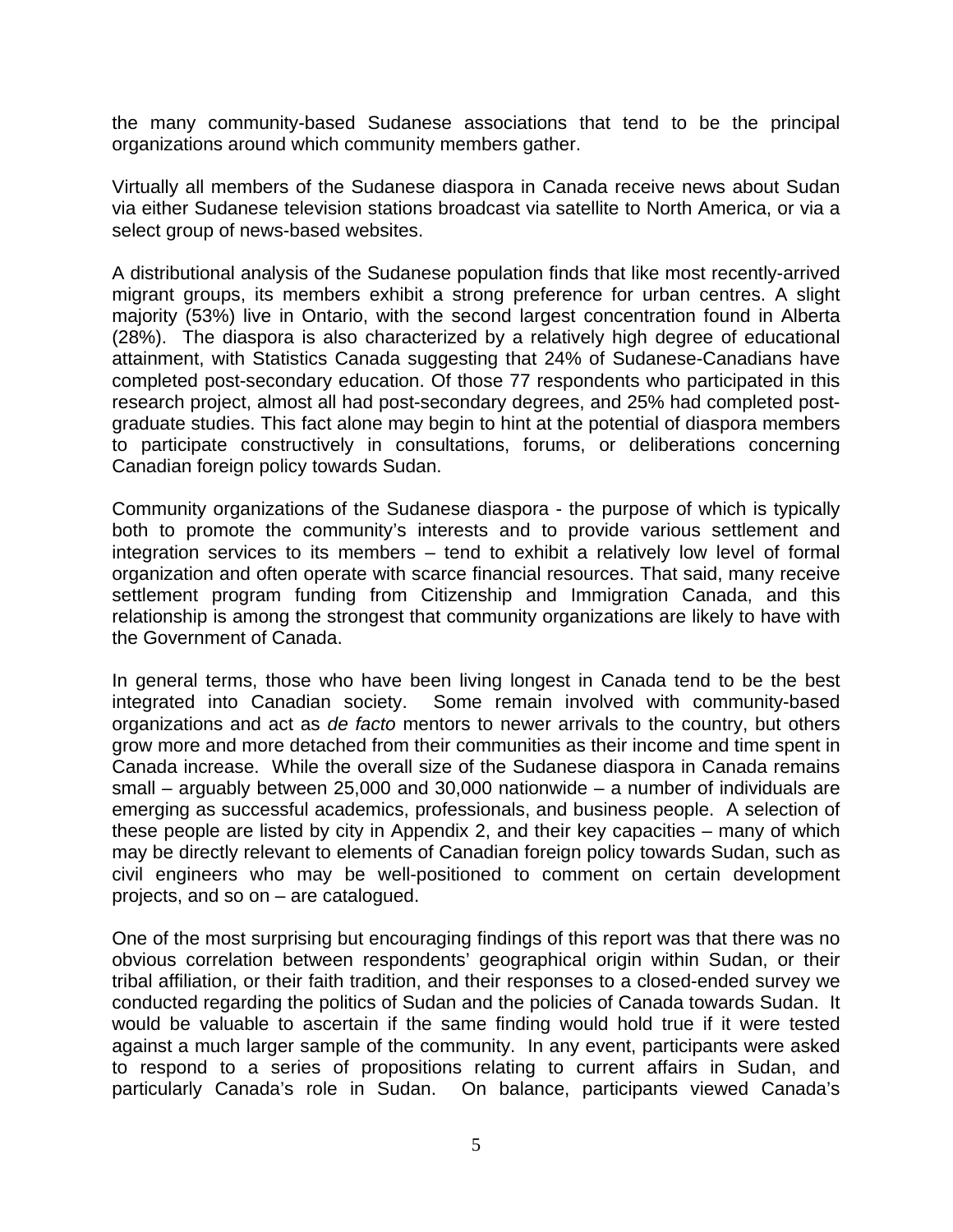contributions positively, but felt that Canada should become more active. There was disagreement over the value of economic sanctions – with just over half saying that they are counterproductive and should be removed - but also a widespread belief that President Bashir is counterproductive to the country's interests and should be removed from office. There was strong support for humanitarian intervention in Sudan by Canadian and other Western troops. The high rate of response to almost all propositions points to the interest that diaspora members retain for current events in Sudan, as well as their keen interest in Canada's relationship with their country of birth.

The *Smart Map* project represents a first step towards realizing the potential of the Sudanese Diaspora to contribute to foreign policy. It is suggested that it can be used to organize a consultative forum or series of forums for diaspora members, under the auspices of the Sudan Task Force. It is also hoped that it will serve as a template for research on other diaspora groups that are similarly situated to contribute to foreign policy-making.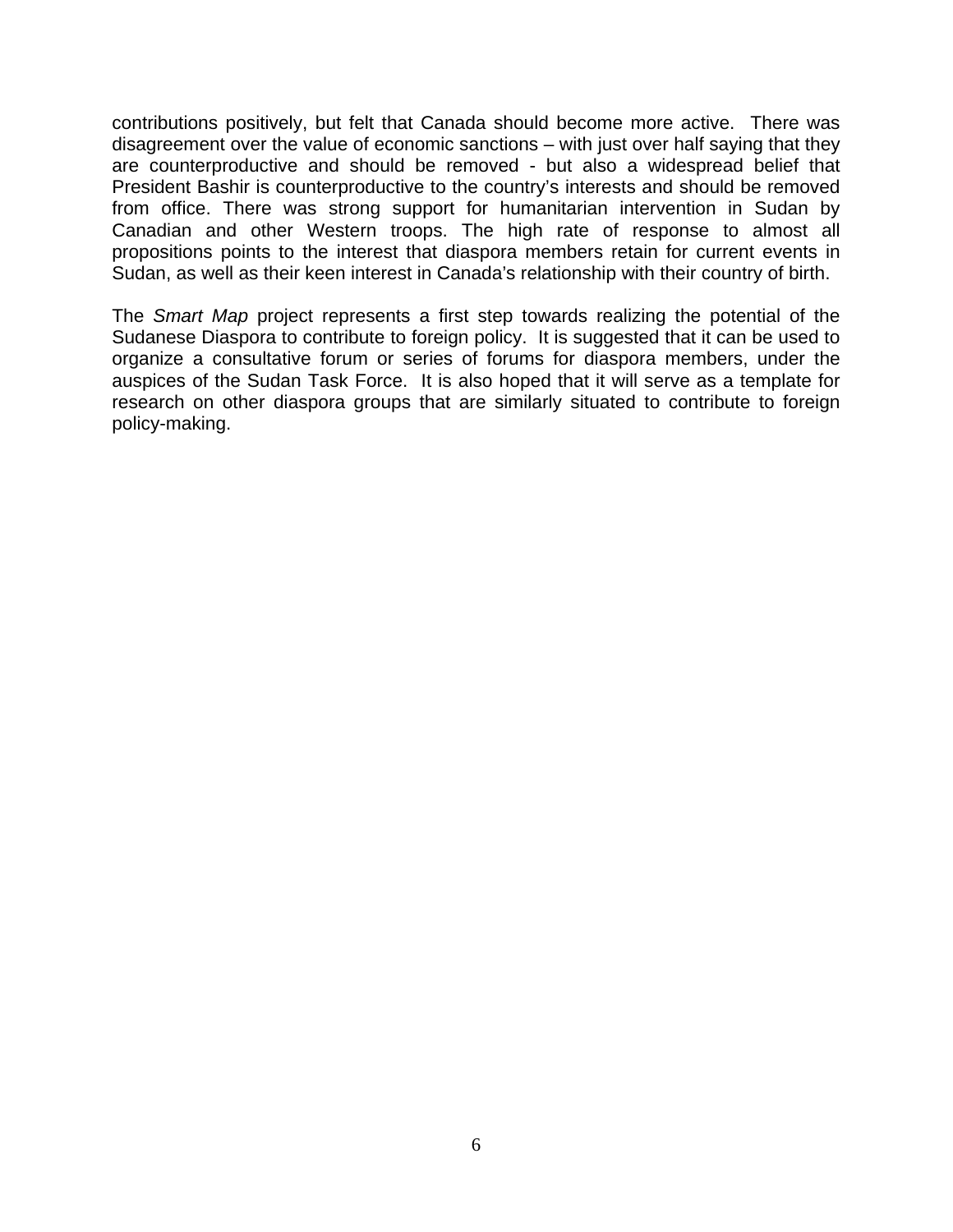# **1. Introduction**

The Smart Map of the Sudanese Diaspora in Canada project was commissioned and sponsored by the Sudan Task Force of the Department of Foreign Affairs and International Trade, and conducted by the Mosaic Institute. This final report is intended to sketch the basic social and demographic characteristics of the Sudanese diaspora in Canada, explore the foreign policy positions and priorities of Sudanese-Canadians, and document their collective and individual capacities to enhance Canadian foreign policy towards Sudan. It is hoped that the final product will enable the Canadian government to make better use of the Sudanese "citizen experts" present in Canada, assist Sudanese-Canadians in engaging the Canadian government as well as making use of their professional and educational credentials, and ultimately improve the effectiveness of Canada's official activities in Sudan.

This is the first report, to the authors' knowledge, which analyzes and catalogues the individual and collective capacities of the Sudanese Diaspora to participate in the formulation of foreign policy towards Sudan. This research should be read as an important first step towards a robust and mutually-beneficial relationship between the official foreign policy-making community in Ottawa and Sudanese-Canadian communities across the country.

# **1.1 Statement of the Problem**

 $\overline{a}$ 

The Sudanese diaspora in Canada, by virtue of its recent arrival relative to other ethnocultural communities, has gone largely unsurveyed, and studies that have been conducted have focused on the more immediate social and economic aspects of migration and resettlement.<sup>1</sup>

As a result, there is a lack of ready information about Sudanese-Canadians, their organizations, their leadership, their relationships to their country of origin and each other, their views of Canada's policies towards Sudan, and their collective and individual capacities to enhance those policies. At the same time, given its ongoing civil conflict, its staggering poverty and drought, and its political instability, Sudan figures very prominently in Canada's foreign affairs and development programming. Since 2006, that programming – including humanitarian and development assistance, as well as defence-related spending – has represented disbursements of some \$674 million (CAD) across all federal government departments and agencies. $2$ 

<sup>&</sup>lt;sup>1</sup>Prior to the late 1980s, there was very little Sudanese migration to North America. In the 70's and 80's, Sudanese migration was more commonly to the neighboring rich oil countries in the Gulf region, as well as to Libya. Migration was typically driven by the pursuit of prosperity and improved career opportunities. The nearness of these countries and the shared language of Arabic facilitated this migration process.<br><sup>2</sup> Figures confirmed through communications with DFAIT officials, November 2009.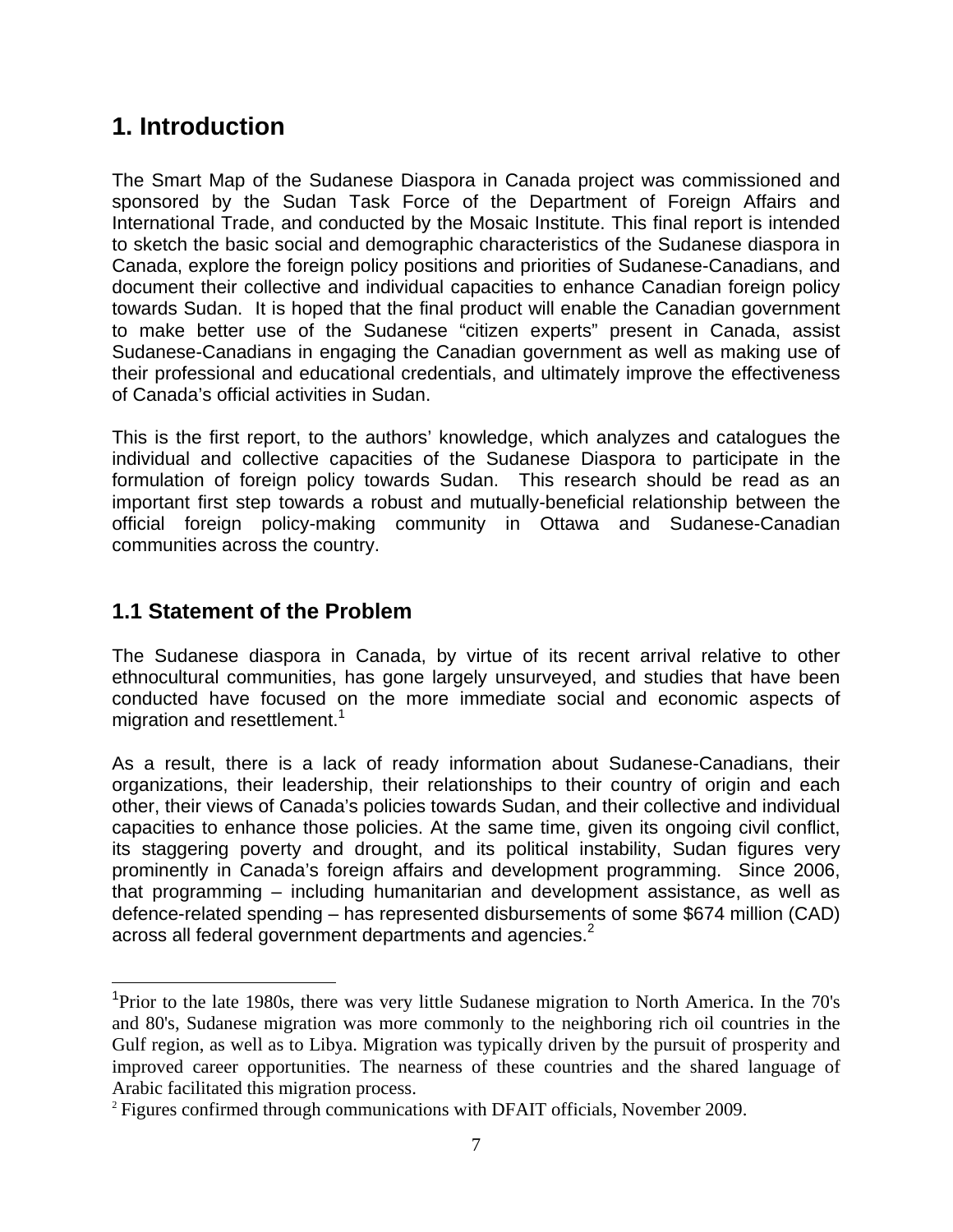This report and the data it presents are an attempt to begin to draw closer connections between Canadian policies and programming concerning Sudan, and the Sudanese-Canadians who are arguably our own country's most well-qualified "citizen experts" when it comes to assessing, commenting upon and enhancing those policies and programmes.

While the focus of this report is on Sudan and Sudanese-Canadians, it is hoped that a side benefit of this research will be to highlight the potentially important role that diasporas can play in enhancing the quality and the effectiveness of Canadian foreign policy-related decision-making throughout the world. Canada, by nature of its multinational and transnational population, is uniquely situated to take advantage of such Canadians' first-hand, expert knowledge of virtually all regions of the world. This immense potential resource is increasingly recognized but remains under-utilized. This report represents an effort to go beyond the numbers on the Canadian census in order to "map" the practical potential of a diaspora, so that policy makers may better access its wisdom, passion and creativity.

# **1.2 Objectives of the Study**

The objectives of the Smart Map of the Sudanese Diaspora in Canada research project were as follows:

- To document the geographic concentrations and key demographic attributes of Canada's Sudanese Diaspora;
- To identify key Sudanese organizations in Canada, as well as their leaders and key members, that have an interest in and a capacity to help inform and contribute to the formulation and enhancement of Canadian foreign policy with respect to Sudan;
- To identify individual Sudanese-Canadians who have achieved notable success in academe, the professions, and the business community and who may have an interest in and a capacity to help inform and contribute to the formulation and enhancement of Canadian foreign policy with respect to Sudan;
- To document the tribal, ethnic, regional, religious and political origins and ties of key Sudanese-Canadian organizations and individuals;
- To analyze the interrelationships of key Sudanese-Canadian organizations and their leadership;
- To compile the policy positions and priorities of key Sudanese-Canadian organizations and individuals with respect to issues of critical policy importance, including: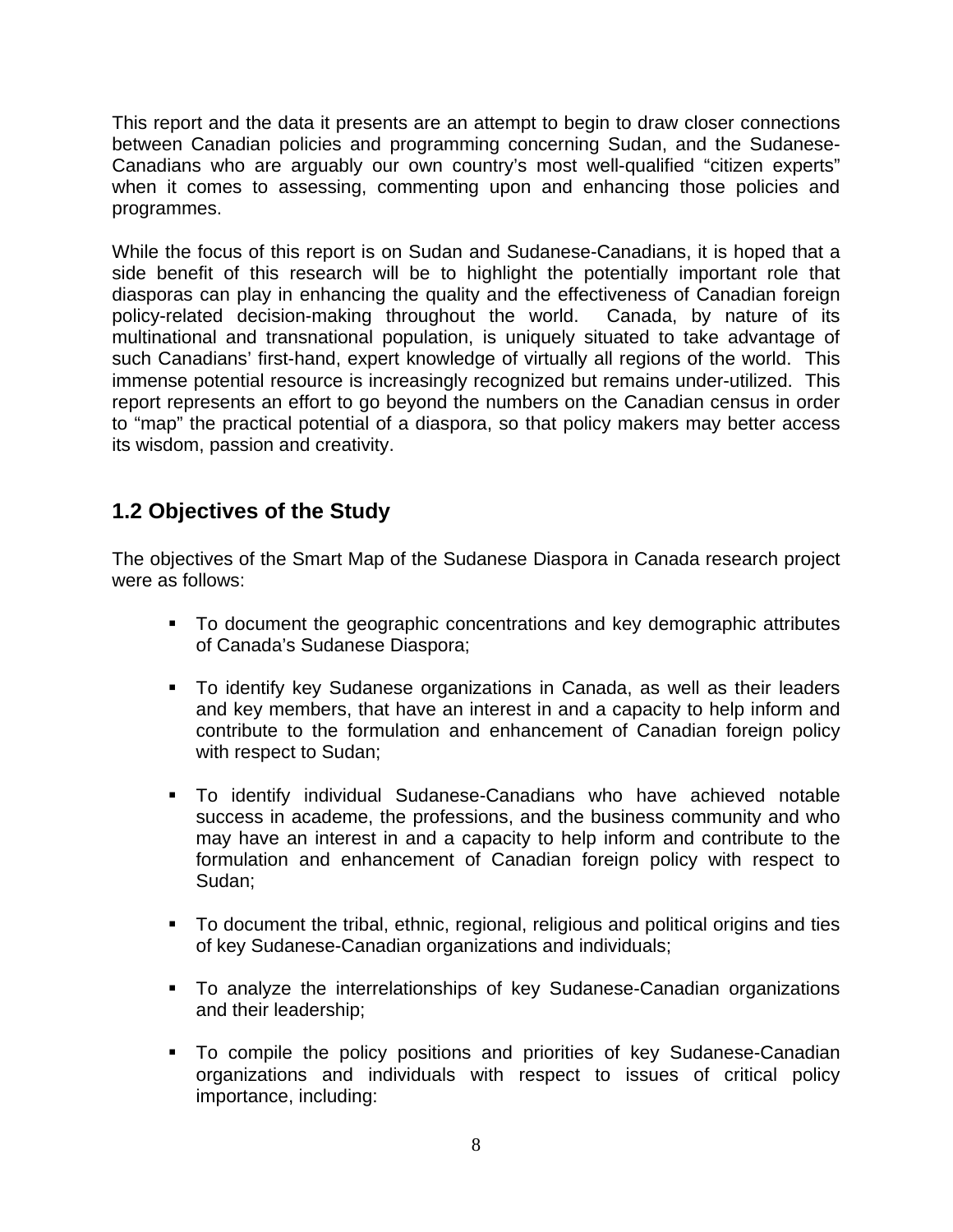- o the dissemination of Canadian official development assistance (ODA) to Sudan;
- o human rights issues in Darfur and elsewhere in Sudan;
- o the ICC indictment of President Bashir;
- o Canada's potential peacekeeping role in Sudan; and
- o any other policy issues concerning Sudan that are of high-priority to the Sudanese-Canadian Diaspora.
- To document the strength and type of links which connect Sudanese-Canadians back to Sudan, including remittances, "brain circulation", knowledge sharing, social obligations, and web-based networking;
- To consider the role of the Sudanese-Canadian Diaspora in homeland politics; and
- To identify existing relationships between Sudanese-Canadian organizations and the Government of Canada.

The final report is intended to present a snapshot of the Sudanese diaspora in Canada, to describe its size, its distribution, its intra-community dynamics and its organizational structures, and to consider whether and how the community might play a role in the formulation, review or enhancement of Canadian foreign policy towards Sudan. The paper also catalogues a number of both Sudanese-Canadian and other Canadian organizations doing work related to Sudan, and lists a number of prominent members of the Sudanese-Canadian community who possess skill-sets, educational backgrounds and professional credentials that might qualify them to serve as "citizen experts" capable of enhancing Canada's policies concerning Sudan.

Finally, the paper presents the results of a survey that asks a number of questions pertaining to the politics of Sudan, and Canada's policies towards Sudan. Survey results are presented along with representative quotations from those surveyed. This foreign policy focus of the current study distinguishes it from most other studies of Sudanese migrants in Canada.

# **1.3 Research**

# **1.3.1 Methodology**

The researchers employed a combination of qualitative and quantitative methods to meet research objectives, using the advantages of both to isolate different focuses of the study.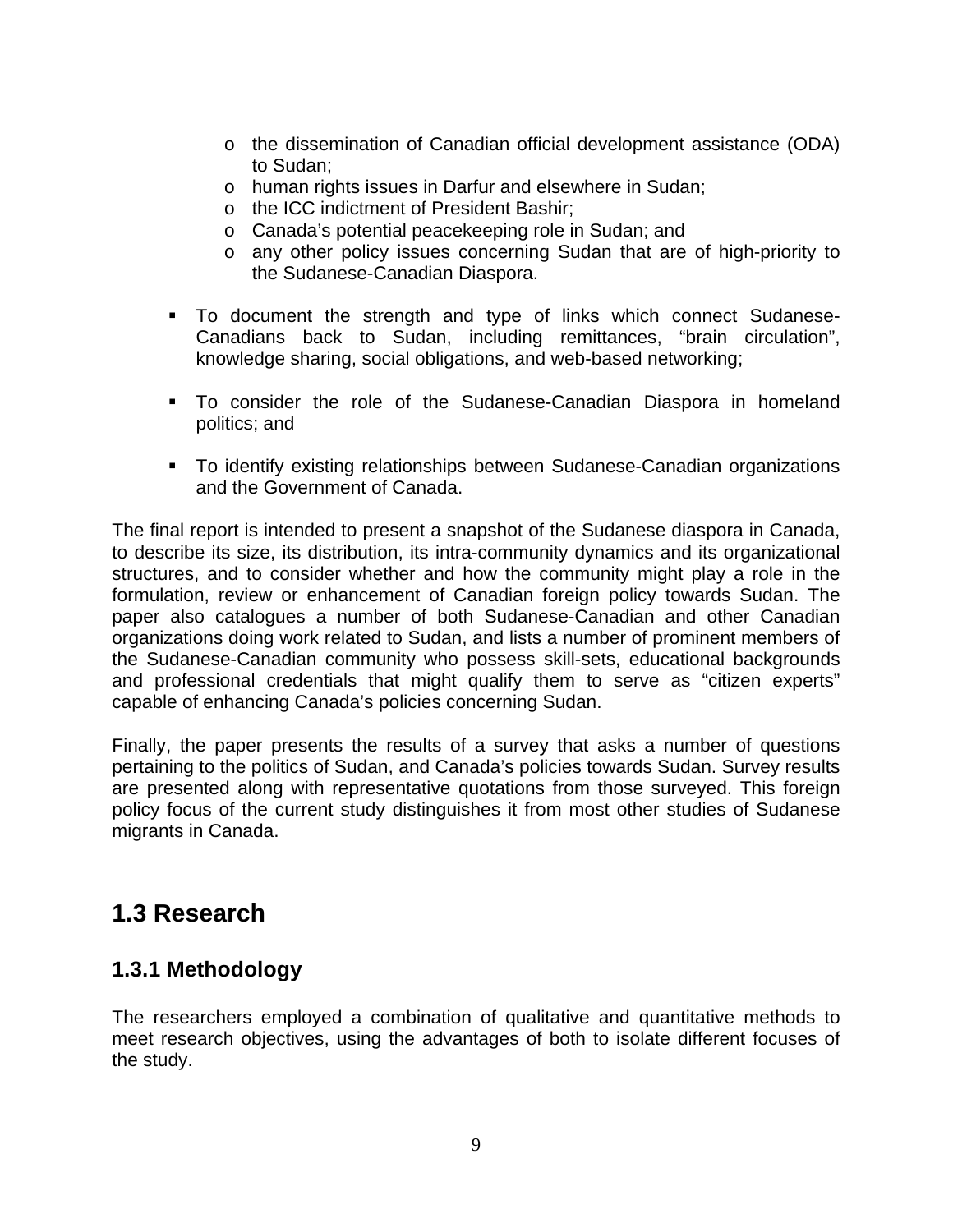## **Literature Review**

Prior to field research, an exhaustive review of literature was conducted. This review included existing academic studies of the Sudanese-Canadian Diaspora as well as particular sub-sets thereof, publications and communications issued by Sudanese-Canadian community organizations and media outlets, studies, publications and communications about the Sudanese-Canadian community issued by Canadian nongovernmental organizations (NGOs), and Canadian Census data. Most research publications relating to the Sudanese diaspora focused upon settlement and socioeconomic issues facing Sudanese migrants.

# **Survey Tools**

Two survey tools were prepared. One was an anonymous, aggregate quantitative tool, which asked participants to indicate certain objective demographic characteristics and then respond to roughly thirty (30) propositions relating to current issues in Sudan, and Canadian policy towards Sudan. Participants were presented with positive statements, and asked to indicate whether they strongly agreed, somewhat agreed, neither agreed nor disagreed, somewhat disagreed, strongly disagreed, or did not know. Space was also provided for additional comments relating to current events and Canadian activities in Sudan. Cross-tabular analysis was performed on the collected data.

The second survey tool asked open-ended questions relating to personal experiences with migration to and life in Canada, reasons for leaving Sudan, involvement in the Canadian Sudanese community and personal capacity to enhance Canadian official activities in Sudan. These were administered in conjunction with unstructured, in-depth interviews which allowed participants to identify issues of importance facing Sudan and the Sudanese diaspora in Canada. Most interviews were conducted either exclusively in Arabic, or in a combination of English and Arabic. The open-ended survey and interviews were analyzed and coded. Common themes and concerns were identified. Some direct quotes were selected to appear in the research paper as representative of similar attitudes expressed by multiple participants.

Strict ethical protocol was adhered to. Consent forms, provided in both English and Arabic, allowed participants to indicate whether they were willing to appear by name and be identified as a potential expert resource for Canadian policymakers, or whether they wished their participation to remain anonymous.

# **Sampling**

The researchers used a combination of purposive and snowball sampling to recruit individual Sudanese-Canadians in positions of leadership or active involvement in their communities as participants. They initially contacted the executive officers of regional Sudanese associations, as well as settlement agencies which provided services to large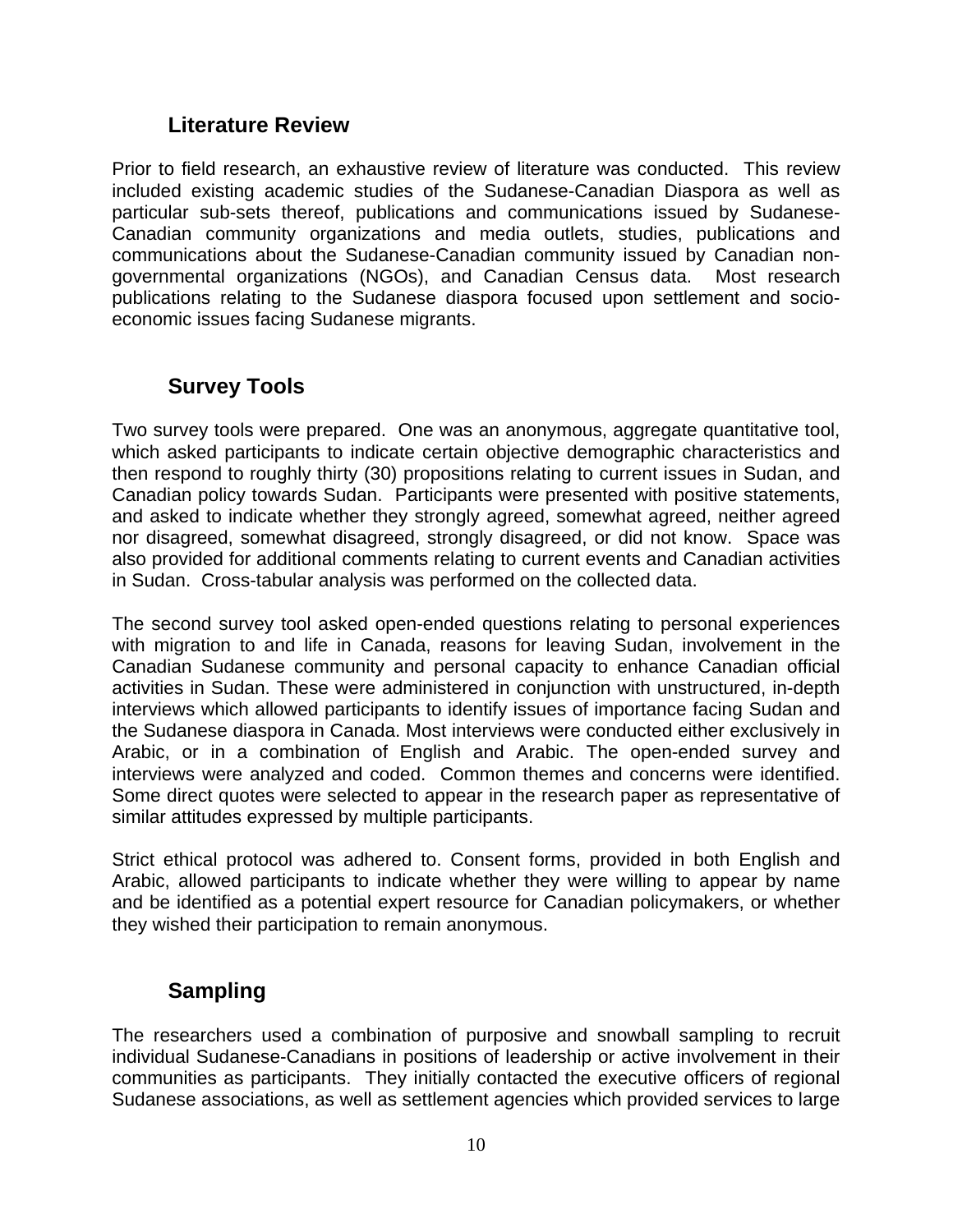numbers of Sudanese Newcomers. They also relied upon personal contacts of the Principal Researcher, an active member of the Toronto Sudanese community. Primary contacts were telephoned, and subsequently sent documents explaining the intent of the research, as well as introducing the work of the Mosaic Institute. These primary contacts were encouraged to distribute these materials to interested communitymembers. Most primary contacts allowed the researchers to use their personal networks to connect with additional community-members of standing and significance. Where regional and gender gaps appeared amongst participants in particular cities, the researchers sought the assistance of community partners to specifically recruit participants representative of sexes, all regions of Sudan, and all Sudanese-Canadian associations.

To the fullest degree possible, researchers allowed community partners to define and identify who constituted "leaders" in the community. For the purposes of the study, the term is left deliberately broad with the intention that it is interpreted liberally. Researchers sought a cross-section of both formal leaders (for instance, elected leaders of community organizations) and informal leaders (those holding no specific position, but regarded as significant to the functioning of the community).

# **Field Research**

Field research – including the administration of surveys and more in-depth interviews – was conducted over three (3) months (July, August and September 2009) in the following cities: Winnipeg, Edmonton, Calgary, Toronto, Hamilton, Kitchener, and Ottawa.

# **1.3.2 Limitations**

Primarily, this project's limitations relate to its limited resources and the small timeframe within which it was conducted. Researchers were only able to make brief visits to cities and regions outside of Southern Ontario for consultation and conducting the study questionnaire. As a result, many interested community-members were unable to participate due to scheduling conflicts. An effort was made to follow up by telephone and email with these individuals, and some survey materials were completed from a distance, but the inability to conduct face-to-face meetings posed a minor detraction from the final results.

There were additional research limitations relating to the particular character and condition of the Sudanese Diaspora in Canada. First, because the communities are relatively recently-arrived, and because most lack the financial resources to support fully-operative associations, there is little stable community infrastructure which can be used to access community-members. Researchers found that many of the community associations listed online and in directories were only skeletal organizations. Many lacked physical space for meetings, and some did not have functioning phone numbers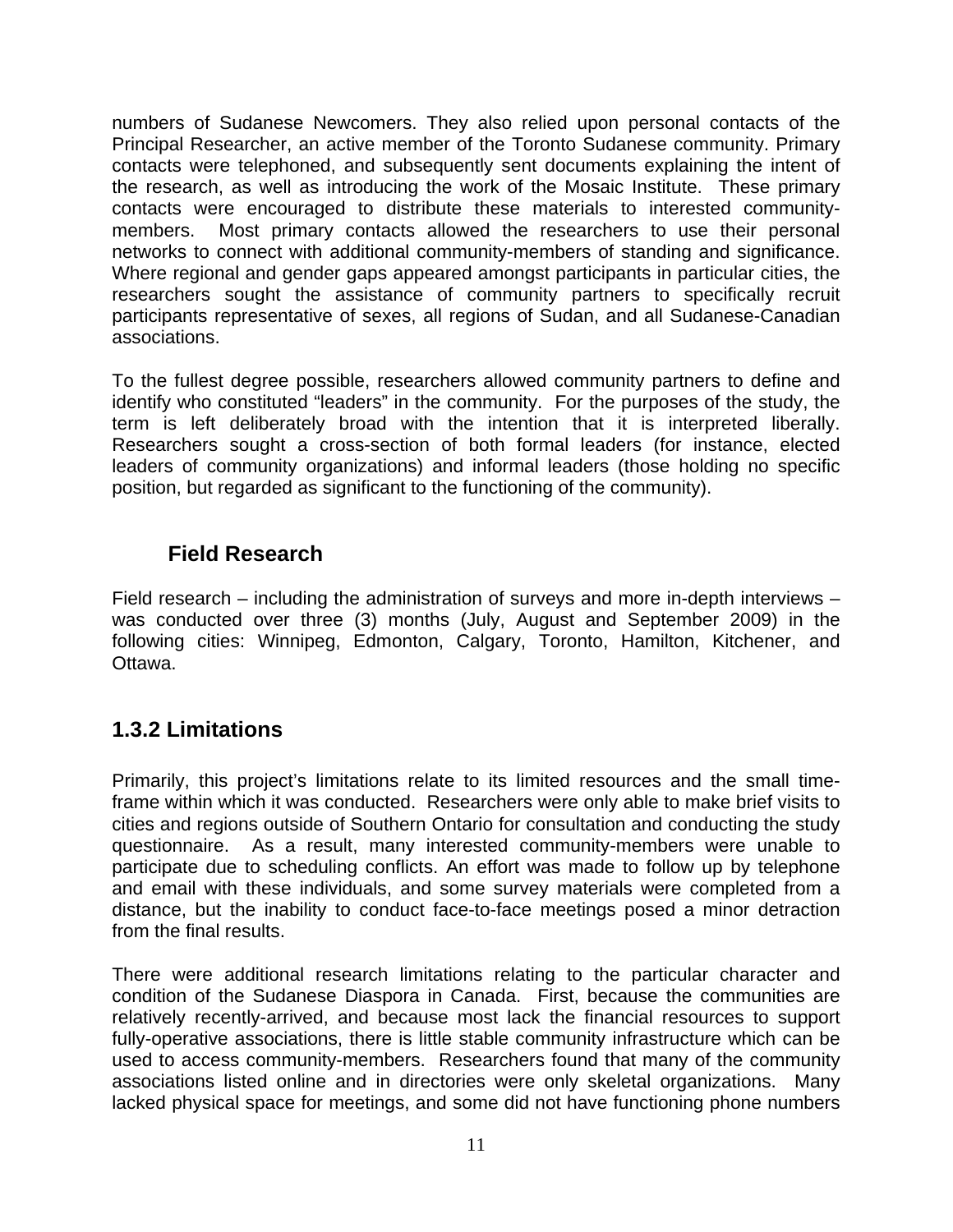and email addresses. They exist by the creativity, dedication and hard work of volunteers, but have little in the way of public entrance points. This created problems in accessing particular regional and tribal sub-segments of the Sudanese Diaspora for which the researchers lacked personal contacts, and further aggravated timeframe constraints. This lack of community institutions has been noted in past studies (The Study of Sudanese Settlement in Ontario, 2004). It is hoped that this project may assist community partners in establishing formal relationships with the Canadian government and working towards enlarging their organizational capacity.

Second, political tensions, related to 25 years of war and upheaval in Sudan and retained in a muted form in Canada, created unanticipated challenges for the researchers, particularly in their attempts to build trust relationships with potential participants. The Principal Researcher, originally from northern Sudan, was challenged on multiple occasions by participants from the southern region of Sudan to identify where he was born, when he left Sudan, and what his political leanings were. Other interviewees occasionally expressed suspicion about parts of the questionnaire, and wanted to know more about why certain questions were being asked. This was a reflection of profound divisions within the Sudanese Diaspora, as well as the attitudes and anxieties which are a by-product of the refugee experience and long-standing opposition to the government of Sudan.

Likely, if this study had focused solely on matters related to settlement in Canada as most others have, these reactions would not have been so strong. However, the content relating to current affairs in Sudan prompted some skepticism. It became important, and helpful, early on to note that the research was being conducted by a Canadian non-profit organization, and would be shared with the Canadian Department of Foreign Affairs and International Trade. A majority of Sudanese-Canadians who were approached saw value in the research and participated enthusiastically, irrespective of their regional origins. Nevertheless, a small component of the population abstained, and their input is therefore missing from this report. This is the result of tragically-ingrained predispositions, and a deep uncertainty about political involvement which relates to unthinkable past trauma and upheaval. In any future governmentsponsored research projects involving ethnographic research of the Sudanese-Canadian community, it is important to always approach members of these subcommunities with a compassionate understanding of the past trauma suffered by so many of them.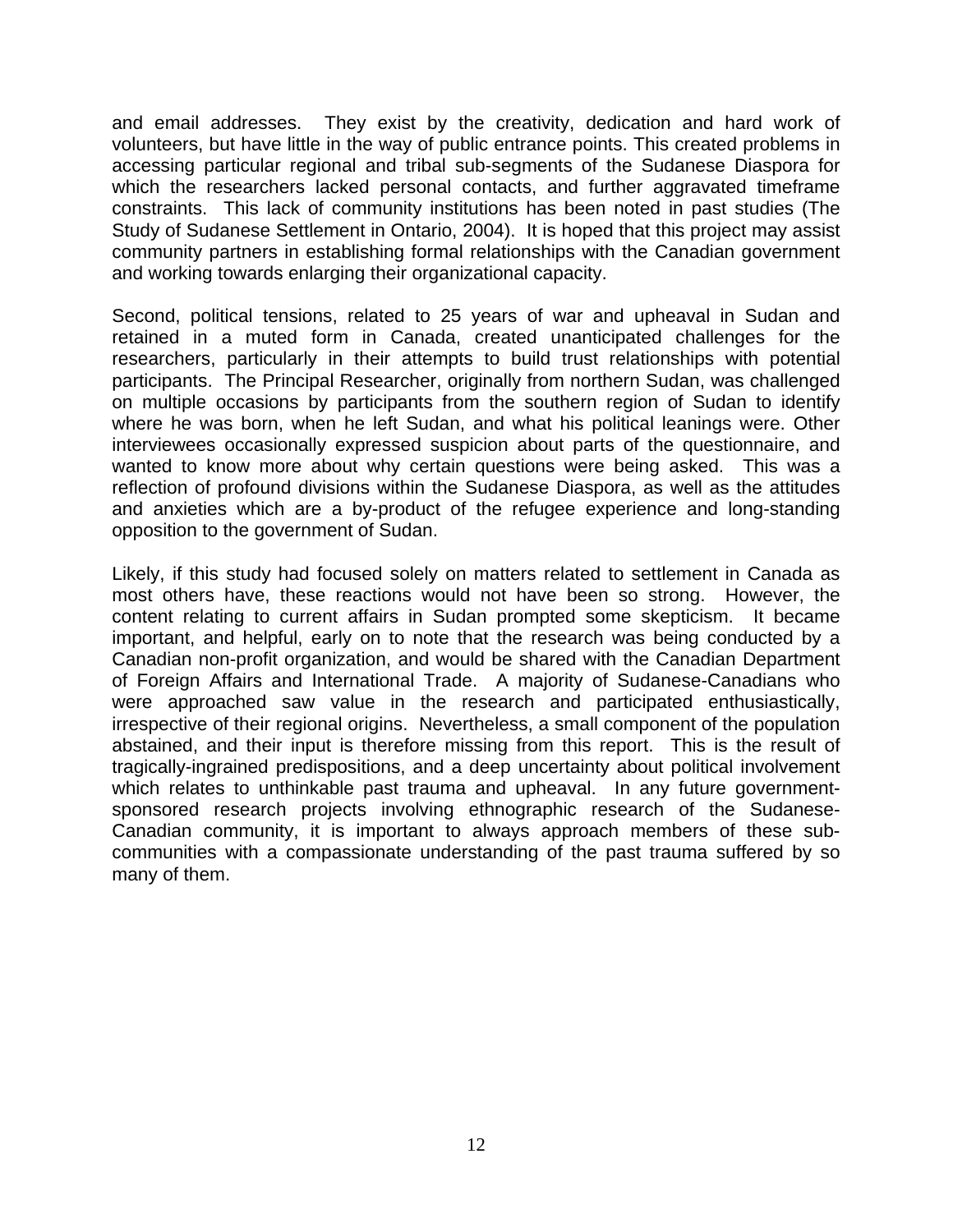# **2. Sudanese Diaspora in Canada: An Overview**

# **2.1 The Origins of Canada's Sudanese Diaspora**

People living in Canada whose personal, family or community histories connect them to Sudan fall into two broad categories: a relatively small group of those who came to Canada in the 1960s, 1970s and early 1980s, typically in pursuit of educational or professional opportunities, and a much larger number who arrived in Canada from the mid-1980s on, as Sudan was plunged into a prolonged period of internal conflict and political tyranny.

A majority of the Sudanese immigrants who have come to Canada in the last two decades were seeking asylum from state repression, economic collapse and the escalation of conflict. They came principally as Government Assisted Refugees (GAR), privately sponsored refugees, or members of the Family Class.<sup>3</sup> For many, their flight from Sudan was prompted by the advent of the National Islamic Front (NIF) and Lieutenant General – now President - Omer Albashir, who, beginning in 1989, successfully usurped control of the government and began a systematic crackdown on internal dissenters. Bashir's military junta purged the civil service and army of perceived threats, and banned both trade unions and political parties. Such political tensions aggravated the ongoing civil war between the Northern and Southern regions of Sudan that had first begun in 1983. The wounds of that 21-year-long armed conflict, which ended officially in 2005 with the signing of the Comprehensive Peace Agreement, have continued to be compounded by the resurgence of multi-party conflict in Darfur.<sup>4</sup>

All told, it is estimated that these various conflicts have internally displaced between 4 and 5 million Sudanese. $5$ 

<sup>1</sup> <sup>3</sup> World Bank. "International Migration, Economic Development and Policy". Washington: World Bank, 2007.

<sup>&</sup>lt;sup>4</sup> Successive north-dominated governments have enacted policies of Arabization and Islamization of the southern region. This has resulted in two civil wars: the first, from 1955 to 1972, and the second, from 1983 to 2005, with the latter the longest ongoing civil war in African history, and one of the most brutal conflicts since the Second World War. The political and economic instability, disunity and mutual distrust created by these protracted wars has deeply scarred modern Sudan. The current military junta under Lieutenant General Albashir usurped power from the elected government of Prime Minister El Sadiq Almahadi on the 30<sup>th</sup> of June, 1989. The junta dissolved all political parties and trade unions. It curbed civil rights, including those to freedom of speech, freedom of assembly, and the right to strike. State repression and human rights abuses continue, even though a Comprehensive Peace Agreement was signed in 2005 between President Albashir's National Congress and the Sudanese People's Liberation Movement (SPLM). The region of Darfur, meanwhile, has been at the crossroads of a brutal conflict between the government of Sudan and Darfurian rebels (SLM and GEJM) since 2003, resulting in a serious humanitarian and military crisis. Meanwhile, aggressive economic liberalization under President Albashir thrust Sudan into greater poverty and further entrenched the economic division between North and South. Any hopes of creating a substantial middle-class in the country vanished. The regime's Islamist fanaticism has led to isolation from the international community and an end to financial aid and loans. The resulting inflation and rise in commodity prices has been a contributing factor to Sudanese immigration to Canada, particularly that of independent class migrants. 5 Internal Displacement Monitoring Centre. "Internal Displacement: Global Overview of Trends and Development

in 2008". Geneva: IDMC, April 2009. Francis Deng, in a report for the United Nations entitled *Guiding Principles on Internal Displacement*, defines an IDP as, "persons or groups of persons who have been forced or obliged to flee or to leave their homes or place of residence, in particular as a result of or in order to avoid the effects of armed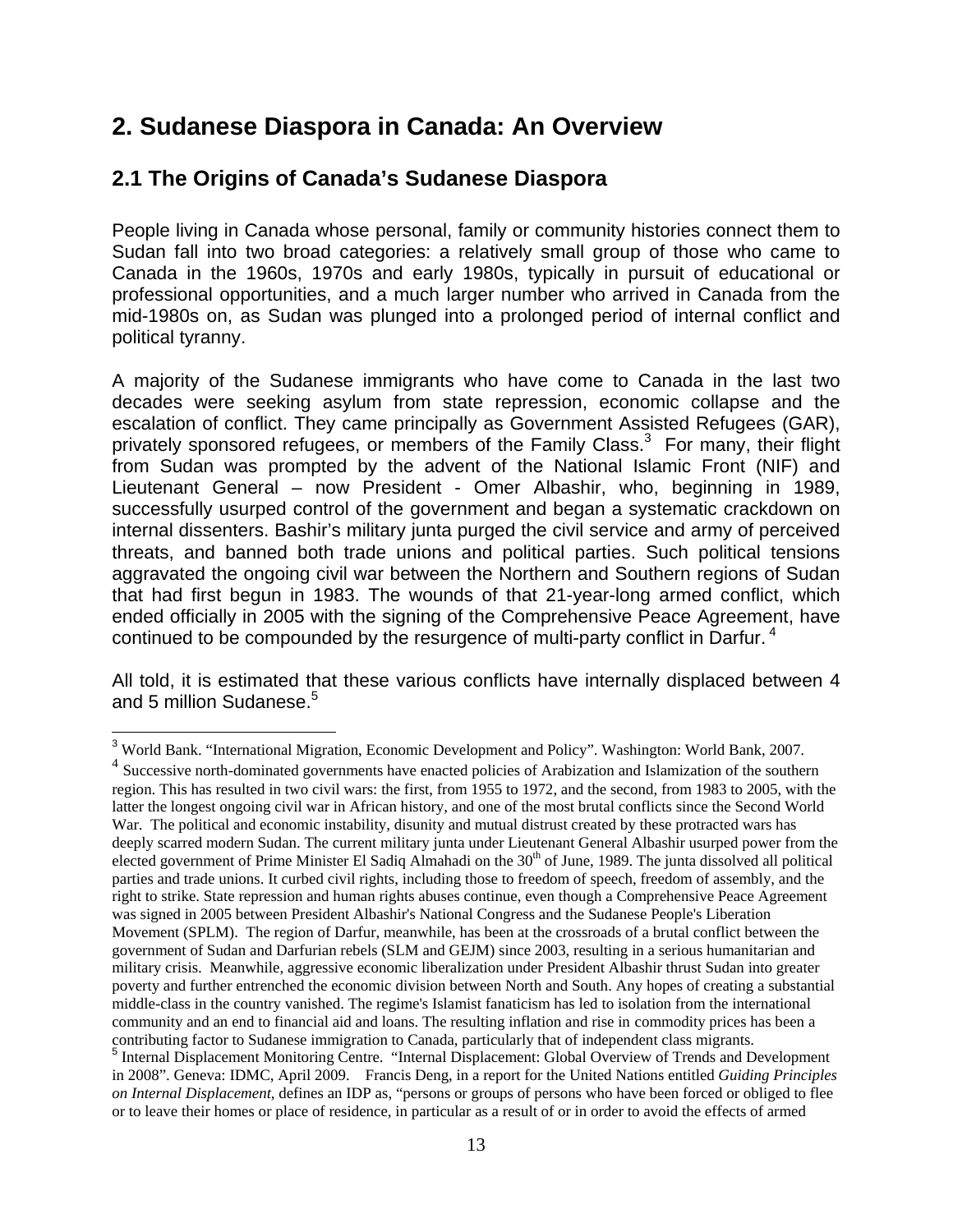In addition to these refugees and those who were reunited with their loved ones in Canada under the Family Class, a much smaller number of Sudanese migrants have arrived as Independent-class immigrants. Many in this latter group were Sudanese who were working outside their home country during the worst years of civil war, in the oilrich Arab countries such as Kuwait, Saudi Arabia, the United Arab Emirates, the Sultanate of Oman, Libya and Iraq. Some of these Sudanese expatriates resettled their families in Canada to avoid returning to the turbulent political climate in Sudan while they themselves remained in the oil-rich Arab countries to work as long as employment opportunities were plentiful. By the mid-2000s, they, too, had come to Canada.<sup>6</sup>

Together, these people and their offspring born in Canada constitute the Sudanese diaspora in Canada.<sup>7</sup>

# **2.2 The Diversity of Canada's Sudanese Diaspora:**

# **2.2.1 The Diversity of the Country of Origin**

Though many of the members of Canada's Sudanese diaspora share a history of escaping a country torn apart by conflict and instability, it is important to stress – as reinforced by the findings of the surveys and questionnaires that were completed as part of this research project – that they are by no means monolithic in their backgrounds, views, or affiliations. No one member of the Sudanese diaspora is fully representative of that group any more than a single Canadian can be deemed to be representative of all Canadians.

This diversity is a reflection of the geographic, tribal, linguistic and religious complexity of the country from which they come. Physically, Sudan is the largest country in Africa and the  $19<sup>th</sup>$  largest country in the world, covering an area of 2.5 million square kilometers. Its territorial boundaries comprise 8.3 percent of the land on the African

conflict, situations of generalized violence, violations of human rights or natural or human-made disasters, and who have not crossed an internationally recognized State border." Deng, Francis, "The Guiding Principles on Internal Displacement," E/CN.4/1998/53/Add.l, February 11. New York, NY: United Nations, 1998. Sadly, Sudan's story is not unique. According to the Internal Displacement Monitoring Centre Report of 2008 (*supra*), the number of internally displaced persons (IDPs) reached 26 million in some 52 countries by the end of 2008. Africa has the largest population of IDPs, numbering 11.6 million in 21 countries.

<sup>&</sup>lt;sup>6</sup> Source: Principal Researcher's own experience and interviews with other Sudanese-Canadians.

<sup>&</sup>lt;sup>7</sup> While no single, universally accepted definition of the term "diaspora" exists, most working definitions share certain fundamental characteristics. James Clifford highlights a history of dispersal, collective myths and memories, and the dichotomy of homeland and host country as essential. Clifford, James. "Diaspora", in Cultural Anthropology Vol. 9 (3): 311 P

This report uses the term "diaspora" to refer to a group with a common ethnic identity that has been displaced and that has taken up permanent residence outside its traditional homeland. For the purpose of considering the Sudanese diaspora in Canada specifically, this report does not suggest that those individuals or sub-communities studied necessarily fit with all elements of Safran's definition – for instance, a belief that they are not fully accepted by Canada, or that they necessarily view their ancestral home as a place of eventual return.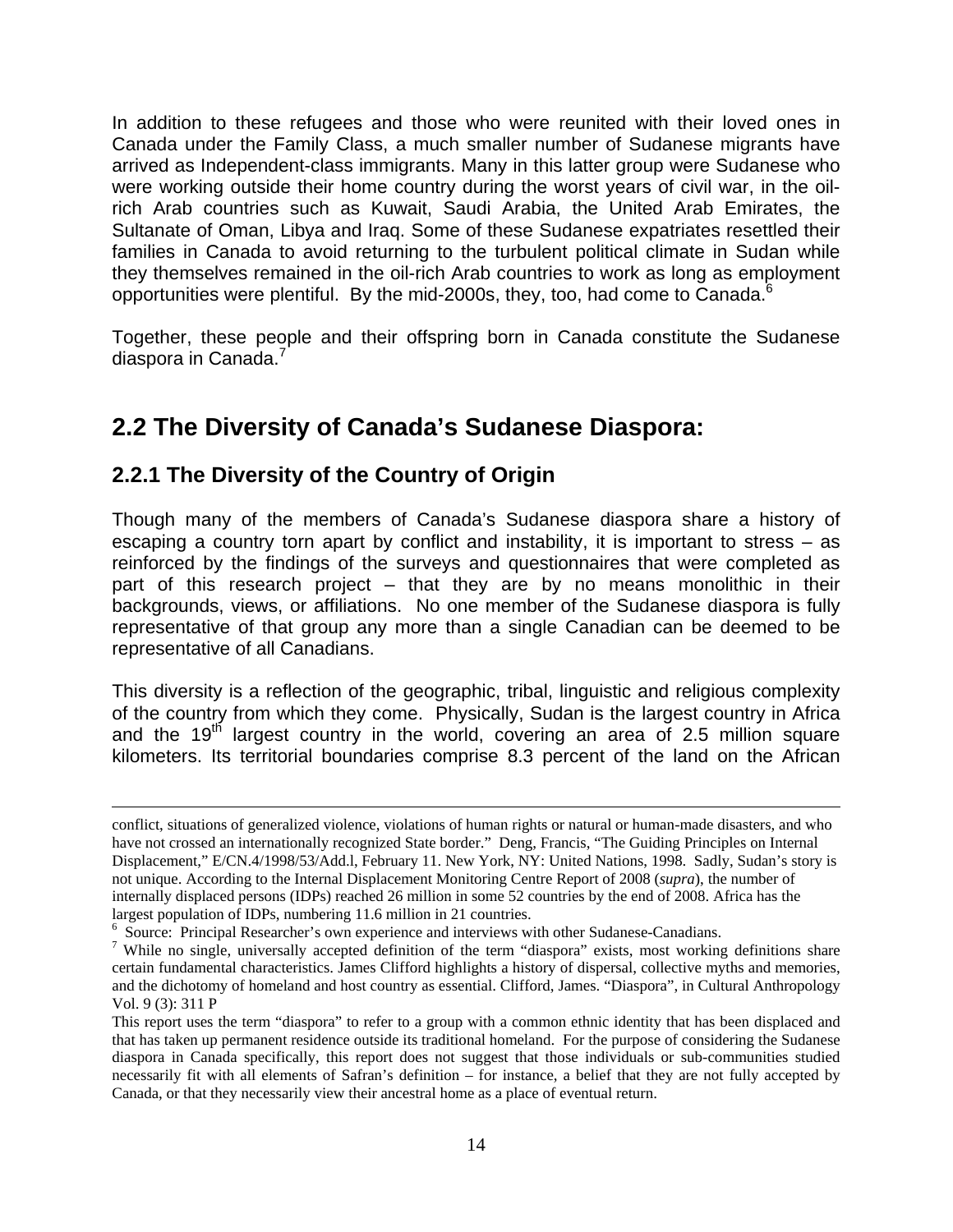continent.<sup>8</sup> Sudan is bordered to the west by Chad and the Central African Republic, to the north by Egypt and Libya, to the east by Ethiopia, Eritrea, and Kenya, and in the south by Uganda and the Democratic Republic of the Congo. The state is bisected by the Nile river, which runs north-south, and whose tributaries are partly or entirely within its borders.<sup>9</sup>

In 2009 Sudanese population is approximately 39,154,490 persons according to the  $5<sup>th</sup>$ Sudan Population and Housing Census conducted in 2008.<sup>10</sup> Sudan's population is often classified according to a number of binary social categorizations that, depending on how they are used, can sometimes fail to convey the ethnic and cultural complexity of Sudan's people. These categories are typically based on physical geography (North vs. South), ethnic identity (Arab vs. African), and religious affiliation (Islam vs. Christianity), or various combinations thereof. "Northerners" are assumed to be Sunni Moslems who self-identify as "Arab" and "Southerners" who are more likely to be practitioners of African religions or Christianity who self-identify as "African". It is estimated that some 70% of Sudan's people are Sunni Muslim, while approximately 18% practice indigenous African religions, including various forms of animism, and 10% identify as Christian.<sup>11</sup>

Nationwide, Arabic is the most widely-spoken language, though various tribal languages are also spoken throughout the country. English is also a useful means of communication for people from different regions and tribal groups.

# **2.2.2. Sub-Groups within Canada's Sudanese Diaspora**

These distinctions and classifications between and among the people of Sudan often persist when they immigrate to Canada. The Sudanese diaspora in Canada tends to define itself based on three inter-related factors: geographical origin, ethnicity (including tribal affiliations) and cultural (including religious) heritage.

### **Geographic Origin: North vs. South**

In virtually all of the principal population centres in Canada where members of the Sudanese diaspora are clustered, there tends to be both "northerners" – people who are originally from the northern half of Sudan – and "southerners". In very general terms, there tend to be proportionally more "southerners" located in western Canada cities than in central Canada, where "northerners" tend to predominate, though in absolute terms there are likely more of both groups in central Canada. The general practice is for the Sudanese from the north and the south to establish their own organizations and to avoid

 $\overline{a}$ 8 Abusharaf, Rogaia M. "Sudanese Migration to the New World: Socio-Economic Characteristics", in International Migration Vol. 35(4) (1997): 513-536 pp

<sup>9</sup> See Sudan Map –APPENDIX 2.

<sup>&</sup>lt;sup>10</sup> Central Bureau of Statistics. "The 5<sup>th</sup> Sudan Population and Housing Census, 2008 Priority Results". Khartoum, Sudan: Central Bureau of Statistics, 2008.

<sup>11</sup> Deng, F. "War of Visions: Conflict of Identities in the Sudan." Washington, D.C.: Brookings Institute, 1995.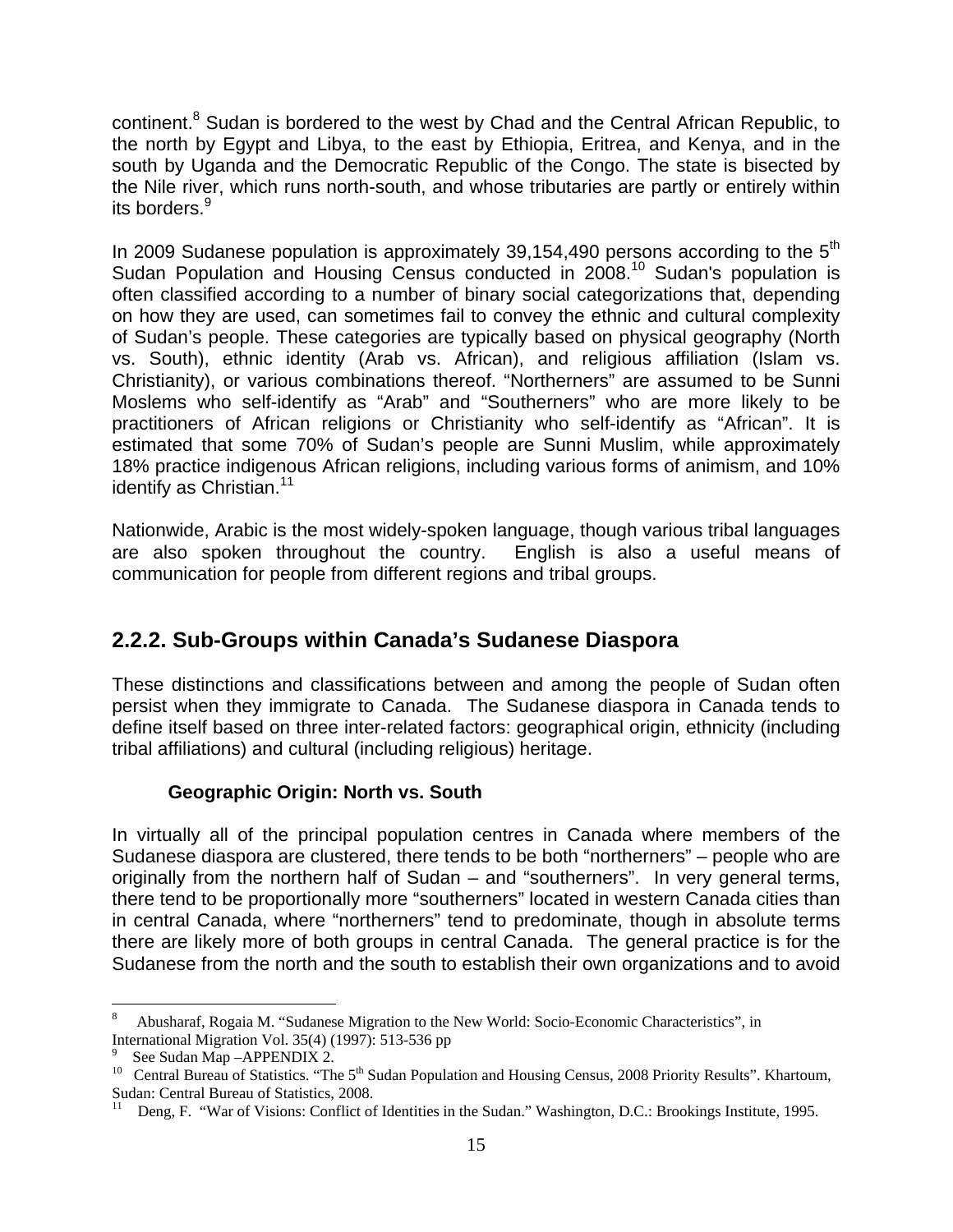mingling with each other. In some cities there is outright antipathy between the people of the "north" and the people of the "south". However, in others, the two subcommunities cooperate closely with each other, and in at least one major metropolitan centre, Winnipeg, one Sudanese community organization serves the interests of both "southerners" and "northerners".

### **Ethnic Origin: Tribal Affiliation**

The influence of ethnic tribalism on Sudanese social, cultural and political life should not be disregarded, and tribal affiliation remains one of the ways that the Sudanese diaspora organizes itself within Canada. This report's own field work with the major communities of Sudanese across Canada identified sub-sets within the diaspora from the Dinka, Nuer, Nuba, Nubian, Beja, Shaigia, Bediria, Jalyeen, Missirya, and Rubatab tribes, among others. Many immigrants even identified with sub-tribal units such as Dinka Boor, Dinka Yrool, and Dinka Baher al Ghazl. There are also quasi-ethnic groups, such as the Copts descended from Egyptians and who typically are adherents of the Orthodox Church, who function as *de facto* tribes and who, by the way, are just as likely to come from southern Sudan as from the northern part of the country.

Those who identify as "southerners" are most likely to be Dinka, Nuer, and Bari, "Northerners" will typically be Nuba, Nubian, Beja, Shaigia, or of some other tribe.

As in Sudan itself, some of these tribes – such as the Nuba – include both Muslim and Christian members. Others – such as the Dinka and the Nuer – encompass both Christians (largely from southern Sudan) and those who most closely associate with traditional African religions (ex. Animism). Still other tribes, such as the Nubians of northern Sudan and the Beja of Eastern Sudan, tend to be exclusively Muslim.

While within Canada people of Sudanese origin with different tribal affiliations will associate with one another around shared political or other interests, their sense of tribal identity may well be stronger than any sense of shared national identity. It is noteworthy, therefore, that in its most recent census data, Statistics Canada only recognizes one Sudanese tribe - the Dinka, of which there were 140 counted in 2006 – as a distinct entity.<sup>12</sup> As an aside, the failure to include more tribal options in the census may be another reason explaining why the census' "official count" of Canadians of Sudanese extraction appears to be low.

### **Religious Affiliation: Muslims, Christians, Copts, & Others**

 $\overline{a}$ 

There is a clear tendency observed for the members of the Sudanese diaspora in Canada to associate most closely with other members who share similar religious affiliations and backgrounds. Often, these affiliations overlap with regional origins, with most "northerners" living in Canada practising Islam and most "southerners" identifying as various types of Christian. Moreover, places of worship tend to play an extremely

<sup>&</sup>lt;sup>12</sup> Statistics Canada. 2006 Census – 20% Sample Data, Target Group Profile, 97C0002. Ottawa: Queen's Printer, 2006.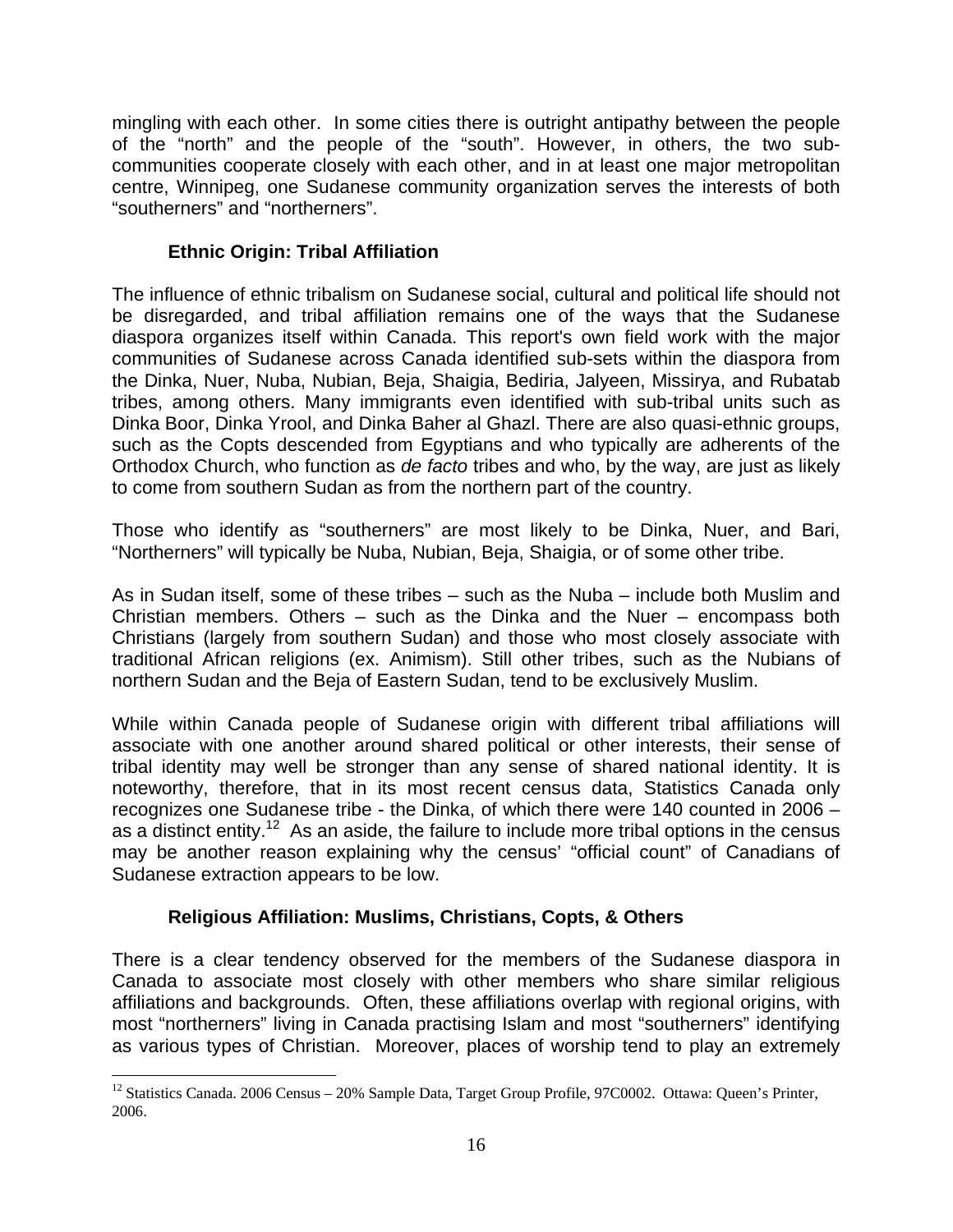important political and organizational role within the various sub-communities of the Sudanese diaspora in Canada. For instance, the members of the Southern Sudanese community in southern Alberta – including members of the Sudan People's Liberation Movement (SPLM) living in Canada, and others who support or who are sympathetic to the GOSS (Government of Southern Sudan), tend to organize themselves in and around Christian churches that double as centres for community-related activities. <sup>13</sup>

It should be noted that even within the Christian segment of the broader Sudanese diaspora, there are divisions that affect its organizational patterns. Those Sudanese "Copts" who belong to the Orthodox Church, for instance, many of whom are concentrated in Toronto, tend to be no more or less closely affiliated with non-Coptic Christians from the Sudanese diaspora than they are with Muslim members of the diaspora. Rather, although that particular sub-group of the Sudanese diaspora in Canada tends not to inter-marry with other tribes, religions or sub-groups, they are generally viewed as getting along amiably with all corners of the broader diaspora.

In summary, therefore, there remain differences among Sudanese Canadians that can be traced back to the multi-variety diversity of Sudan itself, and to the numerous "binary" factors that tend to define Sudan's society. While any tensions between different subgroups of the Sudanese community in Canada tend to express themselves in relatively restrained ways – this being Canada, after all - the origin of the tensions can be traced back to many years of ongoing civil war and to the deep-rooted racial, ethnic and religious differences that both contributed to its start and were exploited by its principal combatants. As stated by Jok Madut Jok in 2007:

"The problem of racialized and religious violence makes the questions of national unity in Sudan a burning issue today as it has done since independence. More than fifty years after independence, the Sudanese remain divided on the issues of what the country's cultural outlook, its racial self- perception, its system of government, the citizen's loyalty to their ethnicity, or region versus loyalty to the state, and above all, whether ethnic, racial, and religious diversity is to be embraced as a source of strength or to be attacked and eliminated as a source of weakness and disunity."<sup>14</sup>

 $\overline{a}$ 

 $13$  For instance, in early October 2009, a memorial service, well-attended by the southern Sudanese community, was held for Dr. John Garang De Mabior, former First Vice-President of Sudan, President of the Government of Southern Sudan and SPLM Chairman, in Calgary's Church of Nazareth. Those in attendance included GOSS Mission Head to Canada, H.E. Joseph Mum Majak Malok, Acting SPLM Representative to Canada, Mr. Flex Dumo, Sudanese Communities' leaders, Sudanese churches' leaders, Lost Boys/Lost Girls of Sudan Rep., and SPLA Veteran members. Source: http://www.gurtong.net/ECM/Editorial/tabid/124/ID/2034/SPLM-Chapter-Honours-Garang-in-Calgary.aspx

<sup>14</sup> Madot Jok, Jok*. Sudan: Race, Religion and Violence*. Oxford: One World Publishers, 2008.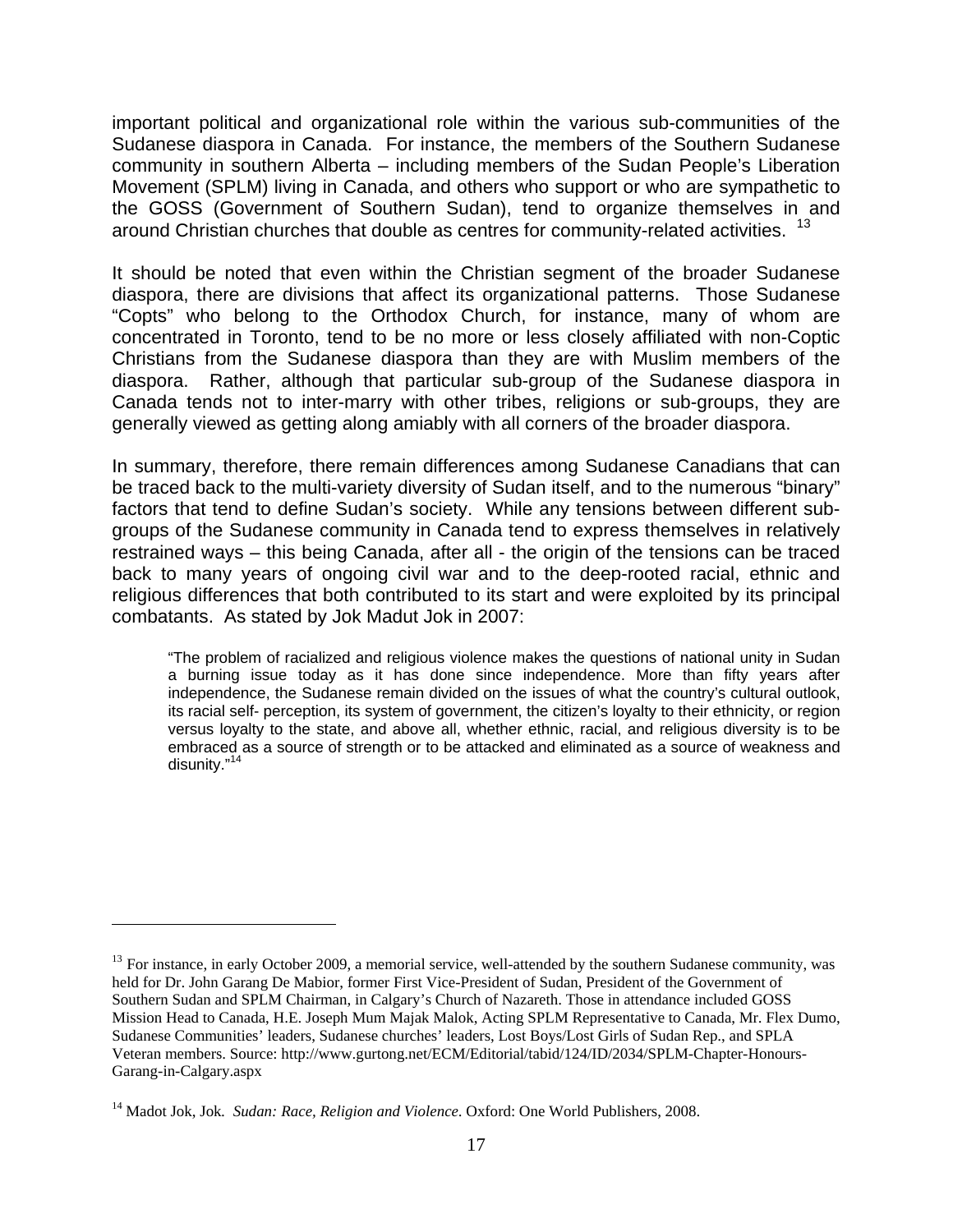# **2.2.3 Inter-City Comparison of the Sudanese Diaspora Across Canada**

As shown by the census numbers reported under Section 2.3, below, Canada's Sudanese diaspora tends to be concentrated in large metropolitan areas across Canada. Field research was undertaken in several of these cities, including: Ottawa; Toronto; Hamilton; Kitchener; Winnipeg; Calgary; and Edmonton. Just as each of these cities has its own distinct characteristics, the constitution and dynamics of the Sudanese diaspora in each of these cities is also distinct. The following are very general "top note" descriptions of the distinguishing features of the Sudanese diaspora in each of these Canadian cities:

**Ottawa:** It being Canada's capital city, it is not surprising that there are a number of Sudanese representation offices in Ottawa. In addition to the Sudanese Embassy, there is an office of the Government of Southern Sudan (GOSS) and another of the Sudanese Peoples' Liberation Movement (SPLM). Each of these offices represents a key segment of the Sudanese diaspora that is also living, creating community-based institutions, and experiencing community dynamics in Ottawa, with the result that the overall Sudanese diaspora tends to be fairly diverse in terms of such traits as geographic, ethnic and religious background. The broader Sudanese community includes many highly-qualified personnel either working for the federal government or for various Arab embassies. Others are pursuing their post-graduate studies in Ottawa, and a great number are pursuing entrepreneurial businesses. In the course of a twoday research trip to the National Capital Region, the principal researcher ("Researcher") for this project encountered Sudanese small business owners working in such areas as interior design, translation, auto body repair, information technology consulting, and travel. Other members of the diaspora were professionals before coming to Canada who had changed careers out of frustration once they arrived, but who had now found success in their new chosen fields. These included one civil engineer and one chemical engineer who now work as information technology (IT) professionals for the federal government.

**Toronto:** As it is for virtually all other ethnocultural communities, Toronto is a hub for the Sudanese diaspora in Canada, and likely its largest area of concentration in Canada.

The majority of Sudanese who live in Toronto are Government-Assisted Refugees who chose Toronto over other parts of Canada for several reasons: pre-existing family or community-based connections, a larger job market, and Toronto's well-known commitment to and practice of multiculturalism. Although the biggest city, it is largely viewed as a safe place with a good education system.

Immigrants who arrived in Toronto in the early 90's are well-integrated when compared to the newly arrived ones. Within the "established" Sudanese diaspora in Toronto, there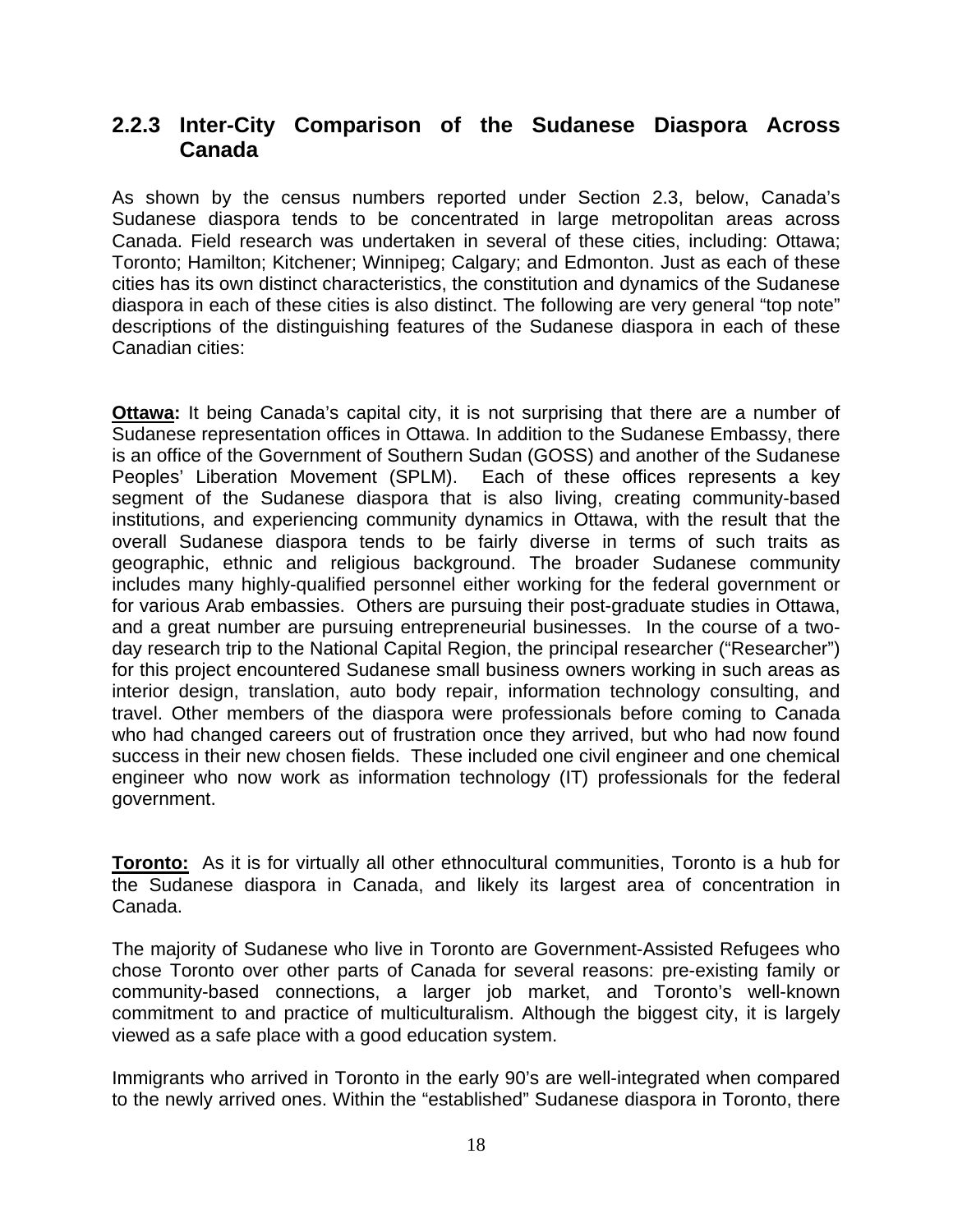are university lecturers, physicians, pharmacists, engineers, IT professionals, accountants, research consultants, federal and provincial public servants, and others. Even some of the best-educated and well-qualified new arrivals to the city, by contrast, often struggle to find employment and to make a living for their families.

Sudanese community associations in Toronto are hubs for both Northerners and Southerners to help the community and individuals. The Sudanese Settlement Community Organization of Canada, based in Toronto, is dominated by members from the south of Sudan, and the Sudanese Community Organization of Ontario is dominated by northerners. The two organizations have relatively little interaction with one another. (See Section 3.1, below, for a broader discussion of this topic.)

Ontario in general and Toronto in particular also has the largest group of Sudanese Copts in Canada, who are just as likely to be from the north as from the south of Sudan. The members of this group, who constituted an important component of the mercantile and commercial class in Sudan, largely came to Canada after the adoption of Islamic laws in 1983 by Sudan's Ex-president Gaffar Nimeeri and the subsequent deterioration of the economy. This group is doing well in different business activities in and around Toronto, where they tend to congregate around Lawrence Avenue East, and they practice their Christian Orthodox faith in their own house of worship. They are currently building a new church that, when finished, is expected to be the largest Coptic church in North America.

**Hamilton:** Most Sudanese living in Hamilton, Ontario originally came to Canada as Government-Assisted Refugees, though many now are Canadian citizens. They work in a variety of areas, including the provincial government, self-employment, and the service industry.

The Sudanese community in Hamilton is comprised of both "southerners" and "northerners", and there are separate community associations for each, including an active SPLM chapter in the city for those from the south. Nonetheless, the sub-groups in the community are fairly well-integrated with one another, and, during visits to Hamilton as part of the field research for this report, Sudanese groups exhibited a high degree of cooperation in political, social and cultural events. Sudanese Youth in Hamilton have formed their own community organization to focus on issues relevant to their cohort.

The combined community in Hamilton came together to organize a special Sudanfocused radio program on a local college station, CFMU 93.3. The radio show, "Tanweate Sudania," broadcasts on Sundays at 2pm.

**Kitchener:** As one of the Ontario cities that welcomed refugees from Sudan under a Canadian refugee resettlement program starting in 1989, Kitchener is now home to a notable community of Sudanese that came from war-zones in the South and from the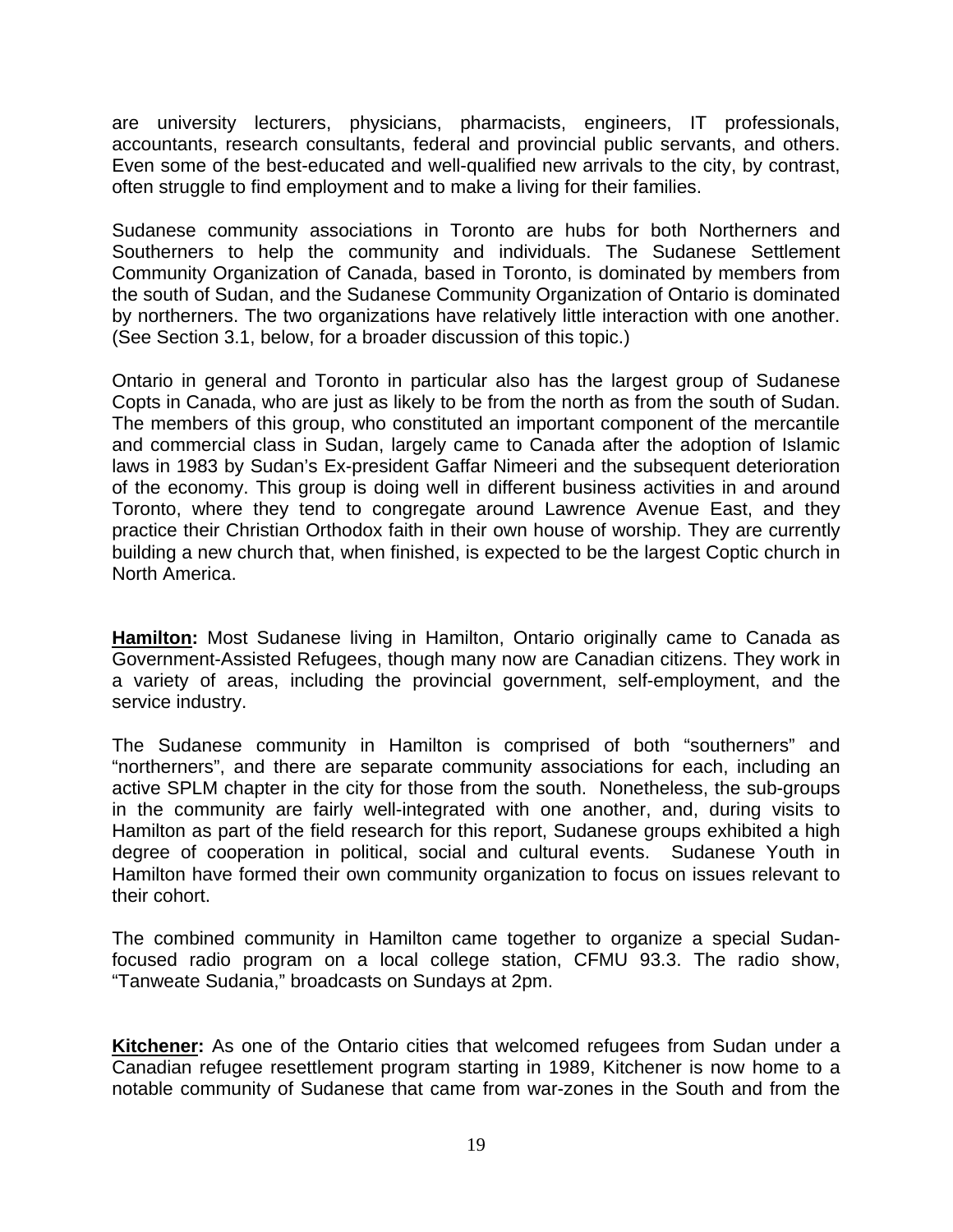Nuba Mountains. The Southern Sudanese community is now well-established and wellserved by a longstanding community organization. In 2009, a more recent immigrant from northern Sudan began a new organization in Kitchener.

Though they are from different parts of the country, the Southern Sudanese and the northerners from the Nuba Mountain region get along well. Many are active members or supporters of the SPLM organization.

As a small urban centre with only limited job opportunities, the majority of Sudanese encountered as part of the field research for this study are employed by small NGOs and community-service organizations, are public servants, or drive taxis.

**Winnipeg:** The Sudanese population is both large and diverse in Winnipeg, encompassing people from the north, the south, Darfur, and so on. They are familiar and cooperative with one another, and all belong to a single umbrella community organization, the Sudanese Association of Manitoba, or SAM (See section 3.1.6, below). However, there are many smaller informal and quasi-formal groups that have also emerged along tribal (ethnic) lines, and other issue-driven groups with that exist specifically to advance the interests of the people of Darfur and the former refugees and child soldiers known as the "Lost Boys and Girls" of Sudan.

Notably, when the Researchers leading this project first visited Winnipeg, they were met with significant resistance from some members and key leaders (including Christian religious leaders) of the Southern Sudanese community. They were suspicious of the intent and purposes underlying the research project, and they were particularly wary of the fact that the lead Researcher was originally from northern Sudan, even though personal introductions had been carefully brokered ahead of time. Over the span of a few days, however, the researchers were able to gain the trust of at least some of these naysayers and elicit their participation in the study.

The random sample of Winnipeg-based Sudanese consulted as part of the field research for this study exhibited a tendency to work in occupations having little or no relationship to their previous (i.e. pre-immigrant) profession or training. Hence, it was common to find former teachers and lawyers working as taxi drivers and elsewhere in the service industry in Winnipeg, although some individuals have now begun to "break through" and access professional opportunities in the public service, in communitybased NGOs, or in the public education system. In a single case a lawyer is working in his field.

In summary, Sudanese individuals in Winnipeg have been very successful in achieving and maintaining a good standard of living and contributing to the development of a strong, united community that includes individuals from all regions, all major tribes, and all major religious groups that are present in modern Sudan.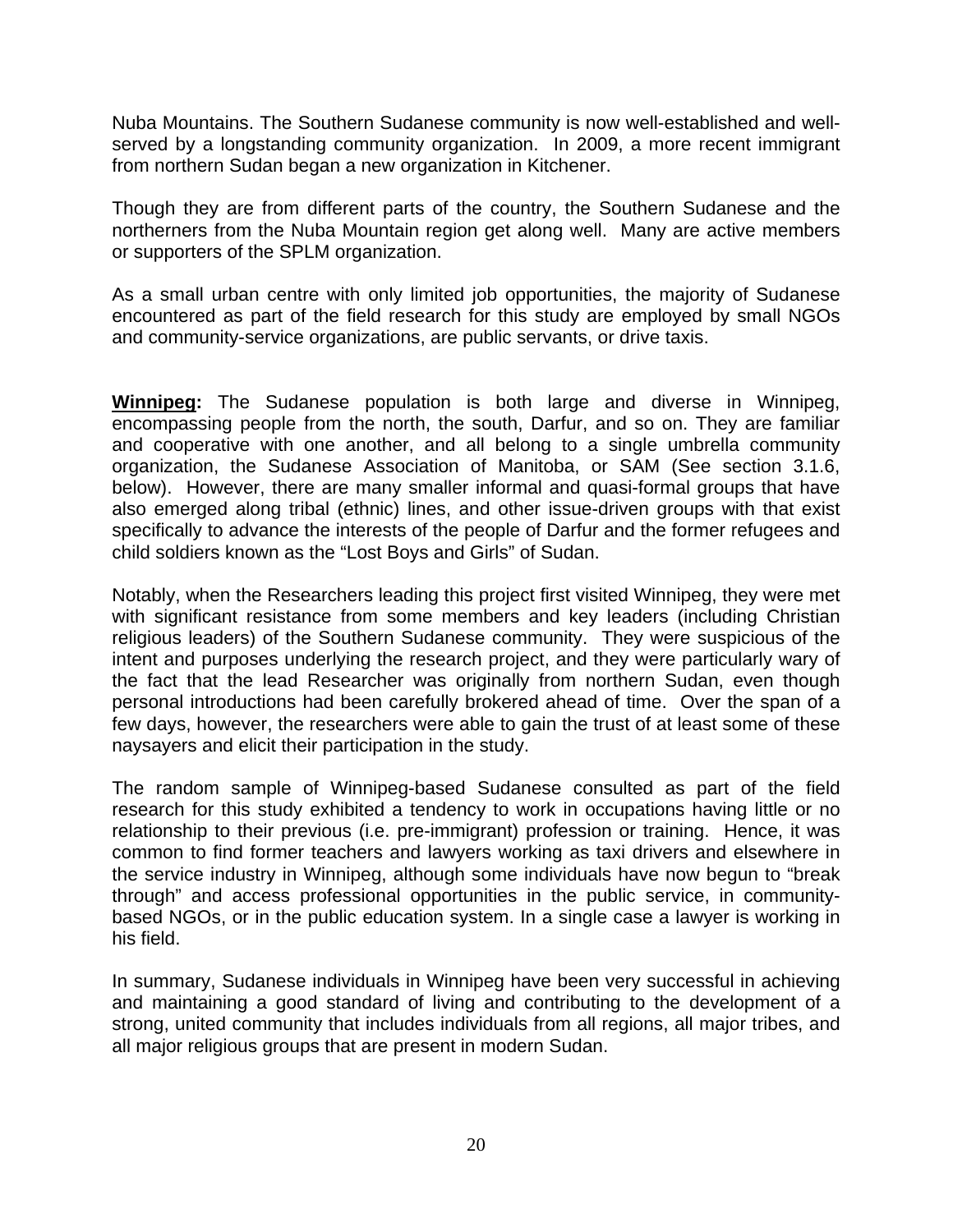**Calgary:** After Toronto, Calgary is home to the second largest Sudanese community in Canada (2350, according to Statistics Canada's 2006 census data), with the majority coming from Southern Sudan. Although many adapt well to Canadian life, they still maintain an intimate link to their families, friends and the activities that remain in Sudan.

Calgary's oil and gas industry provides employment opportunities to many from the Sudanese diaspora in that city, and especially when oil prices are high. Another sizable group works in the meat packaging industry.<sup>15</sup> The diversity within this group alone is complex: a variety of ethnic backgrounds, languages and religions are represented, although the majority speaks Nuer, Dinka or Bari.

The most active Sudanese association providing support to the community is the African Sudanese Association of Calgary (ASAC), which serves both southerners and northerners. In addition, there are a number of smaller, tribally-focused organizations with very few resources and extremely limited organizational infrastructures, including a Darfur association, a Nuer association, and a Dinka association. There are some other sub-group-specific community associations, such as the Calgary Sudanese Family Integration Centre, which primarily serves the female members of the community.

Many Southern Sudanese in Calgary are very active members in a chapter of the SPLM, and they support the government of southern Sudan (GOSS) in several ways. These include funding or participating in various peacebuilding initiatives and postconflict construction projects across southern Sudan.

The short timeframe and limited budget allocated for this research project did not afford the opportunity for a more in-depth study of the large, diverse and heterogeneous Sudanese diaspora in Calgary and the rest of southern Alberta. However, such an expanded research mandate would undoubtedly prove valuable, particularly given that the population of southern Alberta itself is significantly less diverse than that in southern Ontario. The Sudanese diaspora in Calgary and its environs, therefore, appears to be thriving in an environment that is not traditionally associated with multiculturalism.

**Edmonton:** The Sudanese diaspora in Edmonton is dominated by "southerners" who arrived as refugees from the 1983 – 2005 civil war. Notably, the majority of those "northerners" who also call Edmonton home are inter-provincial transplants who moved to northern Alberta from other Canadian provinces (i.e. Ontario and Quebec) in search of jobs and good wages.

Despite the search for good jobs that leads people to move to Alberta, the majority of those from the Sudanese diaspora in Edmonton who participated in the field research for this paper were university graduates who are now either self-employed (including taxi owners/drivers), under-employed, or unemployed. We met an unemployed PhD

 $\overline{a}$ 

<sup>&</sup>lt;sup>15</sup> Smith, Dr. Laura and Dr. Dave Este. "Meeting Multilevel Challenges of Sudanese Wellbeing and Social Integration in Canada", presented at the 12<sup>th</sup> International Metropolis Conference, Melbourne , Australia, October 2007.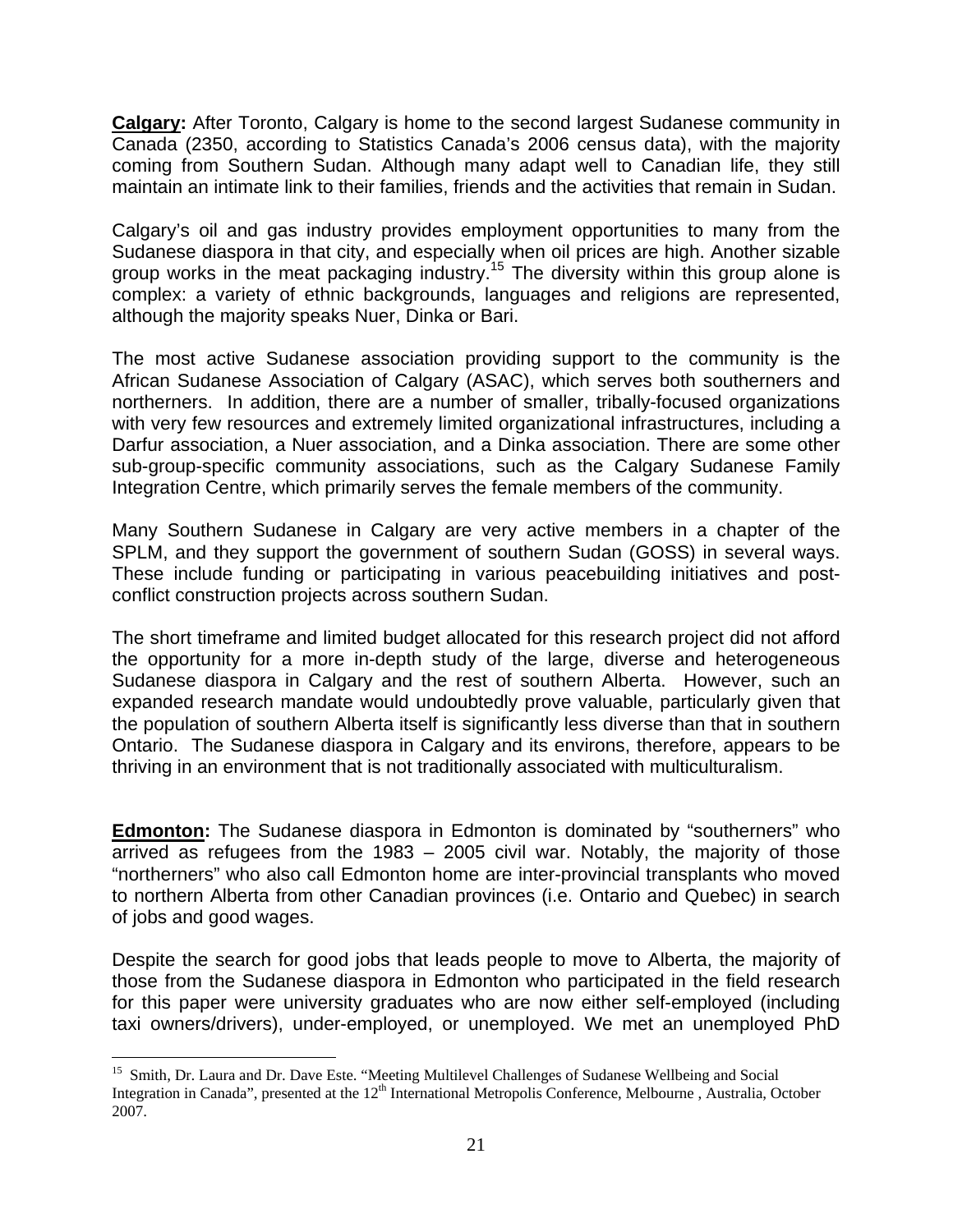holder, a veterinary doctor working as a taxi driver, an accountant who works as a security officer and a lawyer who drives a truck. The two main organizations of the Sudanese diaspora in Edmonton are the Canadian Association of Edmonton and the Sudanese Cultural League of Edmonton. The former is an agglomeration of several tribal groups from Southern Sudan into one association while the latter is comprised mostly of northerners. While still separate and distinct, these two organizations have recently begun working together on different social, cultural and heritage events.

# **2.2.4 Integration into Canadian Life**

Not unlike many or most other immigrant communities, there are varying degrees of integration into Canadian life exhibited across the Sudanese diaspora in Canada.

In very general terms, those who came to Canada either as refugees or as immigrants several years ago tend to be better integrated and in better economic positions than those who arrived more recently. This applies both to refugees and immigrants. All those in the Sudanese diaspora in Canada with whom the authors spoke commented on the challenge of finding employment opportunities for even the best-educated and professionally-accomplished members of their community. Without Canadian experience or recognized credentials, those who may have been extremely successful while living overseas typically struggle to regain that status and level of economic success for several years after their arrival in Canada.

This challenge in integrating into Canadian life is seen as one of the principal reasons for the great number of community-based social service organizations that have grown up within and across the Sudanese diaspora in all major urban centres in Canada where large numbers of Sudanese are living. As described on a city-by-city basis in Section 3.1, below, these organizations tend to focus on the delivery of settlementrelated programs and services, including English-language training, information services relating to public services, skills-development training, and employment counseling. Many deliver these settlement programs with the financial support of the Government of Canada (per Citizenship and Immigration Canada).

Given the importance of family, extended family, tribes and community in Sudanese culture and society, it is not surprising that, within Canada, it is not uncommon for better-integrated individuals within the diaspora to engage with those who are more recently arrived. That said, some of those interviewed for this paper expressed a certain degree of frustration with fellow members of their community who, as they become more and more successful in business or their other professional pursuits in Canada, tend to also become more disengaged from the community. This disengagement, according to some, manifests itself as a failure to volunteer as mentors or offer practical "how to" seminars (e.g. starting a business, the Canadian banking system, etc.) to those newly-arrived countrymen or women who would benefit from such assistance.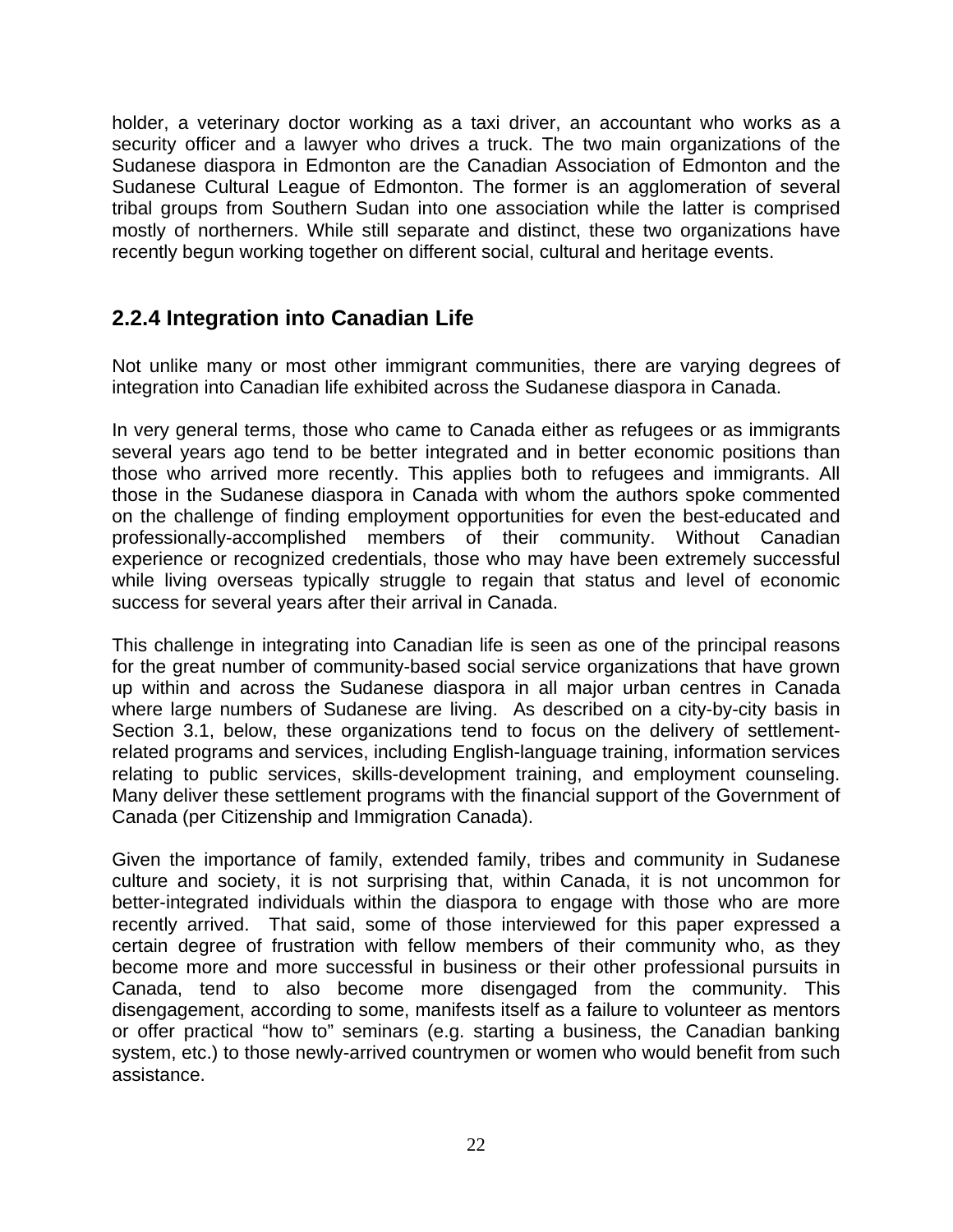Several community members consulted or interviewed as part of this report noted that the transition to life in Canada is most difficult for those who arrive as adults. Even those who arrive with university or post-graduate education and years of professional experience – not to mention those who still arrive as refugees, who are less likely to have such sophisticated skill sets – find it very difficult to regain their past professional success, if they ever do. However, the children of such members of the diaspora – those either born in Canada or largely raised in Canada from childhood – tend to overcome the disadvantages faced by their parents and go on to success in Canada.

A number of members of the Sudanese diaspora in Canada brought skill sets and knowledge with them to this country that could conceivably prove to be of assistance to government policy-makers and program designers charged with the enhancement of Canada's approaches towards Sudan. These include engineers, medical professionals, policy experts and others with specific technical knowledge that could assist in the enhancement of Canadian development or humanitarian assistance policies. In addition, those who hold office in community-based associations across Canada, apart from being recognized as *de facto* leaders by their local communities, often have extensive knowledge of the intricate ethnic, tribal, linguistic and other cultural nuances of Sudanese society. Such individuals, too, could be extremely helpful to Canadian government officials as they seek to enhance Canada's policies towards Sudan across a number of files.

In Appendix 2, below, a number of key leaders and professionals belonging to the Sudanese diaspora in Canada are listed on a city-by-city basis. Where there are personal coordinates and very brief profiles listed, these are either individuals who have specifically given the authors permission to share such information with the Government of Canada, per the Department of Foreign Affairs and International Trade, or whose information is already in the public domain by virtue of the involvement with a Sudanese community association or other similar organization.

It is noteworthy, however, that some (i.e. more than 30 out of 110) of those who were approached to be interviewed for this report either refused to cooperate altogether with the researchers, OR they agreed to participate in the research, and did so, but with the express agreement that their names, coordinates and profile characteristics would not be shared with government officials. This reticence appeared to reflect a general distrust of government, likely connected to these people's experiences with government in Sudan, where many were victims of state-led assaults and years of civil war. Their generally positive experience living in Canada does not yet translate into a willingness to share personal information with the government, for fear of how that information might be used against them.<sup>16</sup>

 $\overline{a}$ 

<sup>&</sup>lt;sup>16</sup> One anecdote may be telling: the Lead Researcher for this project, when he first arrived in Winnipeg, even WITH a pre-introduction through a trusted common contact, was accused by the associates of a very prominent member of the Southern Sudanese community of being a spy for President Bashir who was seeking to obtain personal information from members of the Sudanese diaspora in Canada in order to later blackmail them if they criticized Sudan's government. Eventually, those associates agreed to cooperate with the researchers because they were convinced that the research had been commissioned by the Government of Canada. However, they still refused to have their personal information included in the report.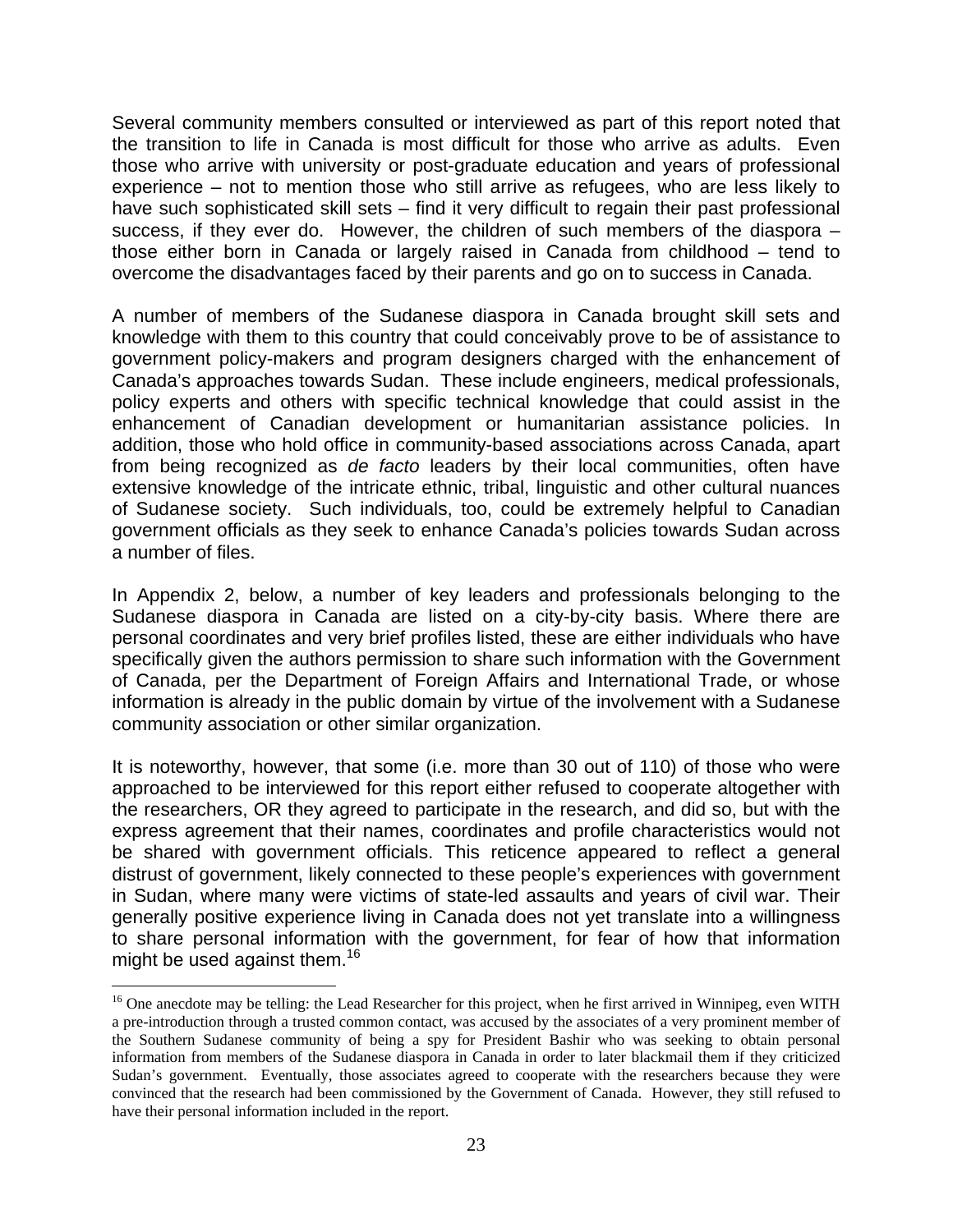# **2.3 Connections Back to Sudan**

# **Family and Extended Family**

Sudanese-Canadians generally maintain close linkages and good relationships with any relatives who remain in Sudan. The majority of the members of the Sudanese diaspora living in Canada are first-generation, who were raised in Sudan or in communities of Sudanese expatriates in neighbouring countries, and they are therefore still steeped in its cultural values and traditions. Thus, they tend to remain very committed to not only their immediate families, but also their extended families.

In practice, this typically translates into the provision of financial remittances by even the poorest Sudanese-Canadians to their relatives, as well as their friends, who are still living overseas. Such remittances are often pivotal to the health and well-being of the recipients.

This spirit of commitment to family, extended family, tribe and broader community is also seen in a number of charitable or humanitarian endeavours to help Sudan that are being led by members of the Sudanese diaspora in Canada. For instance, Cubantrained physicians originally from Sudan started a well-received program, the Sudanese Physician Reintegration Program, in conjunction with the University of Calgary and Samaritan's Purse, to upgrade their skills and then travel back to Southern Sudan in order to provide medicines, medical equipment, and medical services to poor communities.<sup>17</sup> Other diaspora-driven development-related projects – such as raising funds to build a school or a community centre in a particular Sudanese village – are sometimes led by organizations emerging from within the Diaspora.<sup>18</sup> The small Darfuri sub-set of the larger Sudanese diaspora is similarly involved with a number of profileraising, fundraising and humanitarian projects concerning the Darfur region and other war-affected areas of Sudan.

Children and teenagers from the Sudanese diaspora who are being raised in Canada are taught by their parents to appreciate the importance of family and extended family. Though their understanding of the communal values of Sudan is not what it would be if they were being raised in their parents' homeland, today it is common, where resources allow, for such young people to establish and maintain close "social networking" relationships with extended family members living in Africa, parts of the Middle East, or elsewhere. Such virtual or digital connections are often supplemented by family trips back to Sudan every 2-5 years, for even families living in Canada with relatively few resources. Maintaining a physical connection to the land and the people still living in Sudan is important and worth the financial outlay.

 $\overline{a}$ 

<sup>&</sup>lt;sup>17</sup> http://medicine.ucalgary.ca/about/sudanese\_lancet

<sup>&</sup>lt;sup>18</sup> See, for instance, the Southern Sudanese Association of Alberta's project to raise funds to build a new school in the town of Wau, Southern Sudan. http://shamaassociation.org/dprograms.php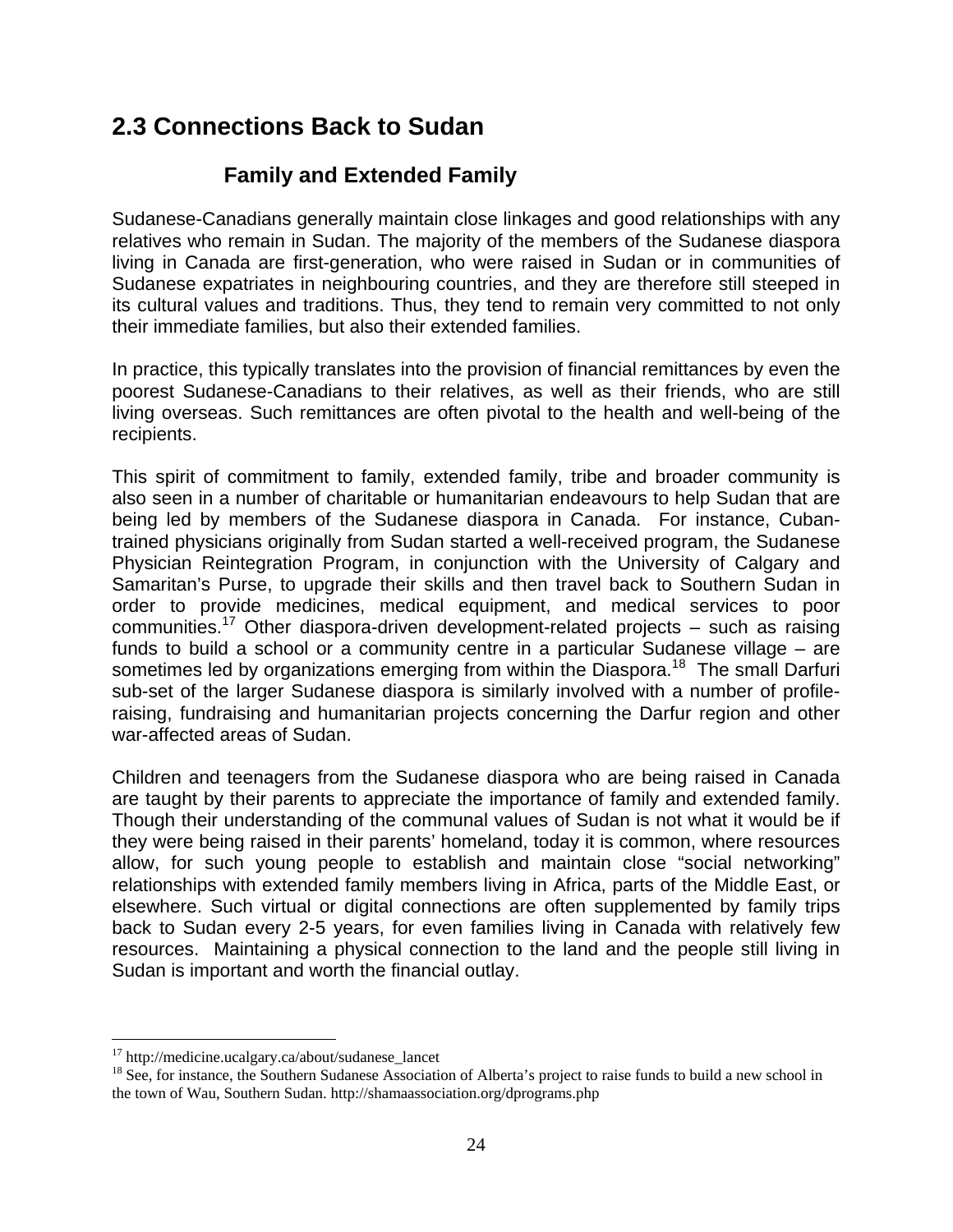## **Media and News Sources**

In between such visits, many members of the Sudanese diaspora in Canada stay abreast of current affairs in Sudan – as well as maintain some degree of connection to broader Sudanese culture - through ready access to Sudanese media sources. These include "Sudan TV", a 24-hour-a-day, free-to-air digital television station that broadcasts almost exclusively in Arabic, and "Southern Sudan TV", which broadcasts fewer hours each day but in English, Arabic (Juba Arabic), and various tribal languages. Viewers in Canada require a digital satellite receiver and dish.

For international news reports about Sudan, members of the Sudanese diaspora within Canada tend to turn to the radio and television programming of the British Broadcasting Corporation.

The Internet is also a regular source of news and information from or about Sudan. Among the most well-known and frequently visited Internet sites are:

- www.sudaneseonline.com
- www.sudanile.com and
- www.sacdo.com, the website of the Sudanese American Community Development Organization.

# **Political Movements**

In addition to keeping abreast of political and current events in Sudan through family connections and access to Sudanese media outlets, some members of the Sudanese diaspora in Canada retain political affiliation to specific parties and movements in Sudan.

The most obvious examples of such attachments are the offices and chapters of the Government of Southern Sudan (GOSS) and the Sudanese Peoples' Liberation Movement (SPLM) all across Canada, and both organizations are effectively extensions of their parent organizations in Sudan.

Supporters of the SPLM – dominated by those of the Dinka and Nuer tribes in southern Sudan – were involved in the establishment of a formal GOSS Representation Office in Ottawa in 2008. That same year, Canada's then-foreign minister traveled to Juba to meet with the Government of Southern Sudan and demonstrate Canada's support of the Comprehensive Peace Agreement.<sup>19</sup> That office is now well-staffed and continues to promote the agenda and interests of the GOSS across Canada.

Peter Lam Both, who was appointed as the SPLM/GOSS Representative to Canada from May 2006 to November 2008, helped form fourteen (14) SPLM chapters across

<u>.</u>

<sup>&</sup>lt;sup>19</sup> http://international.gc.ca/media/aff/news-communiques/2008/385984.aspx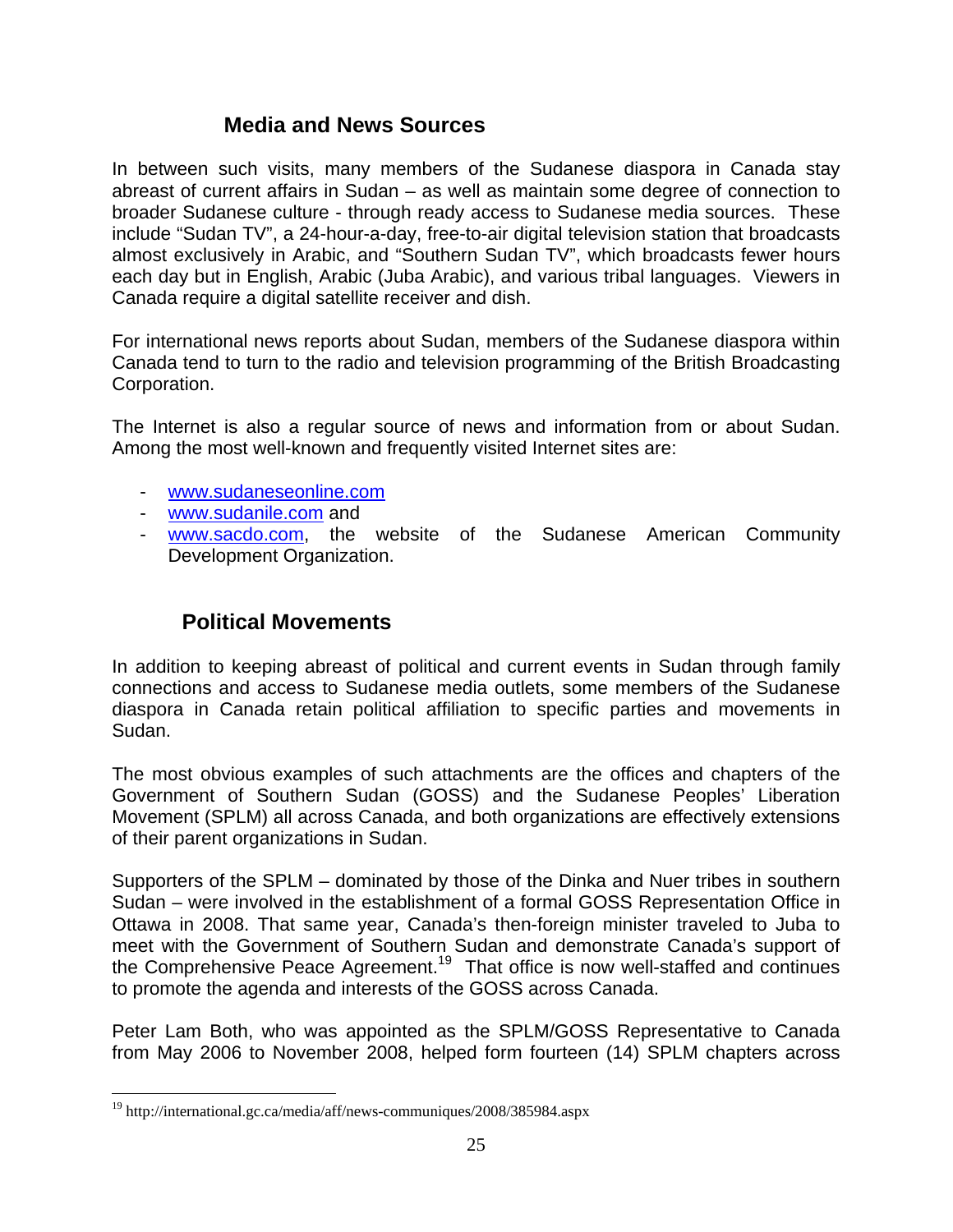the country with purported membership of around  $4000.<sup>20</sup>$  In May 2008, he led a SPLM delegation from Canada to participate in the Second SPLM National Convention in Juba, at which Both reportedly "played a key role in mobilizing the delegates to maintain the unity of SPLM by proposing to keep the current leadership as it is. $"^{21}$  Notably, after resigning his Canadian post in late 2008, he was appointed the Deputy National Secretary for External Relations in August 2009 and tasked to assist the National Secretary for External Relations of the GOSS. This high-level appointment for someone who had been a leading member of the southern Sudanese diaspora living in Canada (in his case, since the late 1990s) underscores the close ties between Canada's GOSS/SPLM network, and those still active on the ground in southern Sudan.

For Sudanese-Canadians from the north of Sudan, there is no exact counterpart to the SPLM chapter network that unites those politicized southern Sudanese living in Canada. Many of those northerners participating in our study emphasized that their community-oriented interests and activities are apolitical. When they come together with other Sudanese, these respondents said, it is to help strengthen the provision of support services to those in their community or to engage in informal business and community networking.

Nevertheless, both the Communist Party of Sudan and the Democratic Union Party have unofficial representatives in Canada and there are small pockets of support for these parties in various of the large metropolitan communities visited as part of this research project. In contrast to the SPLM network, any "chapters" of these parties tend to be small and informal.

Notably, some of the respondents involved in our study were reluctant to discuss their political ties to Sudan at all, given previous negative experiences they had had in countries such as Egypt, where their political affiliations within Sudan had been used as an excuse for repression and mistreatment by government officials.

Those Sudanese living in Canada who retain their Sudanese citizenship are entitled to vote in Sudanese national presidential – though not parliamentary – elections.

 $\overline{a}$  $20$  "Former SPLM/GOSS Representative to Canada has been appointed for SPLM position," http://www.southsudan.net/former11.html <sup>21</sup> *Ibid.*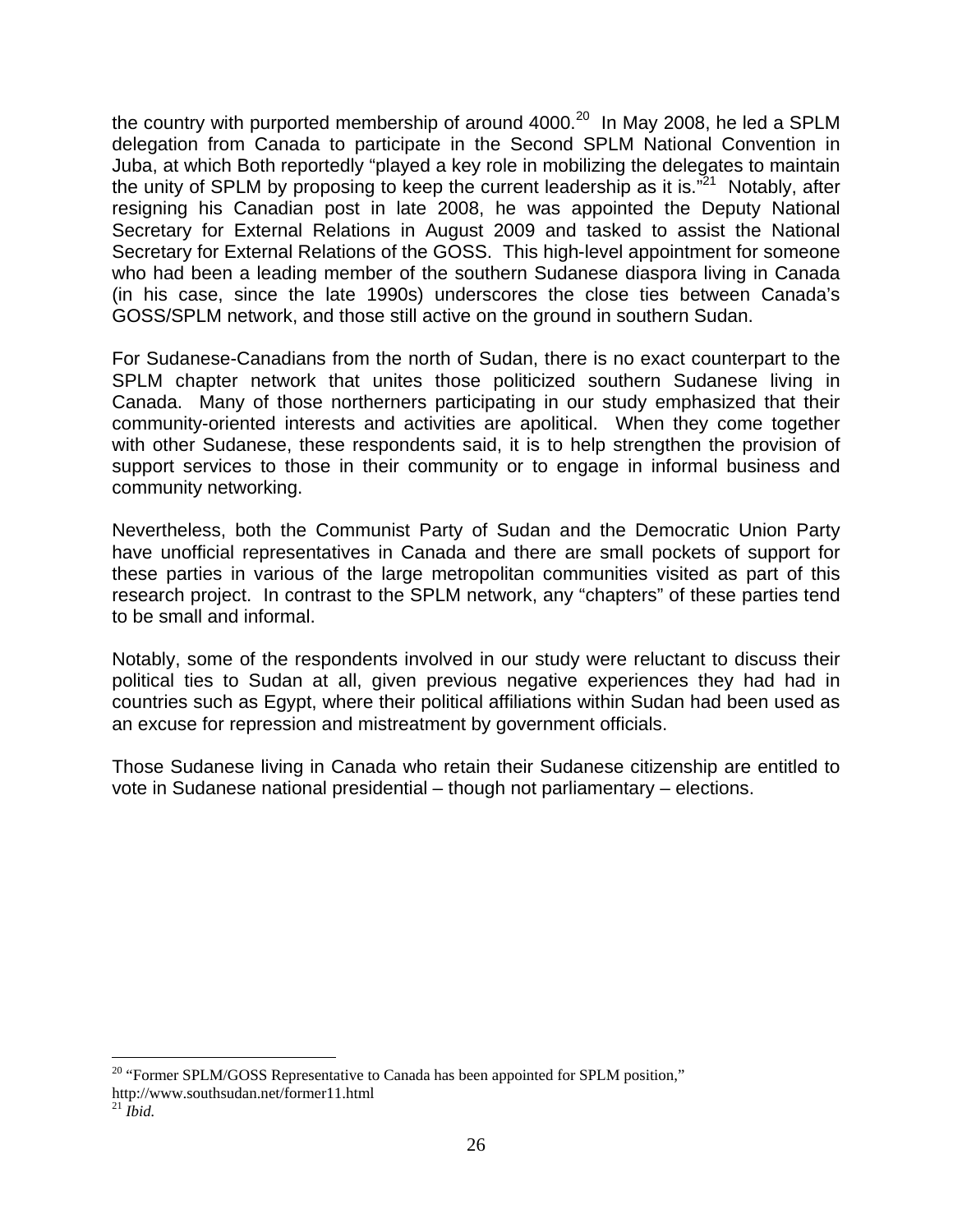# **2.4 Statistical Overview of the Sudanese Diaspora in Canada**

# **2.4.1 Size of Sudanese Diaspora in Canada:**

**The 2006 Census reported that 12,640 residents of Canada self-identified their ethnic background as "Sudanese".<sup>22</sup>** However, many from that group or familiar with it believe that official estimates do not accurately reflect its true size.

Some individual community associations working with the Sudanese diaspora have conducted their own informal population counts. Diverse Hamilton, for instance, estimates a population of 1,200 Sudanese in Hamilton, Ontario, although the 2006 Census counted only 400 (see Table 3. Sudanese Ethnic Origin by Major Cities Canadian Cities, 2006 Census, below). Diverse Hamilton also estimates, without substantiation, that there are between 35,000 and 40,000 members of the Sudanese diaspora in Canada.<sup>23</sup> Even more astoundingly, some Southern Sudanese organizations in southern Alberta have estimated there to be as many as 80,000 individuals of Sudanese origin now living in Canada.<sup>24</sup>

The authors of this report believe that it is not unreasonable to believe that the true size of the Sudanese diaspora in Canada is somewhere between the "official" census count of 12,640, on the low end, and Diverse Hamilton's 40,000-person tally on the high end. A number of between 25,000 and 30,000 seems reasonable. This imperfect-butinformed "guesstimate" is supported by the following facts and observations:

- $\triangleright$  The census relies entirely upon the assumption that Canadians self-report accurately, and are therefore inherently flawed. This is particularly true for a community such as the Sudanese, where there is both a natural mistrust of government representatives at play, and where the tribal superstitions of a broad swatch of the community interfere with their willingness to disclose accurate information about their families to data collectors. For instance, many Sudanese-Canadians have large families with several children, but to report an accurate tally of their children to assist the census administrators for some could be seen as inviting "bad luck" on those children.
- $\triangleright$  Some of the best-informed and well-respected researchers writing about the Sudanese diaspora in Canada presume there to be many more people in that group that is reflected by the Canadian census. These assumptions appear to be borne of years of experience with the community and its membership, and, unlike with the

<sup>&</sup>lt;sup>22</sup> Statistics Canada, in 2006 Census, *supra*.

<sup>&</sup>lt;sup>23</sup> http://www.diversehamilton.ca/index1.html

<sup>&</sup>lt;sup>24</sup> Information provided to The Mosaic Institute by discussions with the Director of DFAIT"s Sudan Task Force in October, 2009.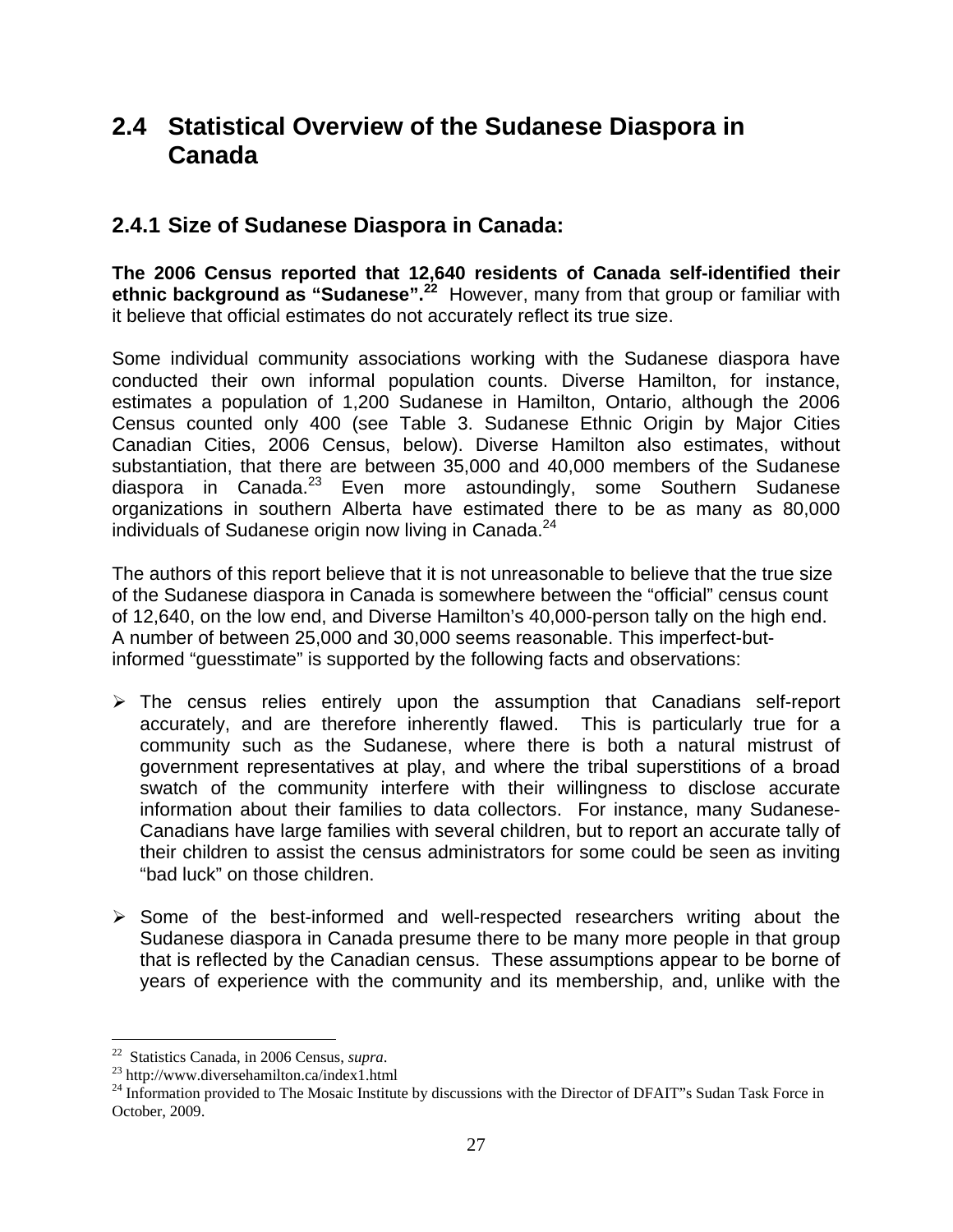community itself, there is no obvious motivation for such researchers to overestimate its size.<sup>25</sup>

- $\triangleright$  The statistics of other data-gathering Canadian government departments most notably Citizenship and Immigration Canada (CIC) – estimate a larger Sudanese diaspora than does the census. For instance, CIC found that 15,649 individual Permanent Residents who had identified their home country as Sudan had immigrated to Canada between 1980 and 2008, as seen in Table 1, below, and in the accompanying bar graph. While it is possible that the citizenship or national identify of almost 3,000 of these people was *other than* Sudanese, it does seem somewhat improbable.
- ¾ Many members of the Sudanese diaspora in Canada have either been born in or lived for many years in displaced persons (DP) camps outside of Sudan before coming to Canada. Therefore, when asked their country of origin, they may identify not as Sudanese but as Egyptian, Ugandan, or Kenyan, or Ethiopian, or some other nationality that pertains to the country to which they and their family fled from Sudan.
- $\triangleright$  The official census numbers do not reflect those individuals who remain in Canada illegally after the expiration of their visitor or student visas. There could be many, many people who fall into that category.

| Year   |         | New Permanent Residents Listing Sudan as Home Country |
|--------|---------|-------------------------------------------------------|
| 1980-9 | 633     |                                                       |
| 1990   | 265     |                                                       |
| 1991   | 317     |                                                       |
| 1992   | 631     |                                                       |
| 1993   | 528     |                                                       |
| 1994   | 382     |                                                       |
| 1995   | 508     |                                                       |
| 1996   | 657     |                                                       |
| 1997   | 824     |                                                       |
| 1998   | 729     |                                                       |
| 1999   | 539     |                                                       |
| 2000   | 761     |                                                       |
| 2001   | 1 1 7 9 |                                                       |
| 2002   | 1 3 6 8 |                                                       |
| 2003   | 1 533   |                                                       |

#### Table 1. New Permanent Residents Listing Sudan as Home Country By Year (1980-2008)26

 $\overline{a}$ 

<sup>&</sup>lt;sup>25</sup> See, for instance, Dr. Laura Smith and Dr. Dave Este, supra at Note 15. Drs. Smith and Este assume a population of 20,000 Sudanese living in Toronto for the purposes of their study.

<sup>&</sup>lt;sup>26</sup> Citizenship and Immigration Canada:

http://www.cic.gc.ca/english/resources/statistics/facts2008/permanent/10.asp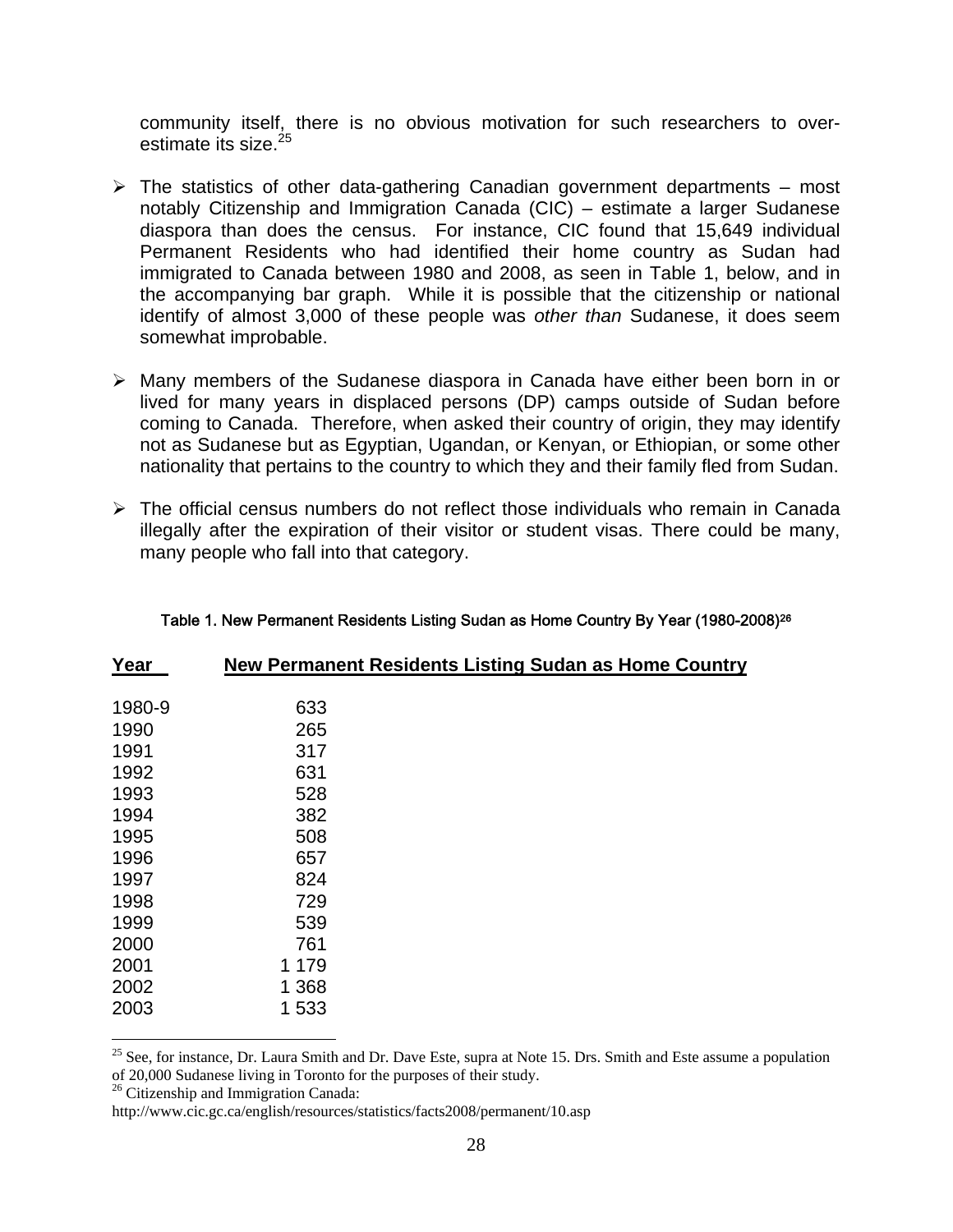| <b>TOTAL</b> | 15659   |
|--------------|---------|
| 2008         | 723     |
| 2007         | 703     |
| 2006         | 832     |
| 2005         | 1 0 3 9 |
| 2004         | 1 508   |



Source: Citizenship and Immigration Canada

 $\overline{a}$ 

## **2.4.2 Distribution of Sudanese Diaspora within Canada:**

Table 2 represents the geographical distribution of the Sudanese diaspora in Canada by Province, as determined by the 2006 national Census. Among the Provinces, Ontario had the largest population of Sudanese with 6 645 people representing 53% of the total, followed by Alberta with 3 560 (28%), British Columbia with 775, Manitoba with 745, and Saskatchewan with 550.<sup>27</sup>

 $27$  Several reasons were given by those people from Canada's Sudanese diaspora who were interviewed for this study as to why they preferred to settle in Ontario and Alberta in such large numbers. Not surprisingly, their answers included job opportunities, relatives, a large Sudanese community, and the availability of resettlement programs.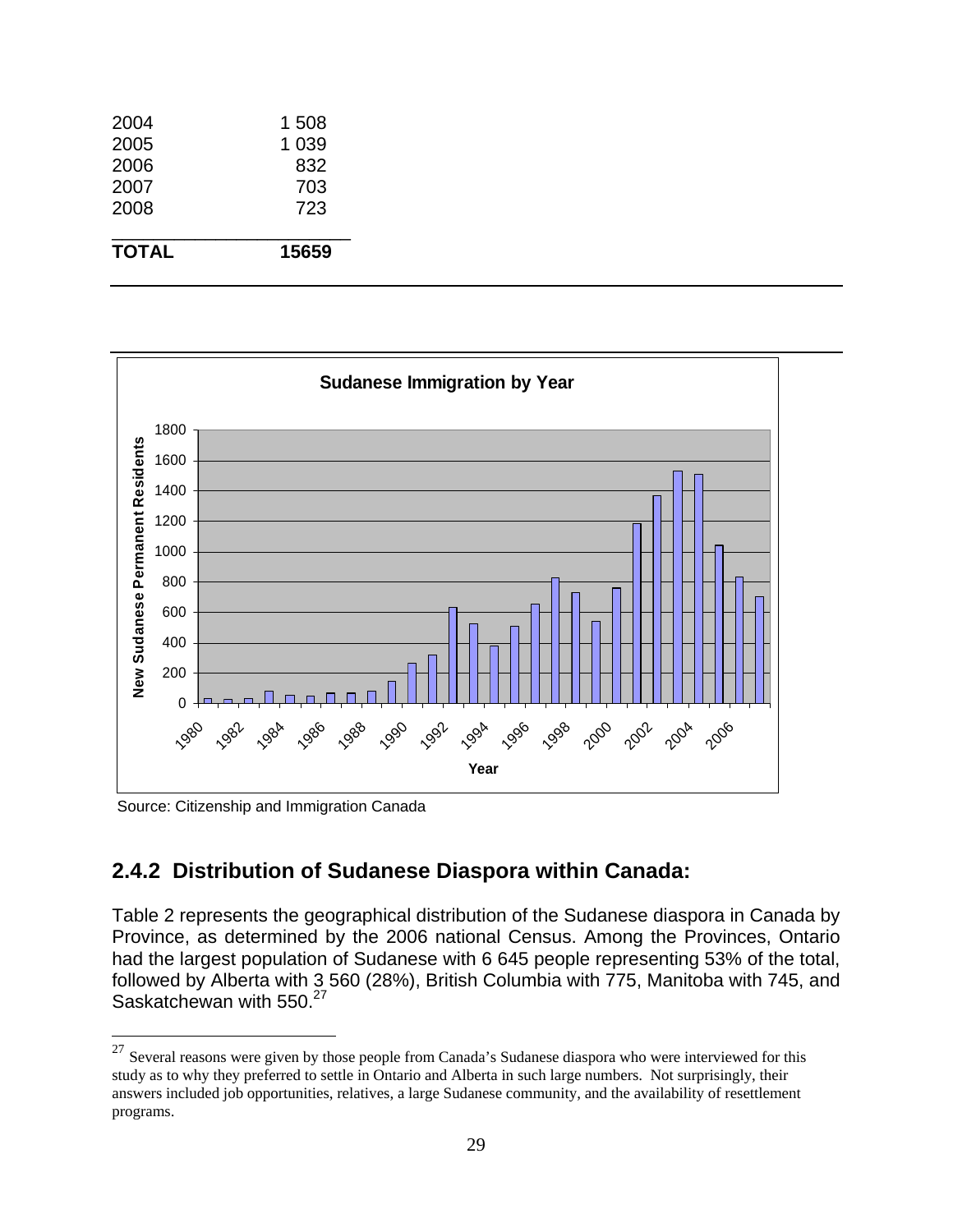| <b>Province</b>         | <b>Population</b> | <b>Percentage</b>        |
|-------------------------|-------------------|--------------------------|
| Ontario                 | 6645              | 53%                      |
| Alberta                 | 3565              | 28%                      |
| <b>British Columbia</b> | 770               | 6%                       |
| Manitoba                | 745               | 6%                       |
| Saskatchewan            | 550               | 4%                       |
| Quebec                  | 180               | 1%                       |
| Newfoundland            | 80                |                          |
| New Brunswick           | 50                |                          |
| Nova Scotia             | 35                | $\overline{\phantom{a}}$ |
| North-West Territories  | 20                |                          |
| <b>TOTAL</b>            | 12640             | 100%                     |

#### Table 2. Sudanese Ethnic Origin by Province, 2006 Census\*

\*Source: Statistics Canada. Sudanese Ethnic Origin (Single and Multiple Responses)", in 2006 Census, *supra*. Tabulation by The Mosaic Institute.

Table 3 represents the distribution of Sudanese by major urban area. Like most recent immigrants, Sudanese migrants demonstrate a clear preference for large urban centres over rural regions. Toronto has the highest number of Sudanese, followed by Calgary, Edmonton, Winnipeg, and Vancouver, respectively.

#### Table 3. Sudanese Ethnic Origin by Major Cities Canadian Cities, 2006 Census\*

| <b>City</b> | Population | Percentage |
|-------------|------------|------------|
| Toronto     | 3025       | 29%        |
| Calgary     | 2155       | 21%        |
| Edmonton    | 885        | 8%         |
| Winnipeg    | 745        | 7%         |

 $\overline{a}$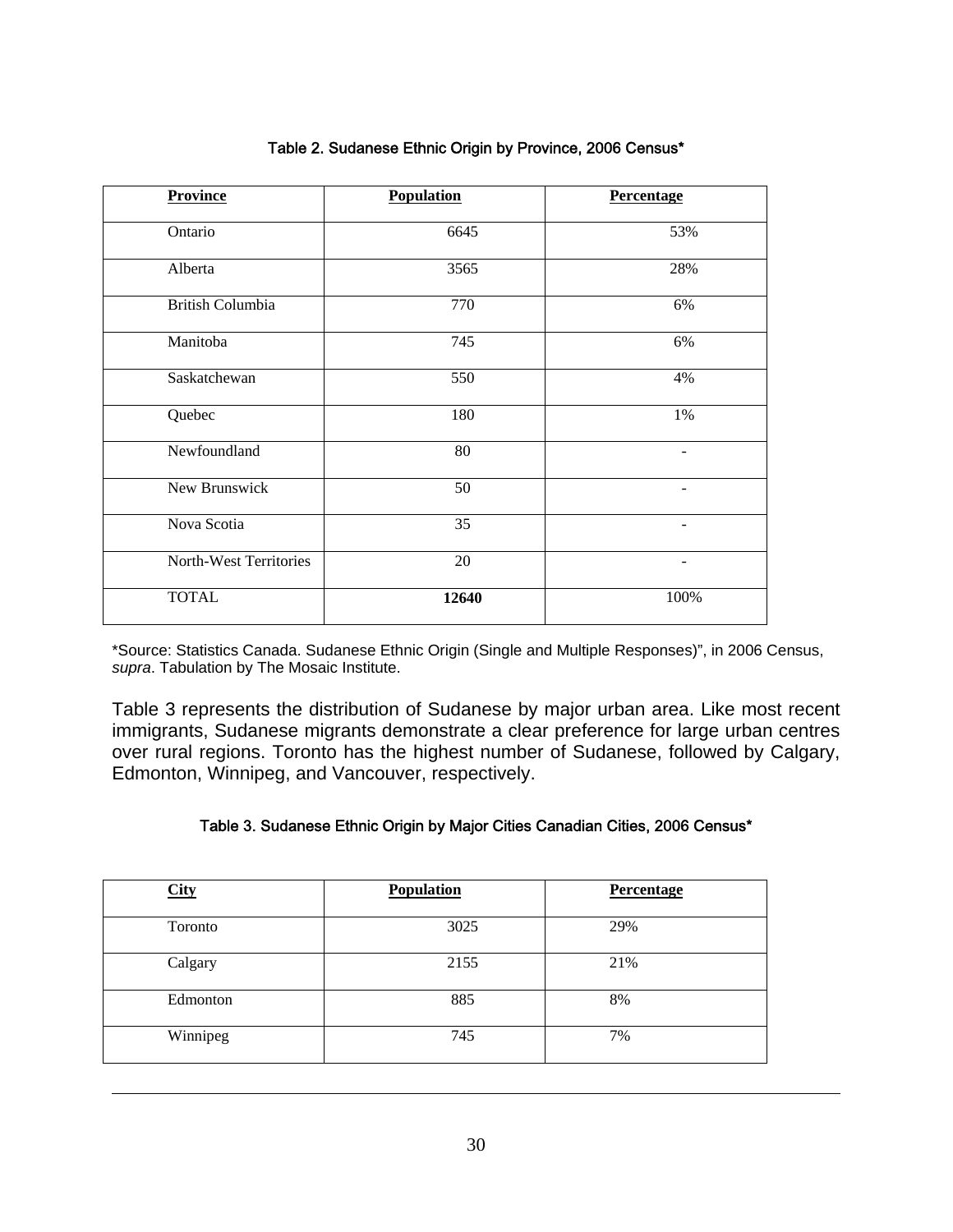| Vancouver               | 705   | 6%   |
|-------------------------|-------|------|
| Kitchener               | 790   | 7%   |
| St. Catherine's/Niagara | 625   | 6%   |
| London                  | 615   | 6%   |
| Ottawa - Gatineau       | 460   | 4%   |
| Hamilton                | 400   | 3%   |
| Montreal                | 120   | 1%   |
| <b>TOTAL</b>            | 10495 | 100% |

\*Source: Statistics Canada. "EO 1468 -2006 Target Group Profile – Sudanese Ethnic Origin (Single and Multiple Responses)," in 2006 Census, *supra.*

## **2.4.3 Other Measurements of the Sudanese Diaspora in Canada:**

#### **Sudanese Population by Gender**

According to Statistics Canada, there are slightly more male than female Sudanese Canadians.

 $N = 12640$ 

| Male total:   | 6920    | (55%)         |
|---------------|---------|---------------|
| Female total: | 5 7 2 0 | $(45\%)^{28}$ |

#### **Sudanese Population by Age**

15-24: 27% 25-34: 29% 35-44: 25% 45-54: 13% 55-64: 4% 65-74: 2% Over 75: 0.2%

 $\overline{a}$ 

 $N = 12640$ 

<sup>28</sup> Data from Statistics Canada. "Sudanese Ethnic Origin (Single and Multiple Responses)," in 2006 Census, *supra.* Tabulation by The Mosaic Institute.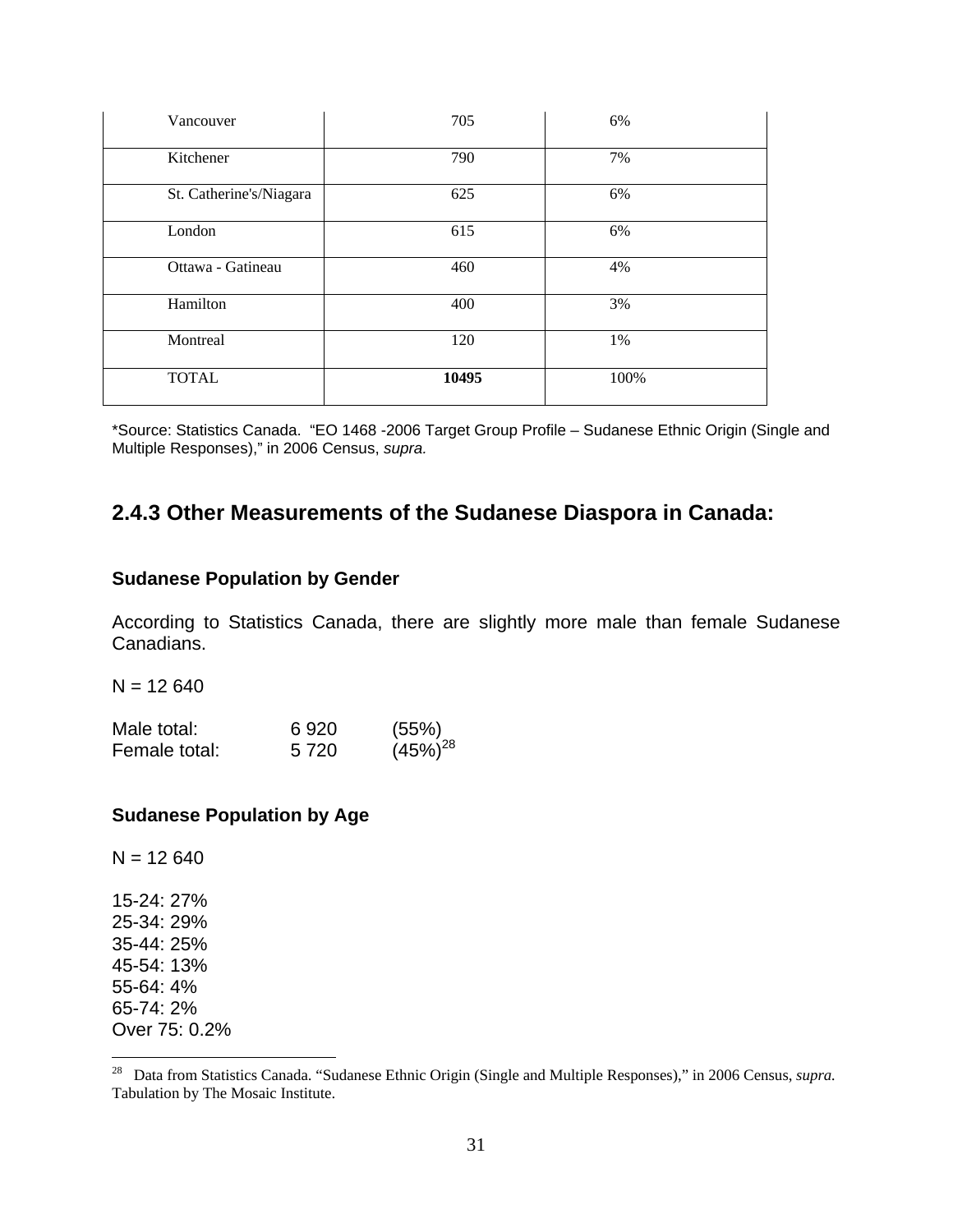### **Sudanese Population by Education Level**

Statistics Canada data indicates that the Sudanese population in Canada is relatively well-educated, with almost a quarter of the population having completed a postsecondary degree or diploma. Almost three-quarters of such individuals (i.e. 2265 out of 3085, or 73%) received their post-secondary education outside of Canada.

 $N = 12640$ 

| Total number with post-secondary education | 3 085 (24% of 12 640) |
|--------------------------------------------|-----------------------|
| <b>Education obtained outside Canada</b>   | 2 265 (73% of 3085)   |
| Education obtained inside Canada           | 820 (27% of 3085)     |
| Ontario                                    | 480                   |
| Alberta                                    | 90                    |
| Manitoba                                   | 60                    |
| Quebec                                     | 55                    |
| Saskatchewan                               | 50                    |
| <b>British Columbia</b>                    | 35                    |
| Nova Scotia                                | 30                    |
| Newfoundland and Labrador                  | 20                    |
| <b>New Brunswick</b>                       | 10                    |
|                                            |                       |

The results of the survey conducted in the context of the present study paint an even more positive picture of the educational attainment of the leadership of the Sudanese diaspora in Canada. 66 out of the 76 community leaders interviewed (87%) had completed post-secondary education and 19, or 25%, had completed a post-graduate Masters or PhD program.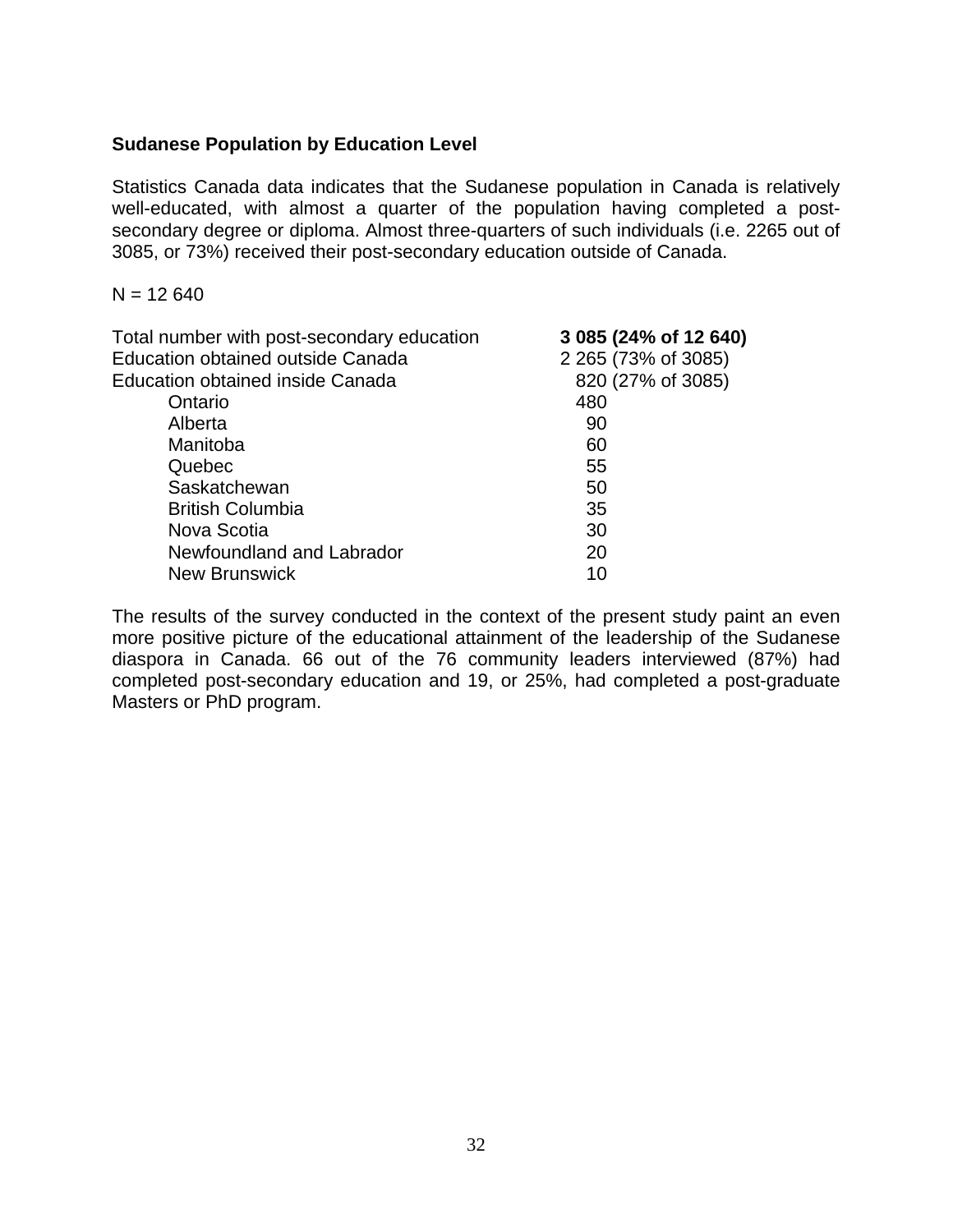# **3. Sudanese-Canadian Civil Society Organizations and Canadian Not-for-Profit Organizations Working on Sudanese Issues**

This chapter profiles and catalogues both civil society groups and community associations led by and serving the Sudanese diaspora in Canada, and Canadian nongovernmental organizations doing work related to Sudan.

# **3.1 Sudanese Diaspora Community Organizations**

As with most immigrant groups in Canada, Sudanese migrants to Canada have established ethno-specific community organizations to enhance social cohesion, as well as to provide various community services. Because of the relatively small numbers of Sudanese immigrants to Canada relative to other nationalities, as well as the lack of community resources, these associations typically exhibit a low level of formal organization, and mostly operate with scarce financial resources. In this chapter, we will document the Sudanese community organizations in the cities where we conducted fieldwork that appear to be the most actively involved in their communities. Other organizations exist, but they tend to serve an almost exclusively social function.

# **Apolitical Mandates**

**It is notable that nearly all of these organizations stipulate in their constitutions and mandates that they are apolitical**. Their focus is chiefly on seeking to improve the day-to-day realities of life for Sudanese migrants to Canada, and on providing essential settlement and social services. That said, the politics of Sudan are nonetheless reflected in the sheer number and membership profile of these community organizations. Most cities host two or more organizations representing different geographic and/or ethnic segments of the Sudanese population. We found differing degrees of collaboration between these sub-communities in the cities we visited.

Nevertheless, the Researchers' extensive consultations with leaders of Sudanese community organizations in the seven cities visited across Canada confirmed that within individual associations, regardless of sub-community affiliation, leaders are making a concerted effort to maintain their distance from political issues related to Sudan. Some leaders reported that, in instances where they did organize conferences or lectures with political themes, or where such themes were introduced by others, serious divisions began to emerge that hindered the associations' ability to deliver community-based development programs effectively.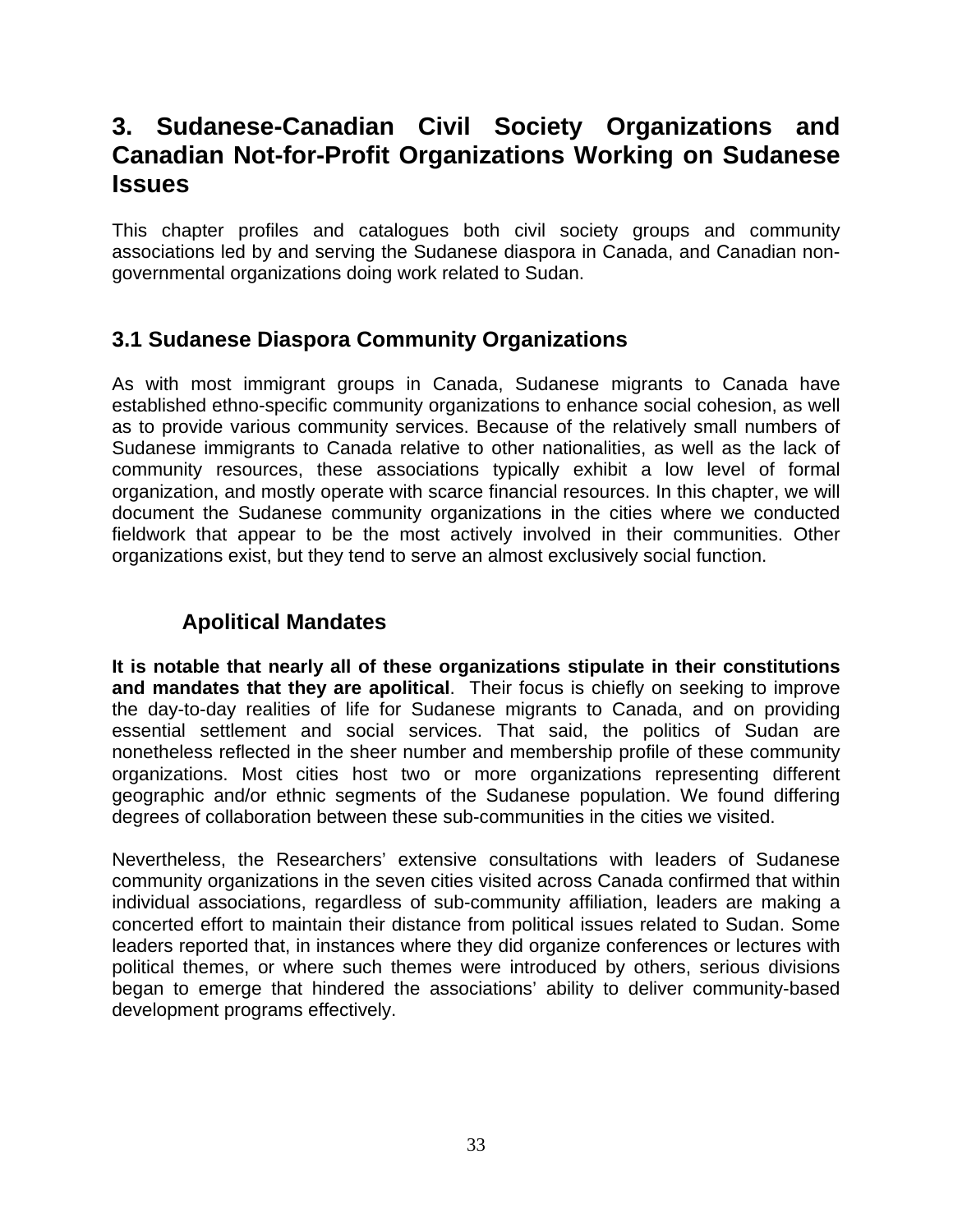### **Relations with Canadian Government**

It is also important to note that a number of these member-driven, community-based organizations of the Sudanese diaspora across Canada are partially funded by Citizenship and Immigration Canada (CIC) to deliver settlement and integration services. These funding relationships with CIC are enormously important to the Sudanese diaspora, and it is probably fair to say that, of all federal government departments, it is CIC that is perceived as the most immediately-relevant to the day-today lives of the community.

Notably, some members of the Sudanese diaspora who were approached to participate in long-form interviews or to complete surveys as part of the research for the current report indicated their suspicion of the fact that the sponsoring department for this research was the Department of Foreign Affairs and International Trade (DFAIT) and not CIC. They could not understand or appreciate why the foreign policy arm of Canada's federal government might be interested in their views, and ascribed nefarious, "big brother"-like motives to the initiative. These people were among the 30% of prospective respondents who declined to participate in this study.

At the same time, and in stark contrast, several respondents who did participate in the study did so only after being informed that the Researchers were conducting research that had been commissioned by DFAIT. This group of individuals was suspicious of the motives and connections of an unknown, non-governmental organization that was approaching them to ask questions about Sudan and Canada's relationship thereto. It was only upon assurance that the information was being gathered to enhance the knowledge of the Government of Canada with respect to the foreign policy-related capacities and views of the members of the Sudanese diaspora in Canada, rather than being gathered by a suspicious third-party that might be an agent of the Government of Sudan, that these people agreed to participate in the project.

In summary, the Researchers were left with the impression that of those who refused to participate in the research process because this research had been commissioned by DFAIT, and those who only agreed to participate once they were convinced that the research had been commissioned by DFAIT, both responded as they did because of their painful, personal, past experience with government authorities in Sudan. The first group was wary of any foreign affairs ministry because of the destructive role played by Sudan's foreign ministry in that country's many internal wars and conflicts over the past twenty-five years. The latter group was willing to participate in the study only after it truly believed that the research was being done for Canada, rather than as an intelligence-gathering exercise for Sudan that might invite repercussions upon family members still living in that country.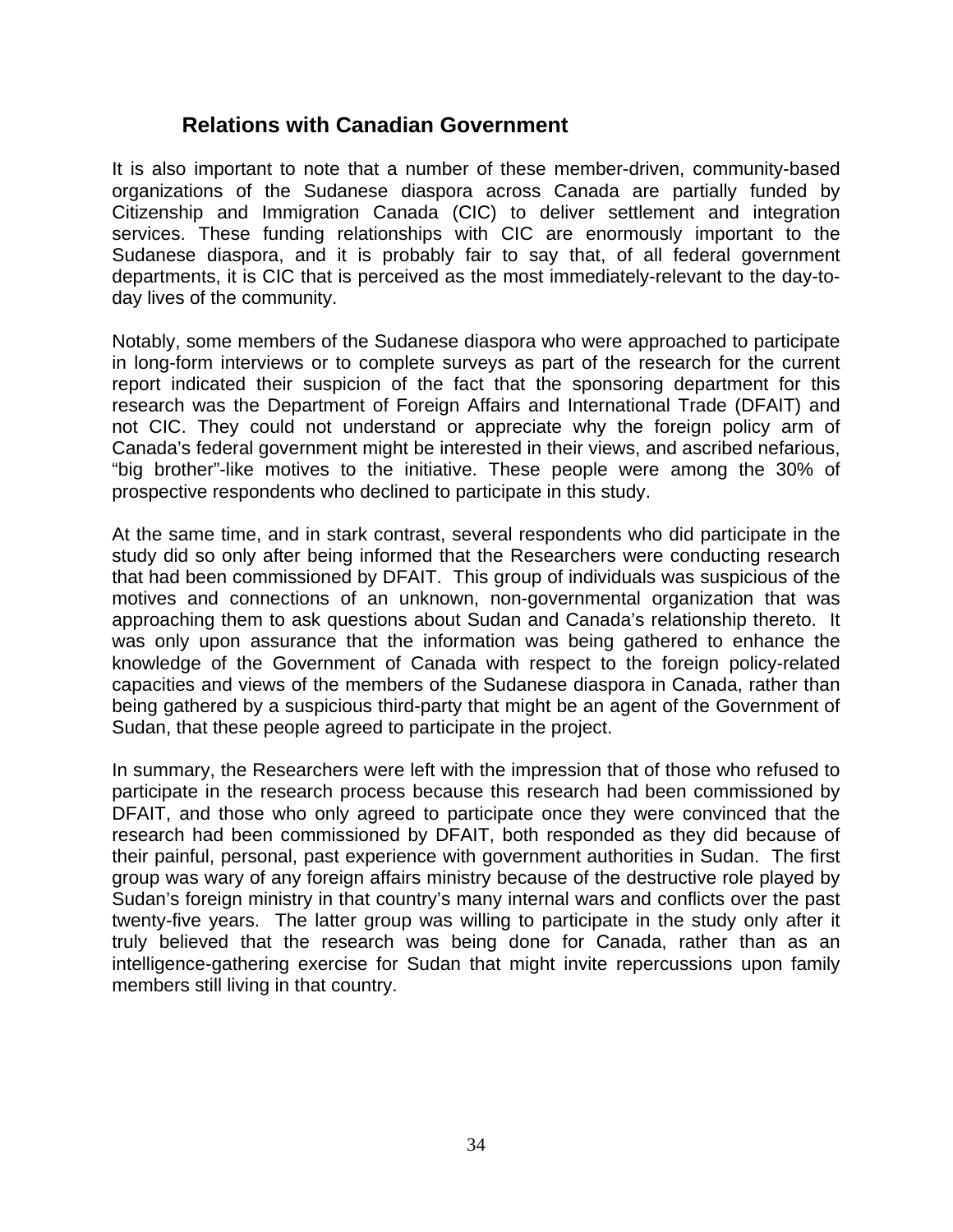# **3.1.1 Sudanese Diaspora Community Organizations in Ottawa**

There is one main Sudanese community organization in Ottawa:

### **The Sudanese–Canadian Association of Ottawa** (**SCAO**)

The SCAO was established in 2002 as a not-for profit organization. Its membership is open to all Sudanese peoples. It hosts an ambitious and comprehensive curriculum of activities. These include cultural and religious celebrations, as well as a series of settlement services.

# **3.1.2 Sudanese Diaspora Community Organizations in Toronto**

In Toronto, there are three principal community organizations promoting the interests of the Sudanese diaspora. These are:

### **The Sudanese Community Association of Ontario (SCAO)**

Web Link: www.scaoo.ca

The SCAO was established and incorporated in 1989 as an NGO to address the needs, issues and concerns of Sudanese immigrants and refugees. Membership is not formally restricted – Sudanese of all ethnic backgrounds are welcome to participate in SCAO. In reality, however, the SCAO predominantly consists of northern Sudanese. SCAO's mandate is to identify and provide basic human needs, services and activities in response to the needs and welfare of the members of the community. It is not supported by government funding, and so it relies upon a subscription fee from its members.

### **The Southern Sudanese Community Organization of Canada (aka the Sudanese Settlement and Community Service Organization of Canada) - SSCO**

Web Link: www.sscocanada.org

The SSCO was incorporated as a not-for-profit organization in 2004. It bills itself as a non-political, self-help, volunteer based community organization. As its name suggests, it largely caters to the Southern Sudanese community in Toronto. It operates from the York Weston Community Services Centre located in North York and provides a range of settlement services. These include settlement counseling, language instruction for newcomers, women's training workshops and literacy programs.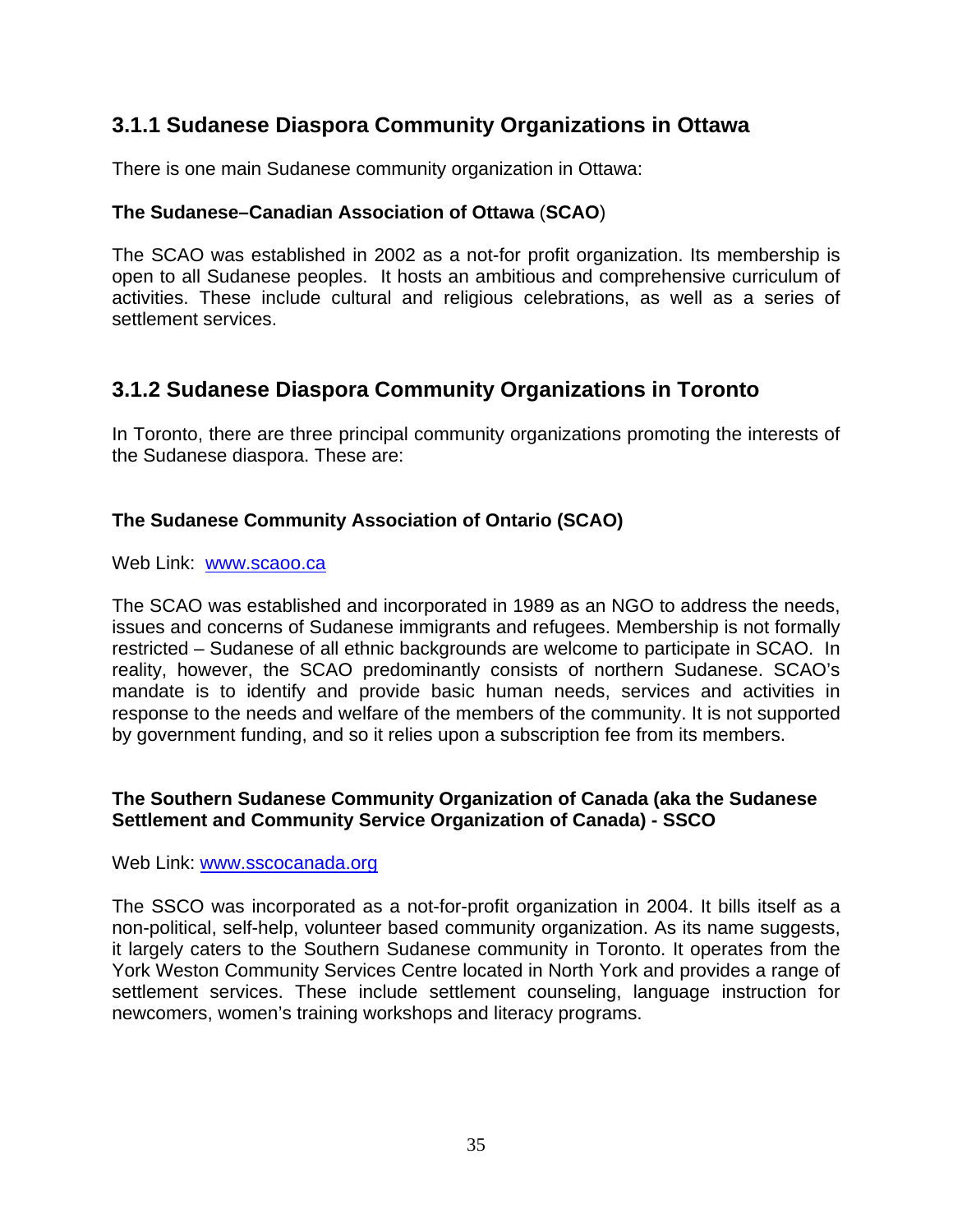### **Darfur Association of Canada**

Web Link: http://www.darfurassociation.ca/

The Darfur Association of Canada was founded at the outbreak of war in Darfur. It is focused chiefly on public education. Its leadership and many of its members are drawn from the Sudanese diaspora.

#### **Inter-Organizational Relationships in Toronto**

The SCAO and SSCO have begun to meet to discuss collaborating on the administration of workshops and training services. However, there is still very little interaction between the two organizations. Interrelationships between northerners and southerners in Toronto are few and far between. This is reflected in the organization of community associations. This has proved a hindrance to community organization, as the capacity of both groups has not been utilized in concert.

### **3.1.3 Sudanese Diaspora Community Organizations in Hamilton**

In Hamilton, there are two main community organizations. These are:

### **The Sudanese League of Hamilton**

The Sudanese League of Hamilton, established in 2003, is the organization which represents Northern Sudanese in the city. It operates a series of social events in the interest of bringing the community together. These include the Ontario Sudanese Soccer Tournament. Sudanese soccer teams from Toronto, London, St. Catherine's, Kitchener and Hamilton participate in this large sporting event, which provides a rare opportunity for the disparate Sudanese communities to come together socially.

### **African Sudanese Association of Hamilton**

The African Sudanese Association of Hamilton represents the Southern Sudanese community of Hamilton, which is the predominant community.

### **Inter-Organizational Relationships in Hamilton**

In Hamilton, there is considerably more collaboration between the two community organizations than there is in larger cities like Toronto. They have participated cooperatively on cultural events, as well as on settlement-related activities. Both organizations have strong relationships not only with one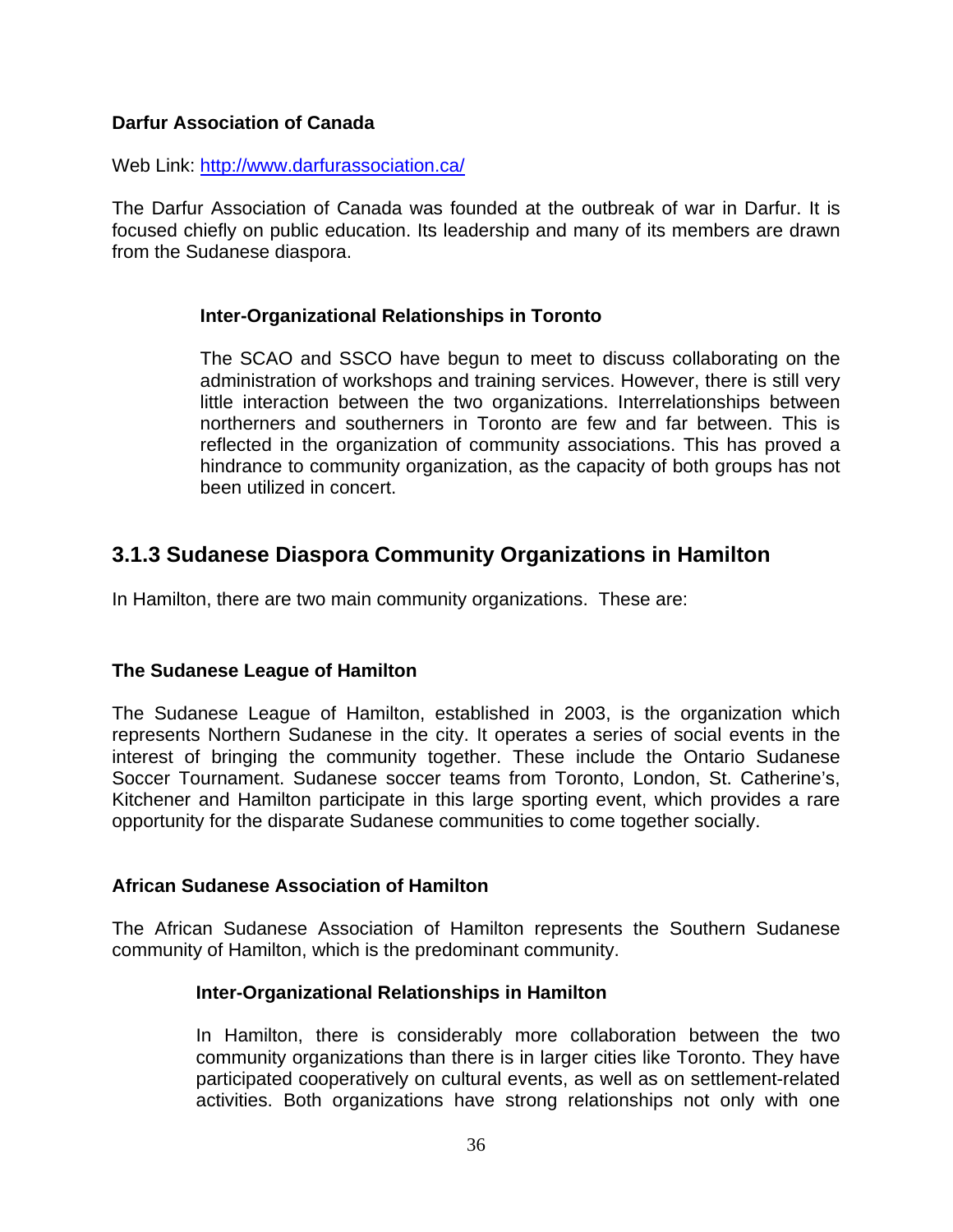another, but also with other community service organizations serving other immigrant populations. As a result, the Sudanese community in Hamilton is fairly well-integrated into the general community.

In a demonstration of community coherence, Sudanese community members in Hamilton came together to organize a Sudanese-specific news and cultural radio program on a local college station, CFMU 93.3. The radio show, "Tanweate Sudania", broadcasts on Sundays at 2pm.

# **3.1.4 Sudanese Diaspora Community Organizations in Kitchener**

Two community organizations have been identified as serving the Sudanese diaspora in Kitchener. One is a relatively more mature organization providing settlement and community services for people from southern Sudan who typically arrived in southwestern Ontario as Government-Assisted Refugees fleeing Sudan's civil war. After stopping in refugee camps in various bordering countries, they began arriving in Canada from the mid-1990s onwards.

There is also a northern Sudanese community association forming that will provide social and cultural services to the northern Sudanese members of the diaspora.

### **Inter-Organizational Relationships in Kitchener**

In Kitchener, both organizations are small, though one is more established than the other. There are no problematic intra-community divisions. In part, this appears to be a function of the shared allegiance of many southerners and Nuba Mountain northerners to the SPLM. While they share broad political views as represented by SPLM policies, the southerners belong to their community-based association, while the Nuba Mountain northerners are involved in setting up a separate organization to serve their needs and interests and those of other of northerners.

# **3.1.5 Sudanese Diaspora Community Organizations in Winnipeg**

Winnipeg, in contrast to many of the other cities, boasts a single, multi-ethnic Sudanese organization:

### **The Sudanese Association of Manitoba (SAM)**

The SAM was established in the mid-90s to provide settlement and education services for Sudanese people, primarily in Winnipeg. A striking feature of the Sudanese Diaspora community in Winnipeg is that it is relatively united within one community association. The organization, led by a southerner, serves the whole Sudanese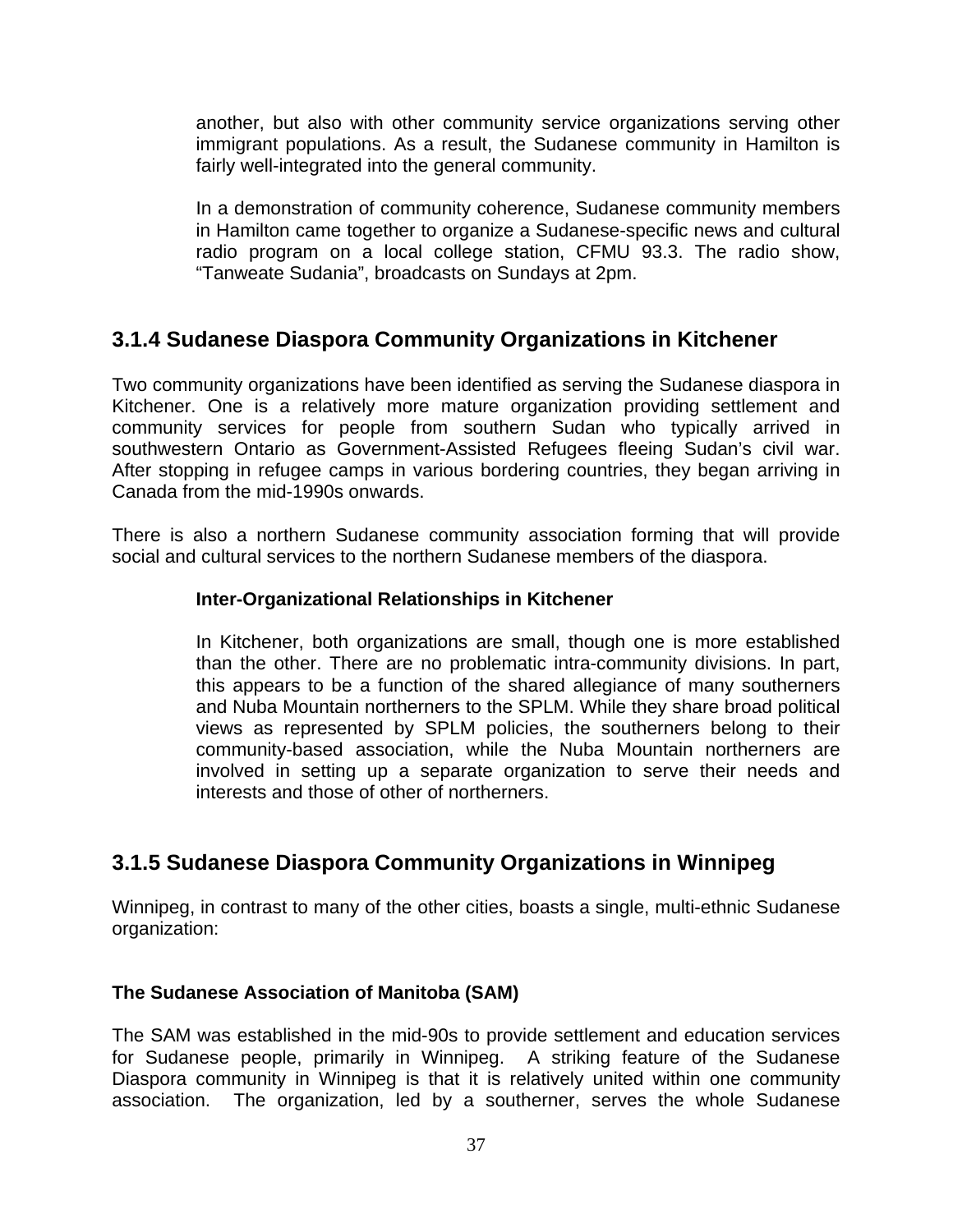community, which includes northerners, southerners (including a large contingent of Lost Boys and Girls of Sudan – young men and women who were displaced during the civil war, spent time in refugee camps in Kenya and elsewhere, and were resettled in North America in the last decade), Darfurians, Nuba, and others. In 1999, SAM hosted forums in order to discuss how relationships between sub-communities could be strengthened. Unity is thus a central thrust of the organization.

# **3.1.6 Sudanese Diaspora Community Organizations in Calgary**

Although there are a number of small, tribally-defined organizations in Calgary, as well as various political organizations, there is one well-established Sudanese association which is able to provide a variety of activities in support of the broader needs of the community (ASAC), and another, SHAMA, that is focused both on promoting volunteerism that will benefit Sudan and on helping Southern Sudanese youth:

### **The African Sudanese Association of Calgary (ASAC)**

Web Link: http://www.africansudanese.org/

 ASAC was incorporated as a not-for-profit association in 2003. It largely represents Southern Sudanese people – who constitute the majority of Sudanese people in Calgary. It offers a variety of integration and skill-building seminars, and has a particular focus on supporting Sudanese youth in the Calgary area.

### **Southern Sudanese Association of Alberta (SHAMA)**

Web Link: http://shamaassociation.org/dprograms.php

The Southern Sudanese Association of Alberta is a small, start-up NGO that is directing its efforts both towards humanitarian work in Southern Sudan (e.g. fund raising to construct a school in Wau), and towards the needs of South Sudanese youth – staying in school, responding appropriately to negative peer pressure, etc. – in Calgary.

### **Inter-Organizational Relationships in Calgary**

In Calgary, Researchers for this project discerned neither a close working relationship between ASAC and SHAMA, nor any specific antipathy. The former is focused on delivering settlement and integration services in support of the broader Sudanese community (though almost all clients are Southern Sudanese), while the latter has a mixed mandate that includes the completion of fundraising and humanitarian projects in Sudan.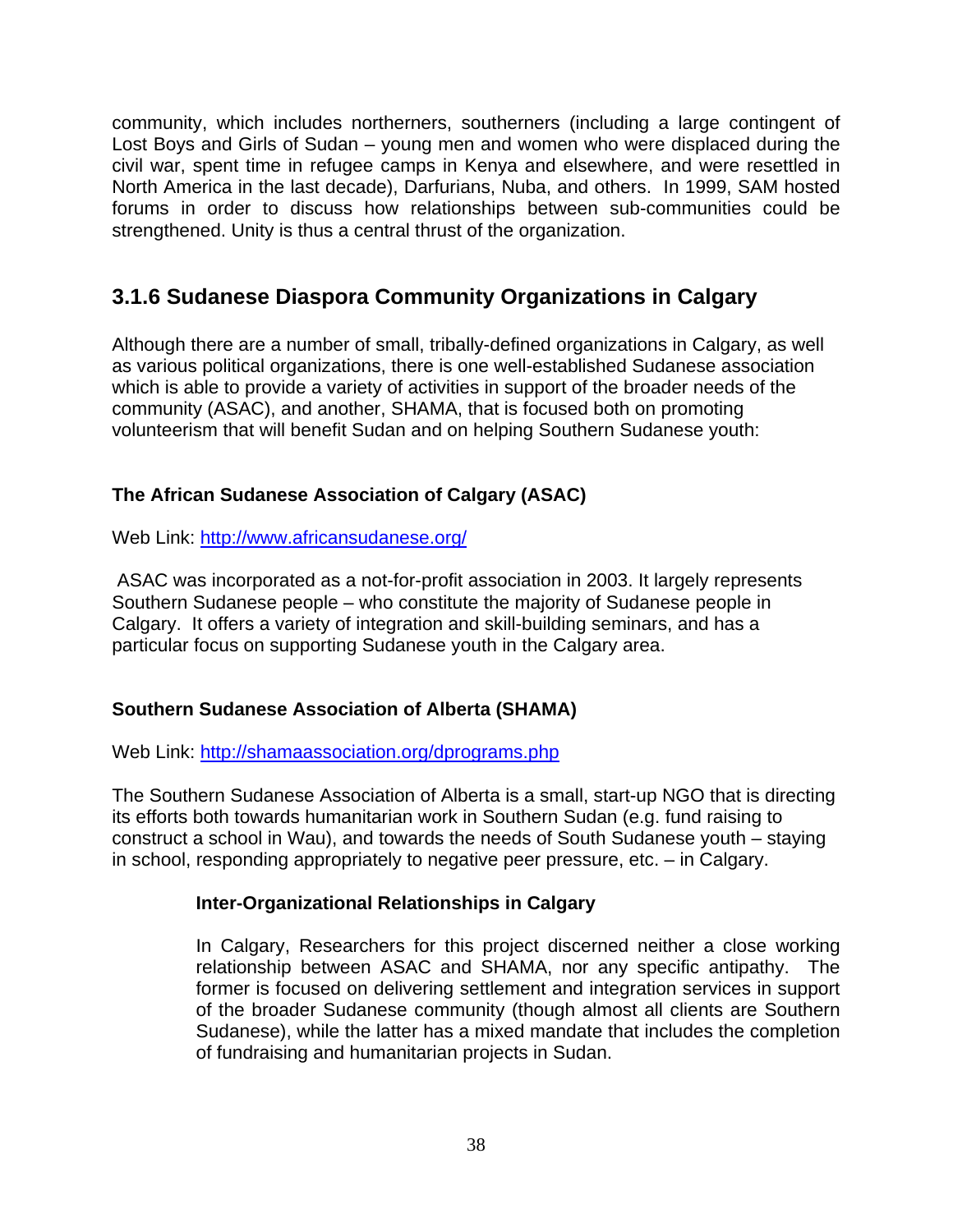# **3.1.7 Sudanese Diaspora Community Organizations Edmonton**

There are two main community organizations within the Sudanese diaspora in Edmonton:

### **The Sudanese Canadian Community Association of Edmonton (SCCAE)**

Incorporated in 2001, the SCCAE is a predominantly southern organization, representing the internal diversity of that community. It is, in fact, an umbrella organization for four smaller, regional and tribal associations: The Greater Equatoria Community Association, the Sudanese Canadian Dinka Cultural Society, the Sudanese Nuer Community Association of Edmonton, and the Association of the Sudanese Canadians of Western Bahr-El-Ghazal of Edmonton.

### **The Sudanese Cultural League of Edmonton (SCLE)**

The SCLE is an organization newly formed (2009) consisting primarily of people from north Sudan. The Sudanese Cultural League of Edmonton is very active in social and cultural programmes such as family days, Sudanese school, and different festivals and celebrations.

### **Inter-Organizational Relationships in Edmonton**

Edmonton, like most of the other cities, features community organizations reflecting the north-south divide. However, recent cooperation between the two main organizations paints an optimistic picture for the potential of collaboration and unity.

Gbonga Loro is the current president of the SCCAE. Her influence in the Southern Sudanese community, as well as leadership in reaching out to the SCLE, has been influential in bridging the gap between the two communities.

SCCAE has invited the SCLE to collaborate on a youth-oriented initiative titled "Seeds of Change." This three-year community action initiative intends to develop the skills and self-esteem of Sudanese youth. Significantly, it will bring together young members from the community of all tribal and ethnic affiliations.

In another example of collaboration, the northern and southern communities jointly hosted a Sudan pavilion at the Edmonton Heritage Festival in August, 2009. Despite some community opposition, the event was successful, and facilitated new interactions between northerners and southerners. The joint effort was reported on in the Edmonton Journal.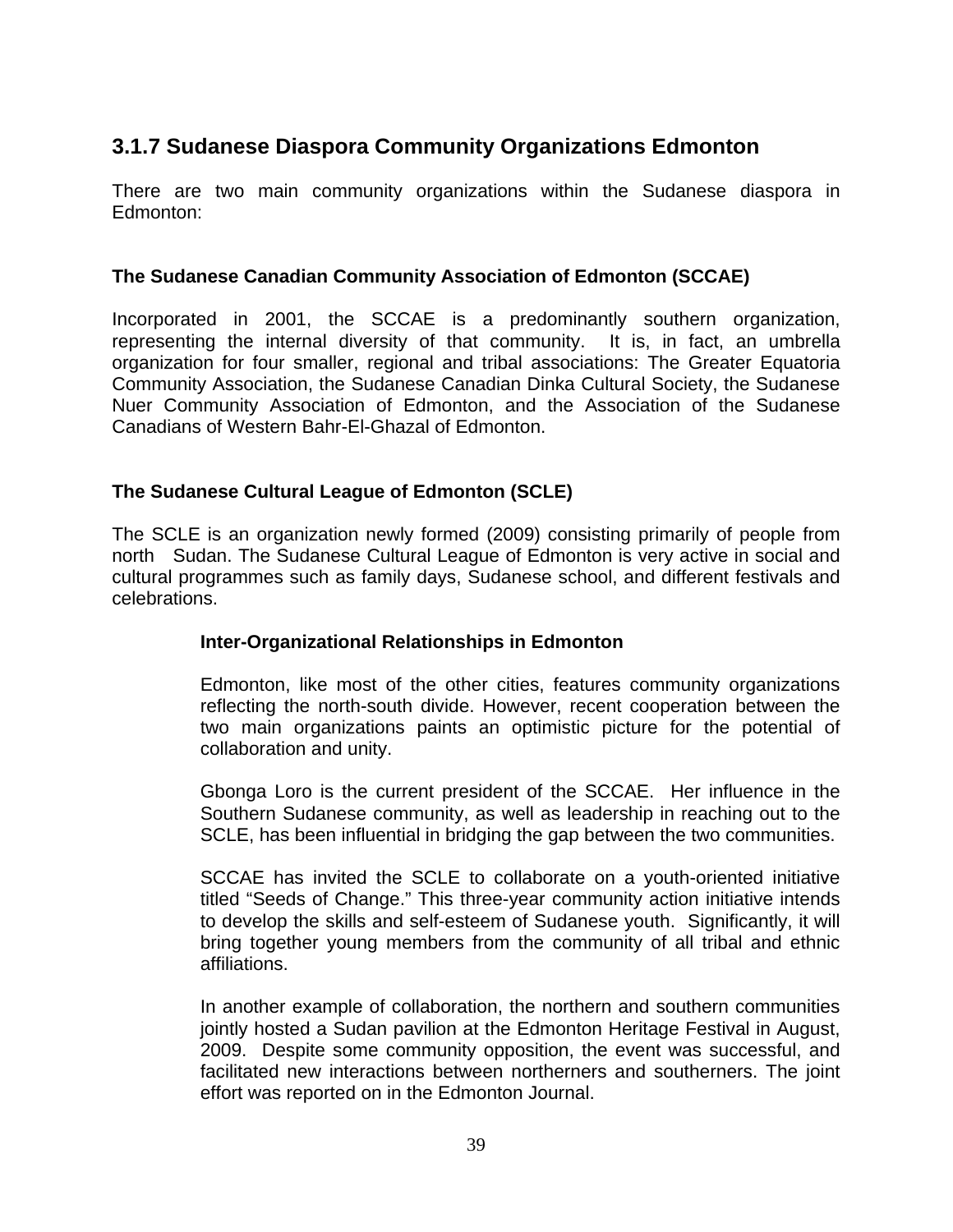## **3.2 Sudan-Related NGOs/Not-for-Profits in Canada**

There are numerous Canadian not-for-profit agencies and non-governmental organizations that work in relation to Sudan. These include international NGOs that are funded by CIDA to provide humanitarian assistance to people in Sudan, and a burgeoning field of domestic advocacy organizations. There is a particular concentration of advocacy organizations solely concerned with the ongoing genocide in Darfur.

### **3.2.1 CIDA-Supported Canadian International NGOs Working in Sudan**

The following are Canadian international NGOs that receive funding from CIDA to work in Sudan:

#### **The Canadian Red Cross Society**

www.redcross.ca 170 Metcalfe Street, Suite 300 Ottawa, ON K2P 2P2 Tel: (613) 740-1900 Fax: (613) 740-1911 feedback@redcross.ca

### **Medecines sans Frontieres**

www.msf.ca 720 Spadina Avenue, Suite 402 Toronto, ON M5S 2T9 Tel: 1 800 982 7903 Tel: (416) 964 0619 Fax: (416) 963 8707 msfcan@msf.ca

#### **Plan Canada**

#### www.plancanada.ca

95 St. Clair Avenue West, Suite 1001 Toronto, ON M4V 3B5 Tel: 1 800-387-1418 Fax: (416) 920-9942 info@plancanada.ca

### **CARE Canada**

www.care.ca 9 Gurdwara Road, Suite 200 Ottawa, ON K2E 7X6 Tel: (613) 228-5600 Fax: (613) 226-5777 info@care.ca

### **Oxfam Canada**

www.oxfam.qc.ca 2330, rue Notre-Dame Ouest, bureau 200 Montréal, PQ H3J 2Y2 Tel : (514) 937-1614 info@oxfam.qc.ca

### **Save the Children Canada**

www.savethechildren.ca

4141 Yonge Street, Suite 300 Toronto, ON M2P 2A8 Tel: 1-800-668-5036 Tel: (416) 221-5501 Fax: (416) 221-8214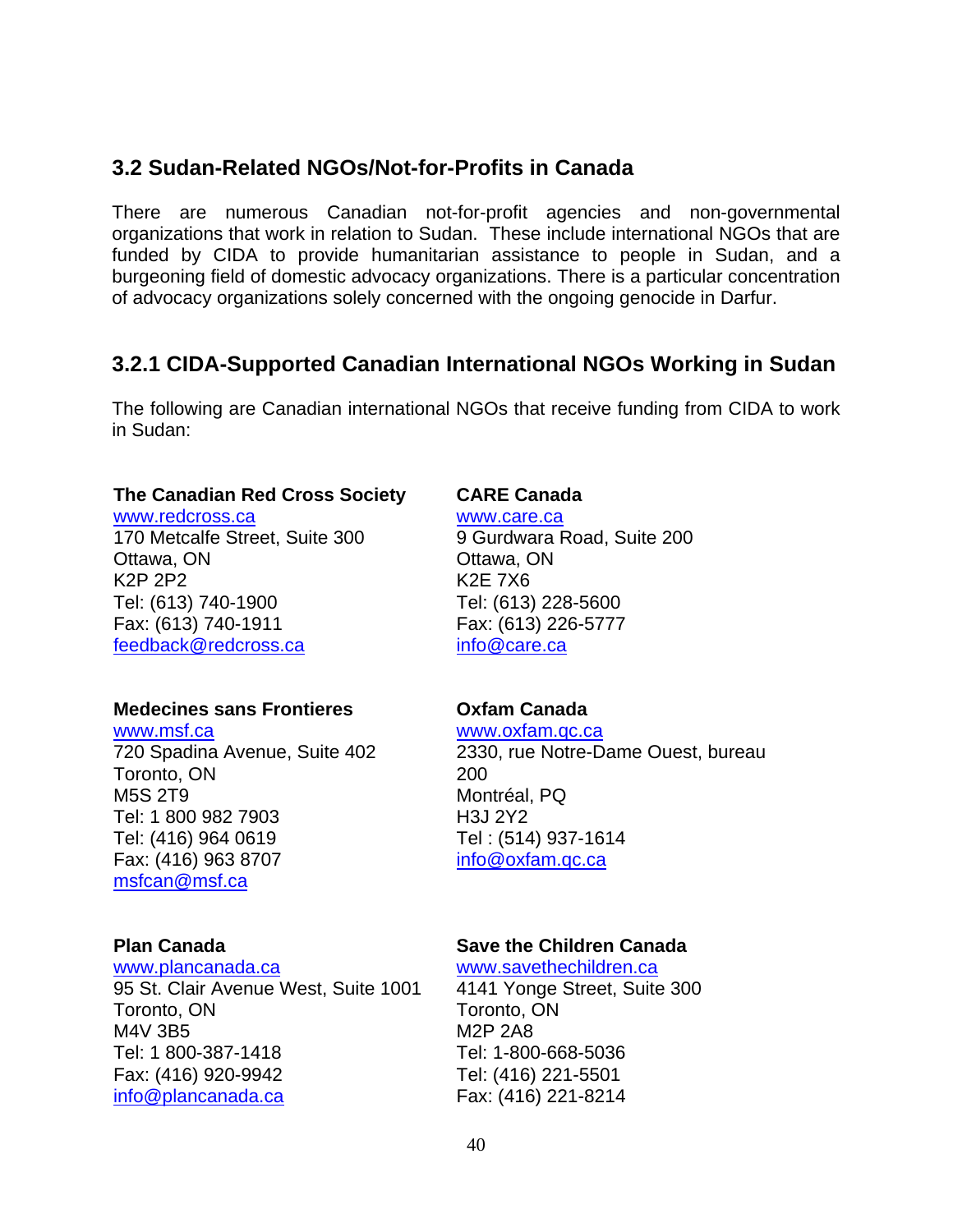### sccan@savethechildren.ca

### **War Child Canada**

www.warchild.ca 401 Richmond Street West, Suite 204 Toronto, ON M5V 3A8 Tel: 1 866-927-2445 Tel: (416) 971-7474 Fax: (416) 971-7946 info@warchild.ca

#### **World Vision Canada**

www.worldvision.ca 1 World Drive Mississauga ON L5T 2Y4 Tel: 1 866-595-5550 Tel: (905) 565-6100 Fax: 1 866-219-8620 info@worldvision.ca

Source: CIDA, "UN Agencies and NGOs and Working In Sudan," 2007, http://www.acdicida.gc.ca/CIDAWEB/acdicida.nsf/En/ANN-52131918-NBM

# **3.2.2 Domestic Not-for-Profits and Advocacy Organizations**

The advocacy community has grown considerably in the last few years, and there is a particular concentration of organizations that work to promote awareness of the Darfur crisis. This is an extension of the international "Never Again" anti-genocide movement, which emerged in the late 1990s largely in response to Rwanda and Bosnia, and has attracted prominent supporters, particularly in the United States. Below is a nonexhaustive list of not-for-profits that advocate on behalf of Sudan and Sudanese people:

### **Save Darfur Canada**

Save Darfur Canada is an umbrella organization that seeks to support greater and more effective Canadian participation in peace-building in Sudan. It acts to unify the activities of the many diverse Darfur-related agencies in Canada, so that they are more successful in raising public awareness and lobbying the Canadian government to play a more active role in ending the war. Recent activities include hosting a national postcard campaign, launching an e-campaign during the 2008 federal elections, and meeting with parliamentarians. Save Darfur Canada is amongst the most prominent Canadian civil society voices speaking on Sudan. It also considers it a priority to engage the Sudanese diaspora, and, in particular, the Darfuri diaspora in its efforts (Source: Core Programming Review).

Web Link: http://www.sdcanada.org

### **Amnesty International (Canada)**

Amnesty International is engaged in series of public education and advocacy projects relating to human rights issues in Darfur. These include the "Justice for Darfur" campaign, which was launched in April 2008 and focuses upon encouraging Western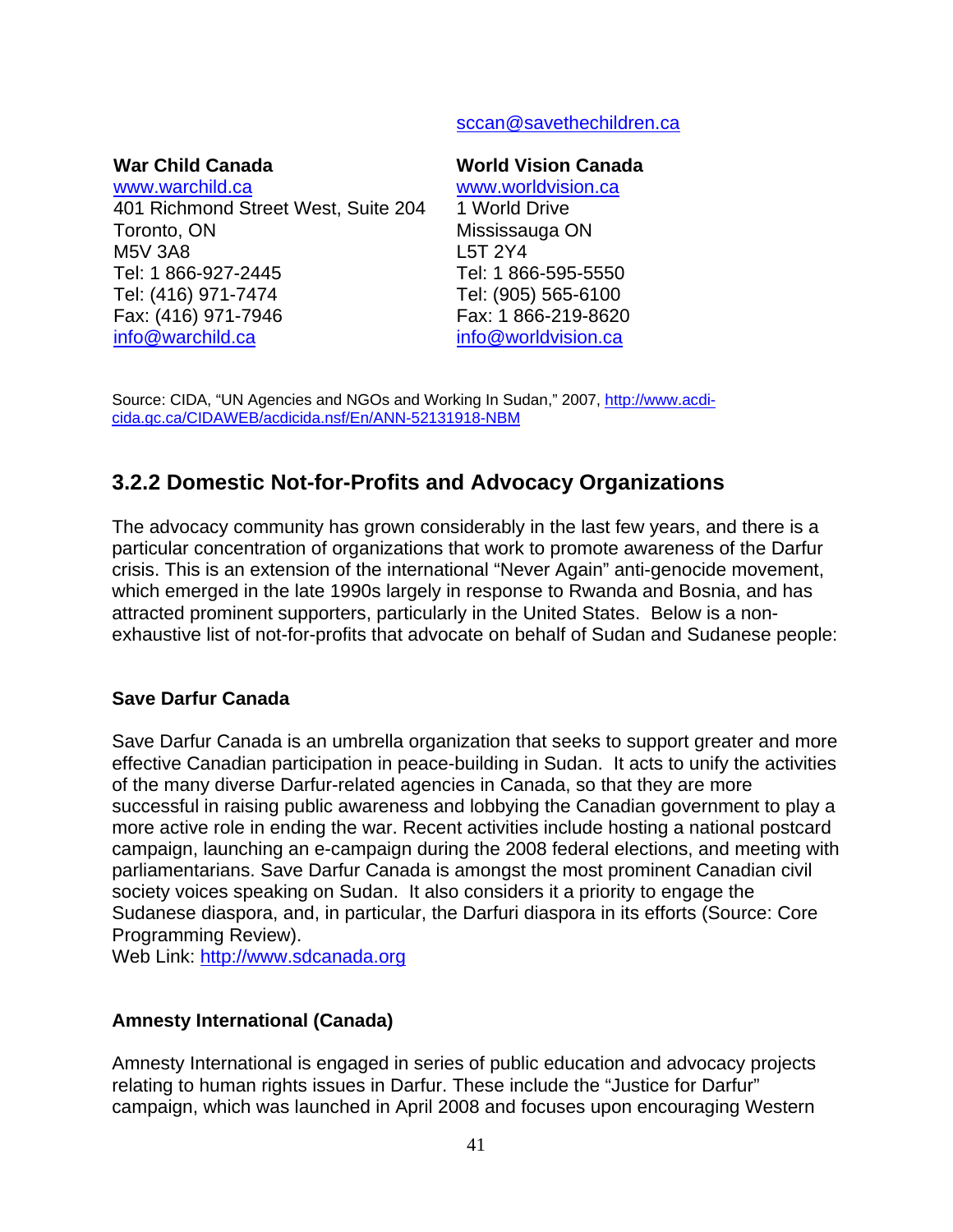governments to ensure the arrests of war crimes suspects with outstanding ICC warrants. Amnesty also participates in the multi-organization "Global Day for Darfur", with demonstrations across the country, tracks specific human rights abuses, and publishes research.

Web Link: http://www.amnesty.ca/

### **Darfur Association of Canada**

The Darfur Association of Canada was founded at the outbreak of war in Darfur. It is focused chiefly on public education. Its leadership and many of its members are drawn from the Sudanese Diaspora.

Web Link: http://www.darfurassociation.ca/

### **STAND Canada**

STAND is a student-run organization with chapters in universities, colleges and high schools across the country. It has conducted a number of campaigns seeking to mobilize youth voices to pressure the Canadian government to take a more activist approach in ending the Darfur crisis. Projects include: 1-800-GENOCIDE, a toll-free number which connects with the office of the Prime Minister, Minister of Foreign Affairs or Leader of the Opposition; Stand for the Dead, a campaign to tell individual stories of people killed in Darfur; and national student conferences. Web Link: http://www.standcanada.org/

### **Canadian Students for Darfur**

Canadian Students for Darfur is coalition of students committed to public education regarding the crisis in Darfur. Much of its work focuses on a national fundraising effort for aid agencies which provide relief work in Darfur. CSFD is involved in organizing Global Day for Darfur rallies in Canada.

Web Link: http://www.csfdarfur.net/home/index.php

### **KAIROS: Canadian Ecumenical Justice Initiatives**

KAIROS is a network of churches and religious organizations which advocate for social change relating to domestic and international issues. Sudan is one of its four "Countries of Concern". Its advocacy has focused on the relationship between the Canadian government and Talisman Energy, as well as human rights issues in Darfur and South Sudan. It works through the New Sudan Council of Churches in community building in Sudan.

Web Link: http://www.kairoscanada.org/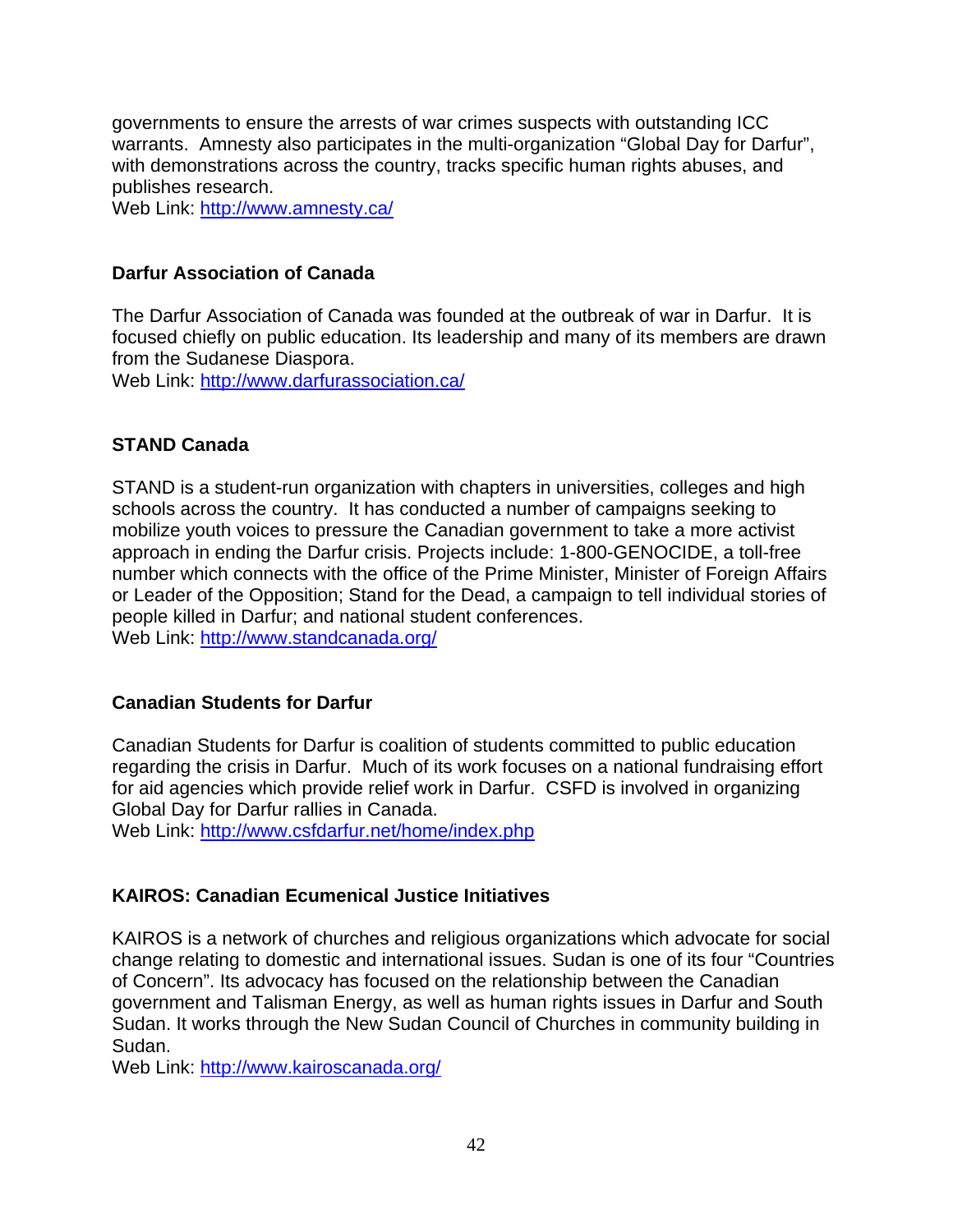### **Canadian Jewish Congress**

CJC is a Jewish advocacy and programming organization. It convenes a National Darfur Committee, and has done so since it was approached by members of the Darfuri diaspora in Vancouver. The CJC has met with Canadian parliamentarians, and organized a green ribbon campaign to bring attention to the genocide. Web Link: http://www.cjc.ca/

### **Muslim Canadian Congress**

The MCC is a grassroots organization aimed at Muslims who do not feel they belong in other, more conservative ethnocultural organizations. Its founder and former President, Tarek Fatah, has publicly spoken about the "Muslim-on-Muslim" violence in Darfur. He has alleged in newspaper articles and speeches to the United Nations that the Muslim world experiences internal racism which divides light-skinned and darker-skinned coreligionists.

Web Link: http://www.muslimcanadiancongress.org/

### **Canadians for Action in Darfur**

Canadians for Action in Darfur is a movement committed to influencing the Canadian government to take a more activist involvement in leading the international community to bring peace to Darfur. It is circulating petitions in all parts of the country to present to parliament. It has also prepared a power point presentation which it encourages its membership to circulate.

Web Link: darfur@cadarfur.org

### **Canadians against Slavery and Torture in Sudan**

CSTS is a coalition dedicated to raising awareness about the issue of slavery in Sudan, as well as other human rights abuses related to the civil wars. Web Link:

http://www.geocities.com/castsudan/CanadiansagainstSlaveryandtortureinsudan.html Email: castsudan@sympatico.ca

### **Never Again International (Canada)**

Never Again International is a network of young people in many countries around the world committed to renewing the post-WWII pledge of "never again" to genocide. It has organized international forums, particularly related to Rwanda, but also conducts advocacy work on Darfur and other regions.

Email: poppy@neveragaininternational.org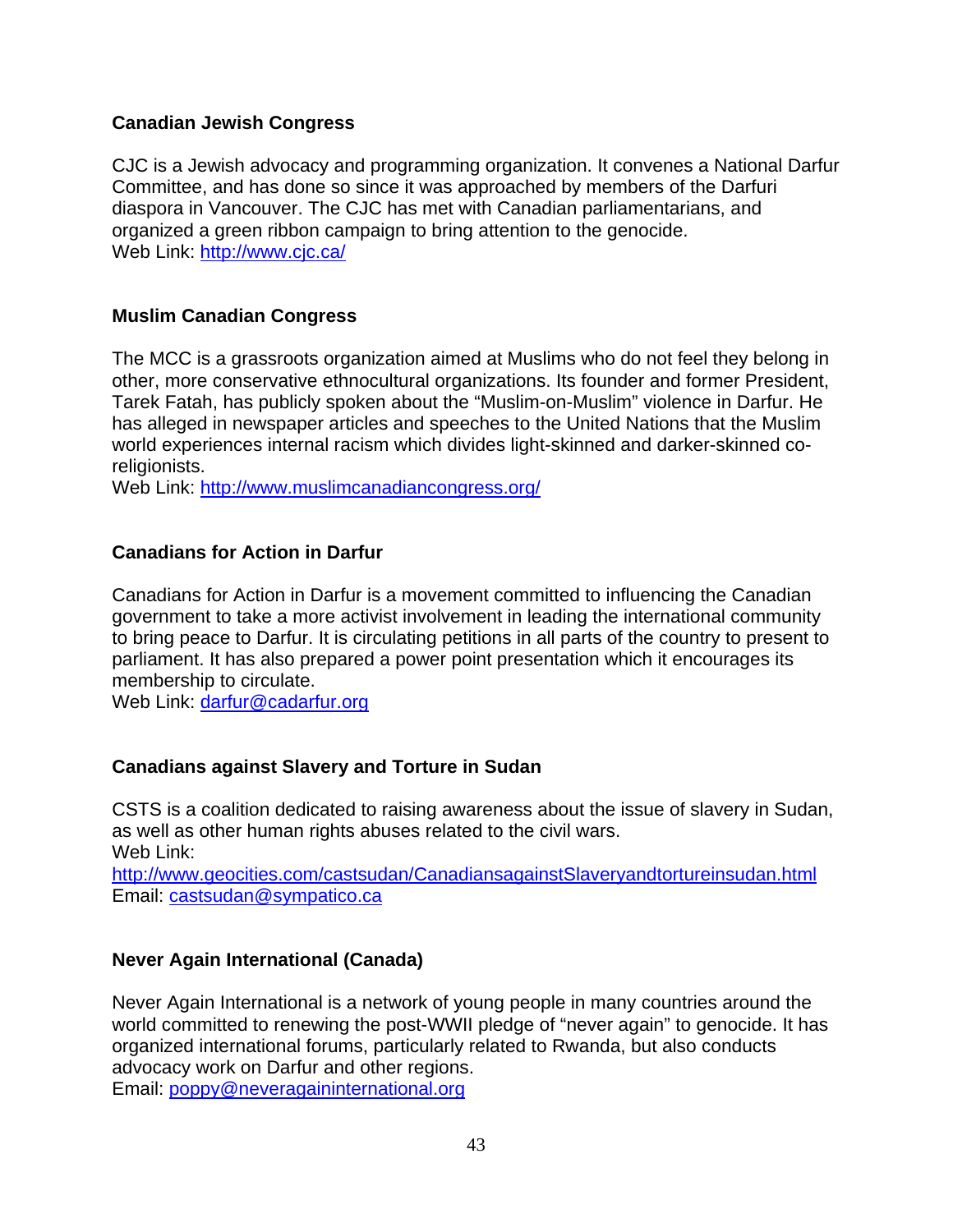### **The Montreal Institute for Genocide and Human Rights Studies**

MIGS is a research institute dedicated to studying the underlying causes of genocide and proposing solutions. It is based out of the History and Sociology/Anthropology departments at Concordia University. Its research approach is comparative and historical. The organization monitors and reports what state broadcasters and newspapers are telling their people in a number of African countries, including Sudan. Web Link: http://migs.concordia.ca/index.html

### **In Their Shoes Canada**

In Their Shoes creates innovative 45-minute presentations targeted to high school students about global issues and crises. Some of the presentations they have prepared focus on Darfur.

Web Link: http://intheirshoescanada.org/

### **Project Equity Canada**

Project Equity is an international umbrella group dedicated to a variety of student and youth-led social justice campaigns. The LEAD (Leadership Education Ambassadors: Darfur) Program trains university and high school students to deliver presentations to their schools about Darfur.

Web Link: http://www.projectequity.org/ Email: mail@projectequity.org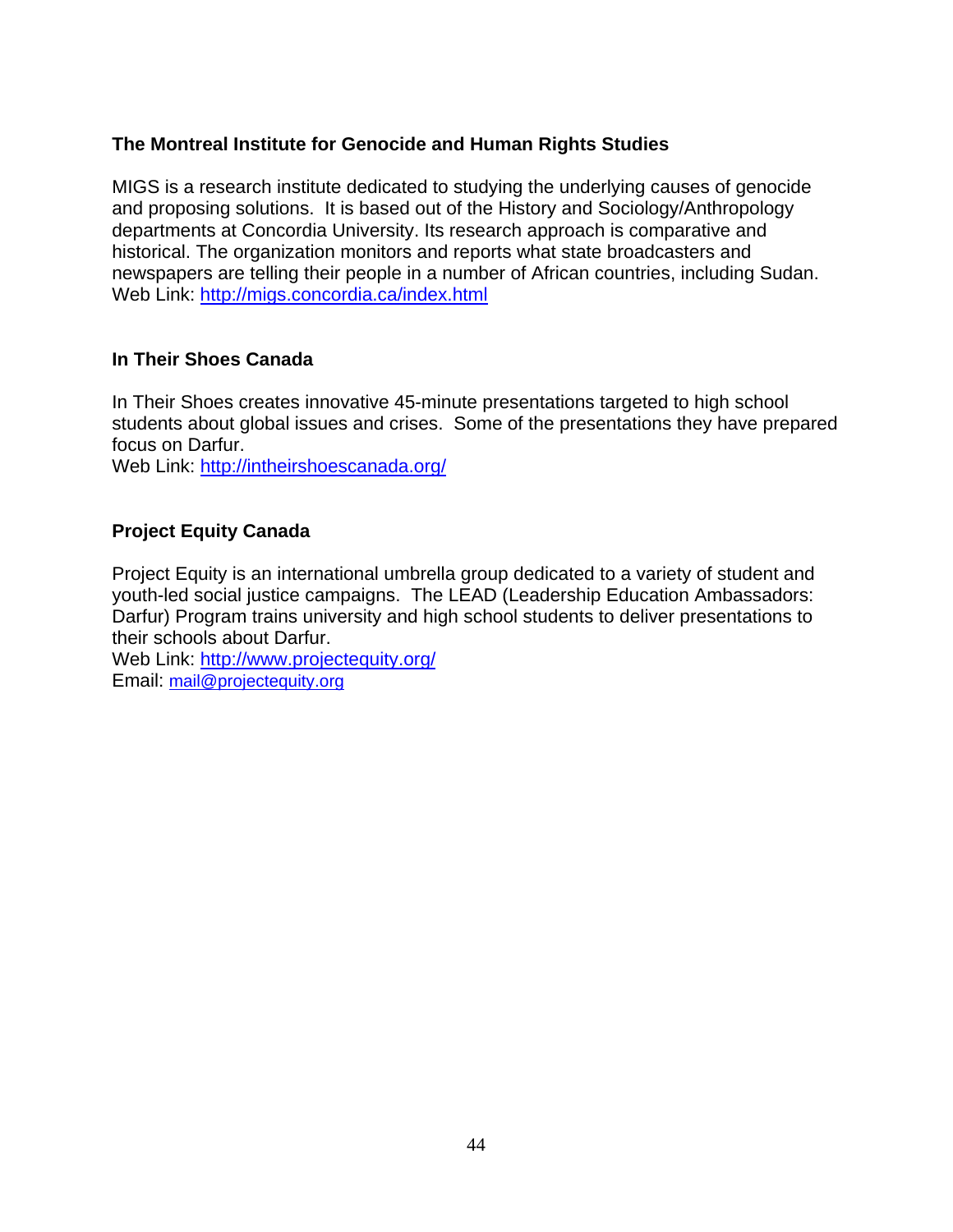# **4. Policy Positions and Priorities of Sudanese Canadians**

# **4.1 Recap of Survey Methodology**

In order to assess the political orientation and policy priorities of Sudanese Canadians, two survey tools were designed and provided to **approximately 110 individuals**. Of these, 77 (seventy-seven) agreed to provide comprehensive responses, for **a response rate of approximately 70%.** 

As outlined in Section 1.3.1 of this paper, these individuals were identified through a combination of random and snowball sampling. Many either hold some position of formal responsibility with a Sudanese-focused community organization, or are regarded as a *de facto* tribal leader within one of the cities visited by this study's researchers. Others who hold no formal leadership position in either a community organization or a tribal network were identified to participate in this survey by virtue of their educational background, their professional achievements, or their general standing in the broader community. These respondents represented both Northerners and Southerners, a variety of tribal affiliations and ethnic backgrounds, different faith traditions, and varying degrees of integration into Canadian life.

This was a highly-educated group with a vast array of academic backgrounds and professional experiences. 66 out of the 77 interviewees (86%) had completed postsecondary education, and 19 (25%) possessed post-graduate degrees. While this group of respondents identified by random and snowball sampling may not be representative of the broader membership of the Sudanese diaspora in Canada, it does, nonetheless, suggest a degree of sophistication and capacity on the part of the Sudanese diaspora within Canada. Notably, these individuals were, almost to a person, extremely well-versed in the politics of Sudan, both past and present, and could therefore be reasonably described as "citizen experts" who could be of great help to Canadian decision makers, especially towards Sudan issues.

The first survey tool used with respondents was a questionnaire that gathered tombstone data, and asked **31 closed-ended questions** pertaining to Sudan and Canada's relationship thereto. That questionnaire offered an opportunity to provide narrative comments. (See Appendix 5)

The second survey tool used with these same 77 respondents was an **open-ended questionnaire** used to guide discussion and to elicit more extensive answers and opinions regarding the state of the Sudanese diaspora in Canada, Canada's foreign policy towards Sudan, and the relationship between the two. (See Appendix 7)

In addition to the administration of these survey tools to 77 respondents, in-depth interviews were conducted with approximately fifteen to twenty (15 to 20) noted community or political leaders from the Sudanese diaspora across Canada.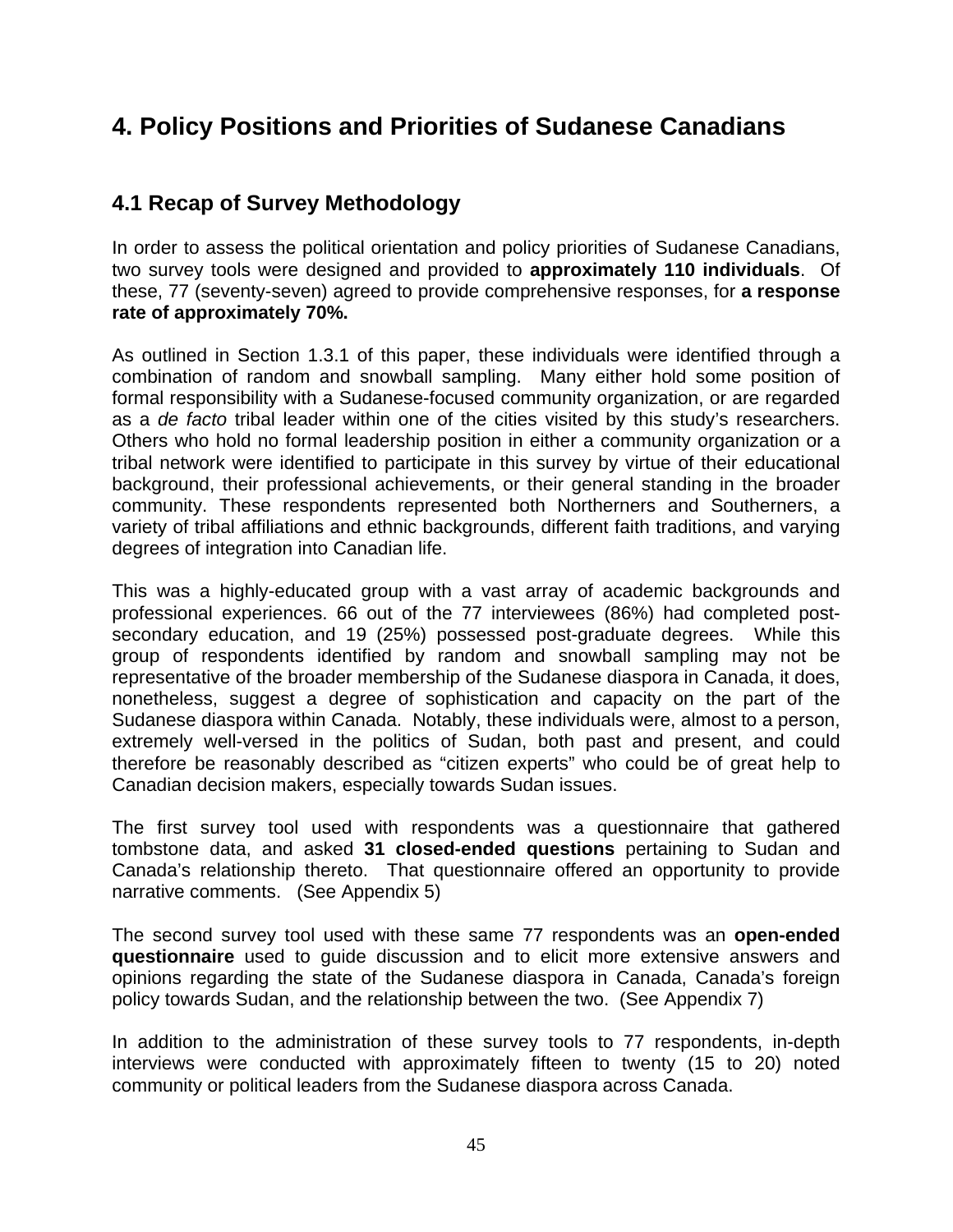What follows is an aggregation of opinions gathered through the administration of these various tools and approaches, and relating to a variety of hot-button current issues.

Direct quotes, which are representative of currents of opinion and common advice expressed by participants, have also been included in italics.

# **4.2 Summary of Findings**

Generally, those respondents who participated in this research exercise felt that Canada should expand its relationship with Sudan. Notably, however, they believe both that Canada should be prepared to intervene to respond to ongoing humanitarian crises in Sudan, and that Canada should normalize its diplomatic relations with Khartoum. While there was disagreement as to whether or not an ICC indictment should have been sought against President Bashir, a strong majority believe that he should be removed from office.

Views about such matters as the effectiveness of Canada's delivery of official development assistance (ODA) to Sudan and the effectiveness of the UNAMID troops in Darfur were also captured.

Across all the topic areas of the questions and answers summarized below, it is noteworthy that, despite the deep geographic and tribal (ethnic) cleavages which persist within the Sudanese community and have been commented upon in previous chapters of the study, *there were no consistent or significant differences of opinion registered along these lines*. Though many questions stimulated divided reactions, few if any broke down reliably according to the geographic, ethnic or religious backgrounds of respondents.

Below is a summary of the views of respondents regarding key questions about Sudan and Canada's relationship thereto. These responses are also presented as pie charts in Appendix 4 to this report. The number of respondents for all 31 scale-based questions below was 77 (N=77).

# **4.3 Canada's Official Involvement in Sudan**

Canada is a major player in ongoing international efforts to restore peace and justice to Sudan. The quantitative survey tool included a number of propositions measuring general perceptions of Canada's role in Sudan.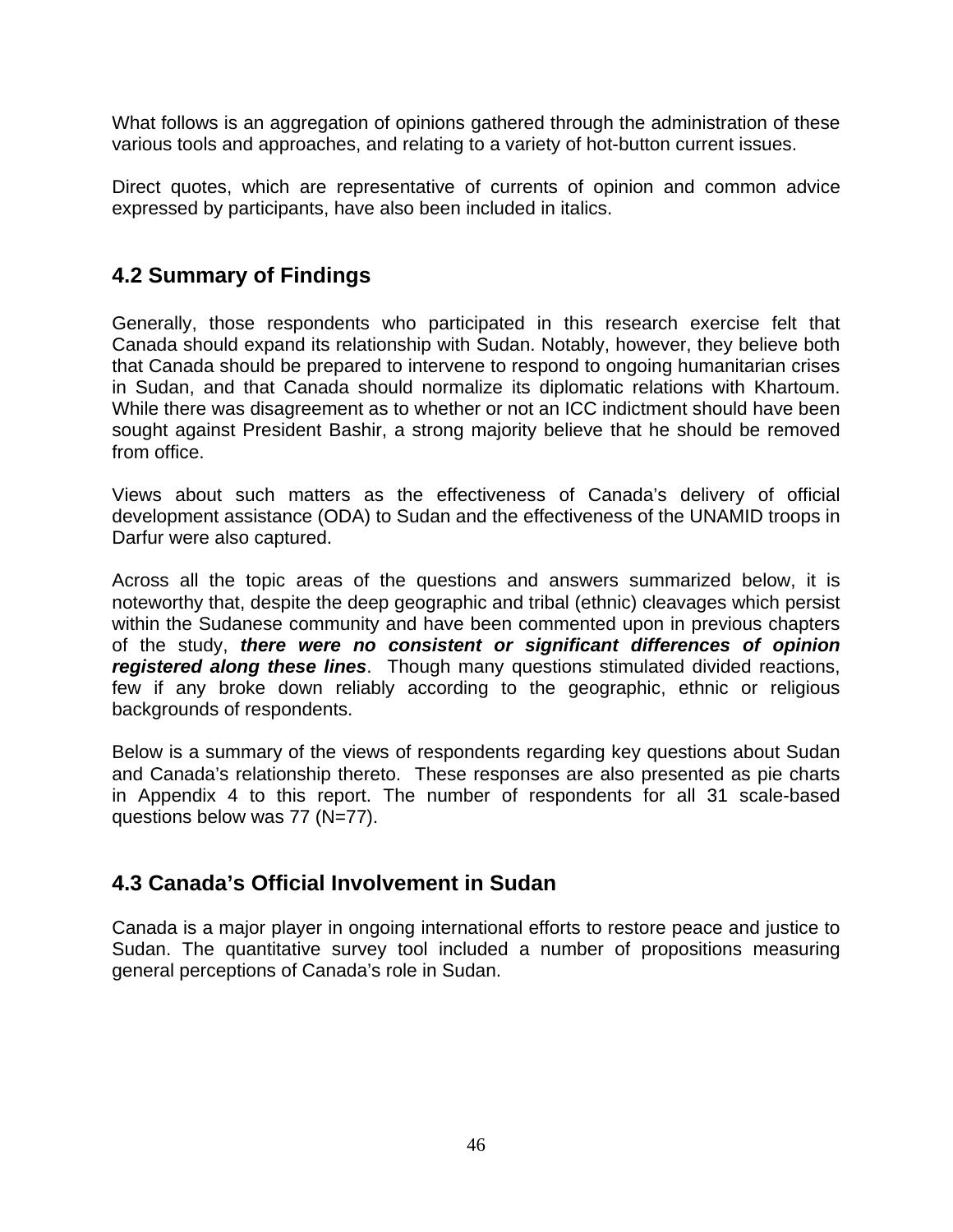### *1. The Canadian government represents a positive force in Sudan.*

The vast majority of respondents (63%) agree that the Canadian government represents a positive role in Sudan. Only 18% disagreed. This suggests that Canada can boast a markedly positive reputation in Sudan.

Strongly agree: 28% Somewhat agree: 35% Neither agree nor disagree: 11% Somewhat disagree: 9% Strongly disagree: 9% Don't know: 8%

> *"Canada is respected and admired by the Sudanese people. There are considerable opportunities for investment and mutual trade between Sudan and Canada."*

### *2. The Canadian government should do more to help the people of Sudan*

Despite Canada's positive reputation – or perhaps because of it – a vast majority (86%) of Sudanese people surveyed strongly agreed that Canada should become more involved in Sudan.

Strongly agree: 86% Agree: 8% Neither agree nor disagree 1% Somewhat disagree: 2% Strongly disagree: 3% Don't know: 1%

> *"Canada's reputation as a neutral, peace-broker state allows it to play a strong role in supporting peace and stability in Sudan. Canada is more suited than any (other) Western country to play a leading role in peace talks..."*

### *3. Canada should not interfere in Sudan's internal conflicts.*

This question – critical to Canadian foreign policy in Sudan, particularly in relation to Darfur – generated an interestingly-divided response. A plurality of respondents disagreed with the proposition, but there was substantial ambivalence (11% neither disagreed nor agreed) and some support for non-interference (28% strongly agreed).

Strongly agree: 28% Somewhat agree: 10% Neither agreed nor disagreed: 11%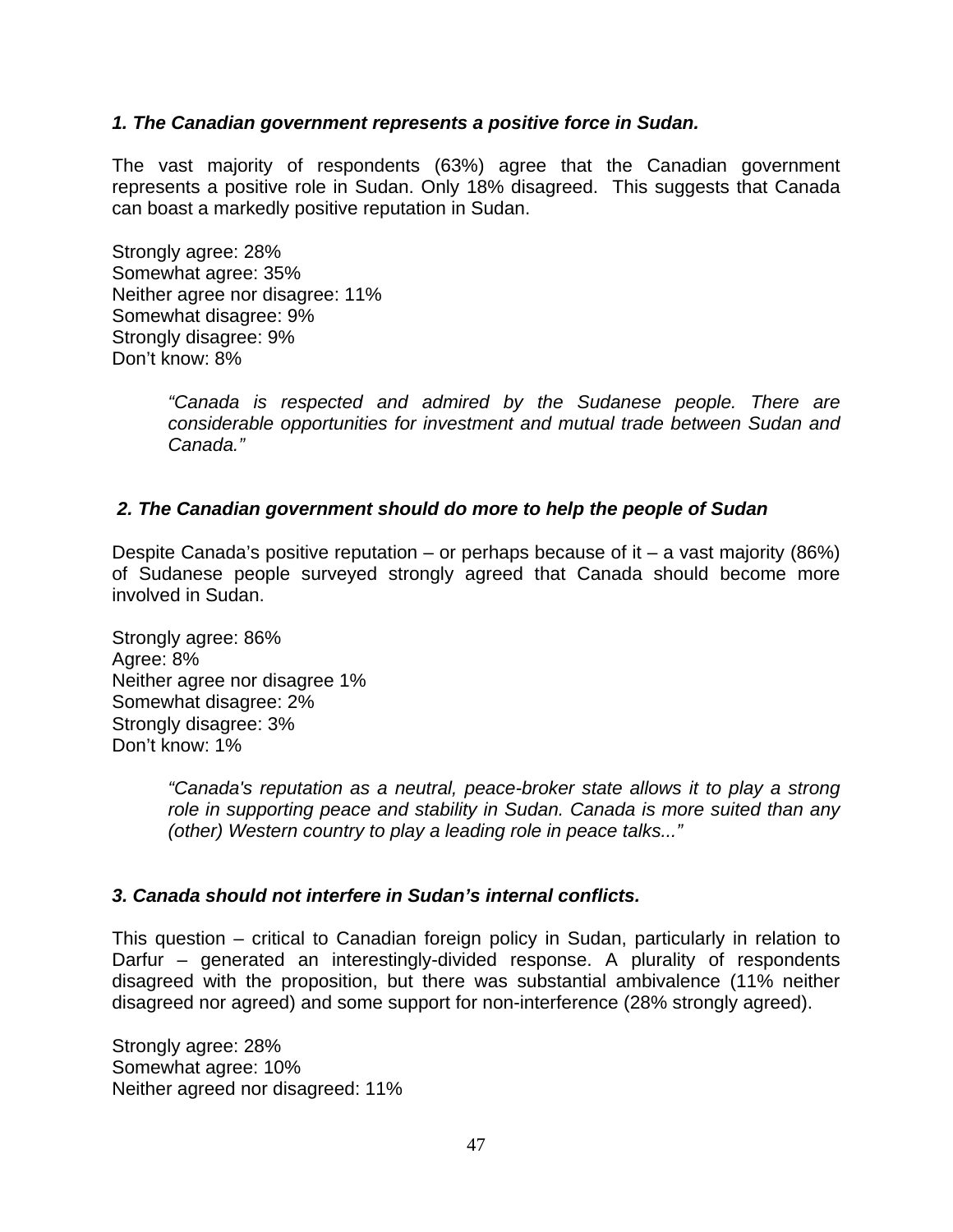Somewhat disagree: 23% Strongly disagree: 31% Don't know: 8%

#### *4. Canada has a responsibility to intervene when civilians are threatened by violence in Sudan.*

Framed differently, participants overwhelmingly agreed that Canada has a "responsibility to protect". 91% of participants agreed that Canada had a responsibility to intervene on behalf of citizens threatened by violence.

Strongly agree: 75% Somewhat agree: 16% Neither agree nor disagree: 2% Somewhat disagree: 7% Strongly disagree: 1% Don't know: 0%

#### *5. Canada should open normal relations with Sudan.*

Interestingly, despite the fact that a majority of Sudanese in Canada have been dispossessed by the current regime in Khartoum, a majority (66%) support the resumption of normal relations between Canada and Sudan.

Strongly agree: 45% Somewhat agree: 21% Neither agree nor disagree: 1% Somewhat disagree: 11% Strongly disagree: 21% Don't know: 1%

> *"The Canadian government should consider a strong economic role with respect to Sudan. It should hinge on interest-free bilateral trade that facilitates Canadian investment and capacity building. Canada should also allow for easier travel between itself and Sudan."*

### *6. Canada should remove economic sanctions on Sudan.*

On the question of maintaining or removing economic sanctions, participants were divided. A slim majority (52%) oppose economic sanctions, in keeping with the above stated preference for normal relations between states. However, a significant portion (29%) strongly disagrees with the proposition.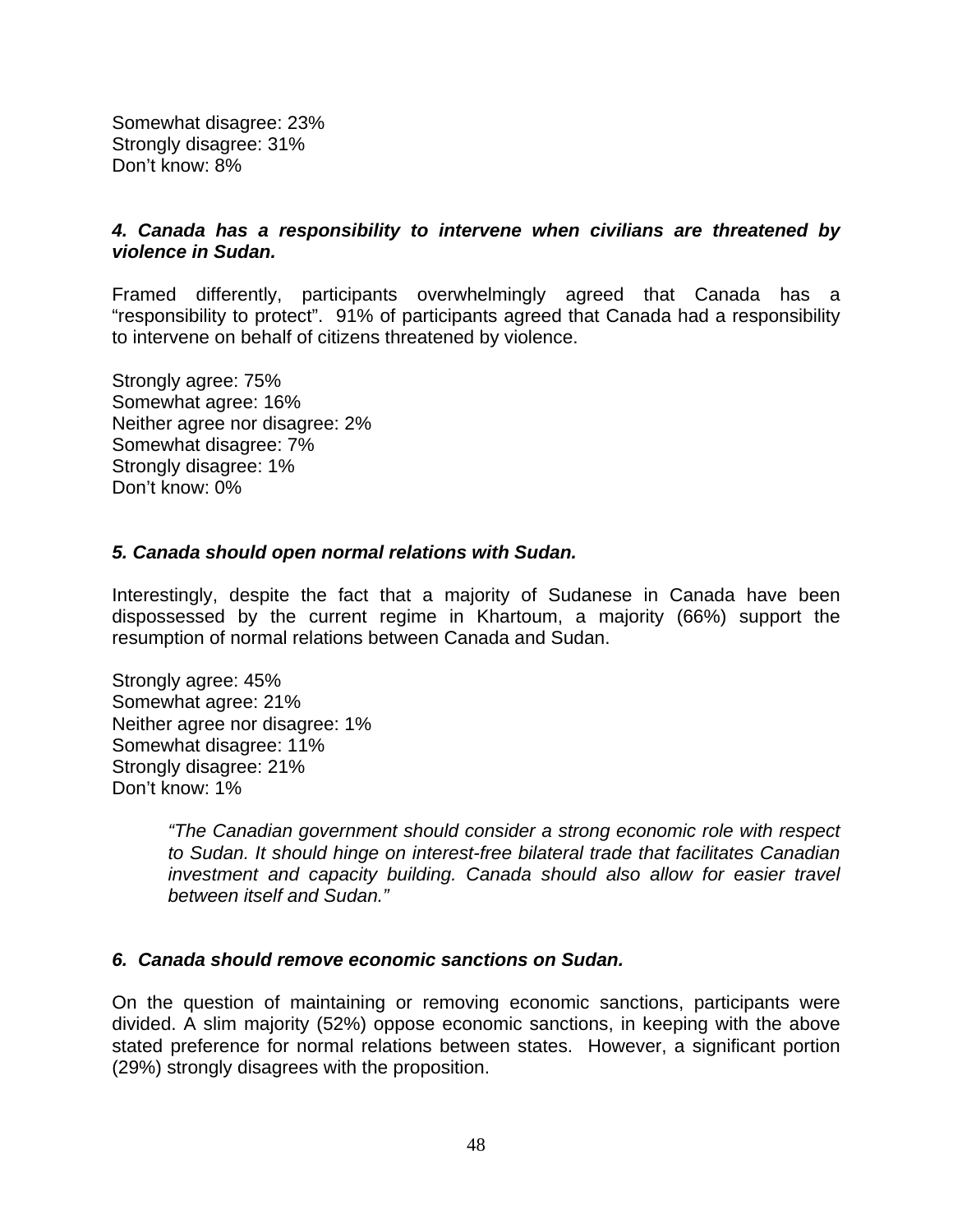Strongly agree: 42% Somewhat agree: 10% Neither agree nor disagree: 4% Somewhat disagree: 10% Strongly disagree: 29% Don't know: 5%

> *"International economic sanctions increase animosity and resistance of the federal government towards increasing international involvement. Sanctions increase poverty and punish the people, not their government. Canada was respected in Sudan while it was following its soft power policy in the past. Assistance requires a relationship toward the government and its institutions, in order to have some influence over its practices. Therefore, institutional cooperation is necessary for effective support and assistance of any kind."*

> *"(The) Canadian government mustn't give any direct assistance to the current Sudan government. Humanitarian assistance must be through international NGOs."*

#### *7. Canada should do more to support Sudanese refugees.*

On this question, there was little deviation. 83% of participants strongly agreed that Canada should provide more support for Sudanese refugees. This result is unsurprising, given the high proportion of former refugees in the community.

Strongly agree: 83% Somewhat agree: 9% Neither agree nor disagree: 4% Somewhat disagree: 1% Strongly disagree: 3% Don't know: 0%

> *"Canada can help the Sudanese refugees by strictly monitoring the treatment of refugees at the Canadian Embassy in Egypt. As a Sudanese immigrant, I have been treated unfairly while passing through this Embassy… Many refugees become stranded there for many years, often having no option but to return back to Sudan..."*

### **4.4 The Provision of Official Development Assistance to Sudan**

In addition to general questions about Canada's role in Sudan, the survey tool assessed the specific issue of official development assistance. Many of the participants had first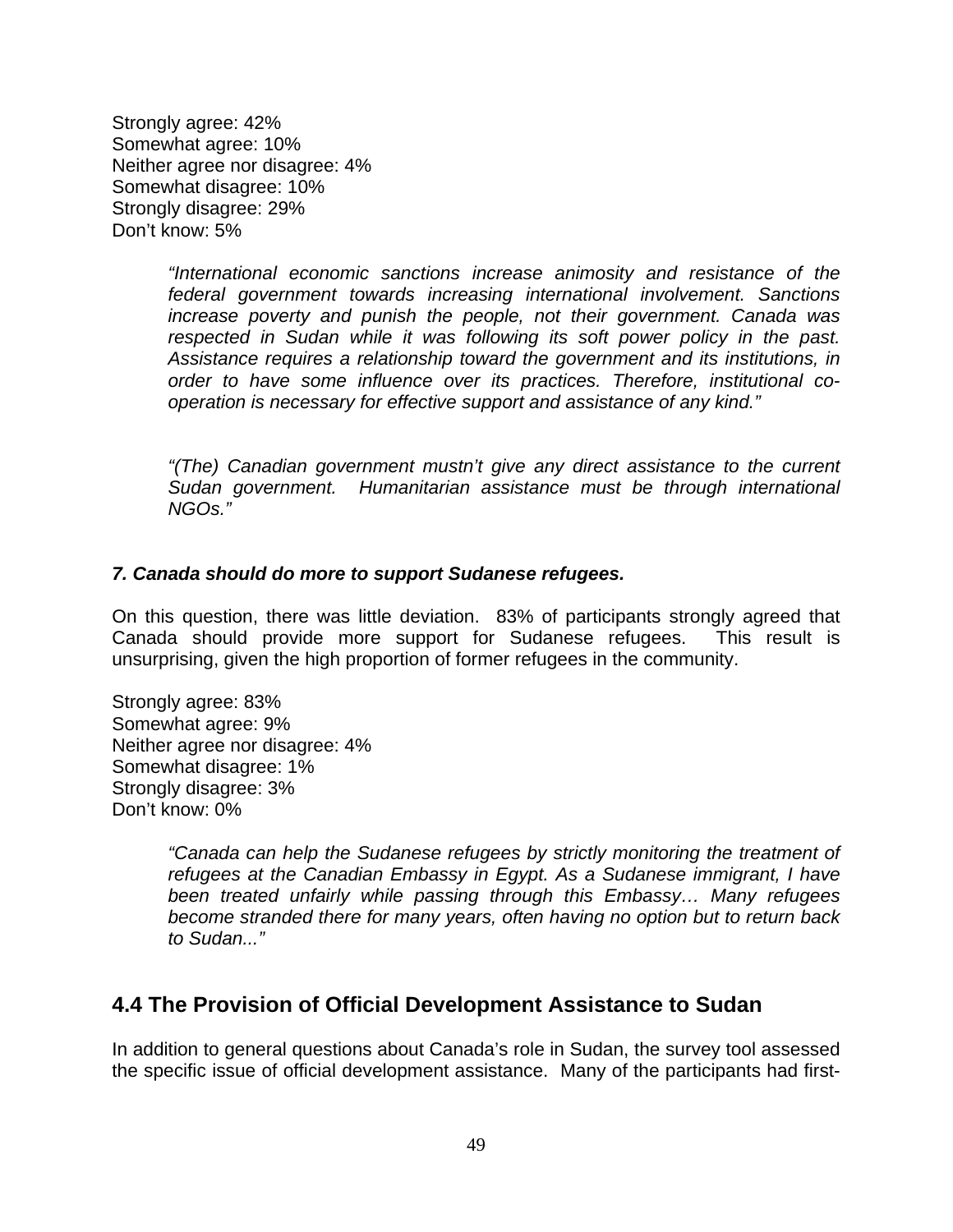hand experience of Canadian development programs in Sudan, and as a result, offered insight into whether and how CIDA-funded programs in Sudan are effective.

### *1. Canadian development assistance sent to Sudan is used effectively.*

No clear result is evident. An equal number of respondents agreed and disagreed with this proposition. A substantial number also admitted to being unable to assess the effectiveness of development assistance to Sudan.

Strongly agree: 11% Somewhat agree: 22% Neither agree nor disagree: 9% Somewhat disagree: 15% Strongly disagree: 17% Don't know: 26%

> *"The Canadian government provides assistance for human rights, women, and issues of political stability. It should also focus on the development of an effective education system and health care services. These have a direct impact on the development of citizens, regardless of whether they're in an urban or rural setting. Canadian assistance should ensure that Sudan is progressing towards a modern, national state that preserves equal rights and opportunities for all of its citizens."*

# **4.5 Darfur Crisis**

One of the most current crucial issues emanating from Sudan is the war in Darfur. In the West, there is considerable disagreement about what ought to be done. In particular, there are concerns about how active a role Canada and other western nations can play in the resolution of the crisis, without engendering further conflict. The questionnaire sought to address some of these specific questions.

### *1. The war in Darfur should be labeled "genocide".*

On this politically-charged issue, the community was relatively divided. The majority (60%) agree with the use of the term genocide. However, 23% strongly disagree. Given the popular acceptance of terming the Darfur crisis as genocide, this suggests a distinct perspective present in the Sudanese community.

Strongly agree: 48% Somewhat agree: 12% Neither agree nor disagree: 4% Somewhat disagree: 13% Strongly disagree: 23%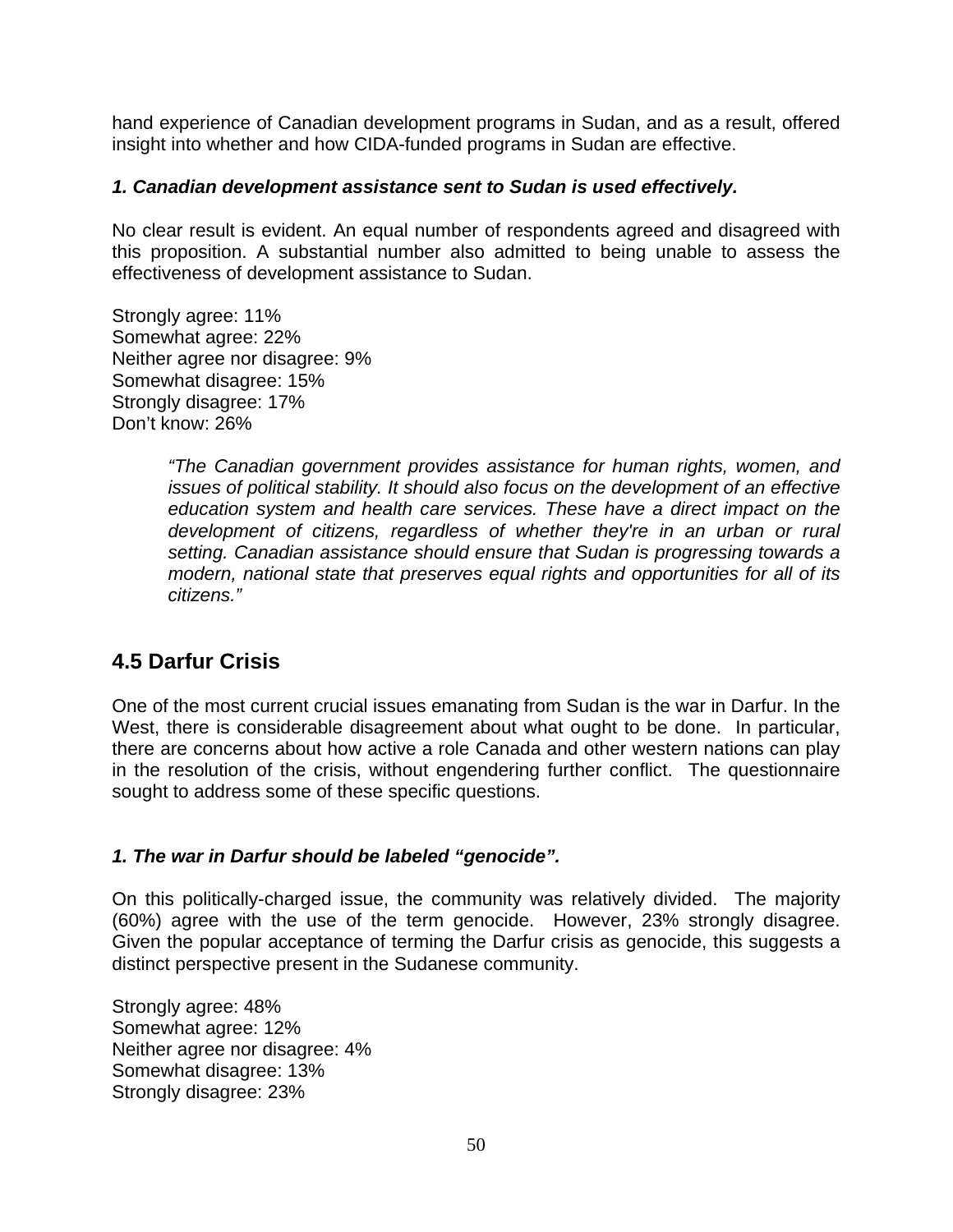Don't know: 0%

*"Canada should put pressure on the U.N. and E.U. to end genocide in Darfur and to protect human rights. Canada should also support the ICC to arrest war criminals. Canada should be well aware of the massacre of millions, the rape of women and the internal displacement of civilians in Darfur. Please help."* 

### *2. The war in Darfur constitutes the worst humanitarian crisis in the world.*

More than half the respondents agree that the war in Darfur constitutes the worst humanitarian crisis in the world today.

Strongly agree: 51% Somewhat agree: 18% Neither agree nor disagree: 4% Somewhat disagree: 8% Strongly disagree: 15% Don't know: 4%

### *3. The AU/UN peacekeeping force in Darfur effectively protects the people of Darfur.*

Respondents indicated generally positive attitudes with regards to the UNAMID peacekeeping force in Darfur.

Strongly agree: 17% Somewhat agree: 46% Neither agree nor disagree: 5% Somewhat disagree: 11% Strongly disagree: 16% Don't know: 7%

### *4. The AU/UN peacekeeping force in Darfur has been inadequately supported by the international community.*

Despite reasonably high levels of satisfaction with the performance of UNAMID, a vast majority (72%) of respondents feel that the peacekeeping force has not been satisfactorily supported.

Strongly agree: 35% Somewhat agree: 38% Neither agree nor disagree: 6% Somewhat disagree: 4%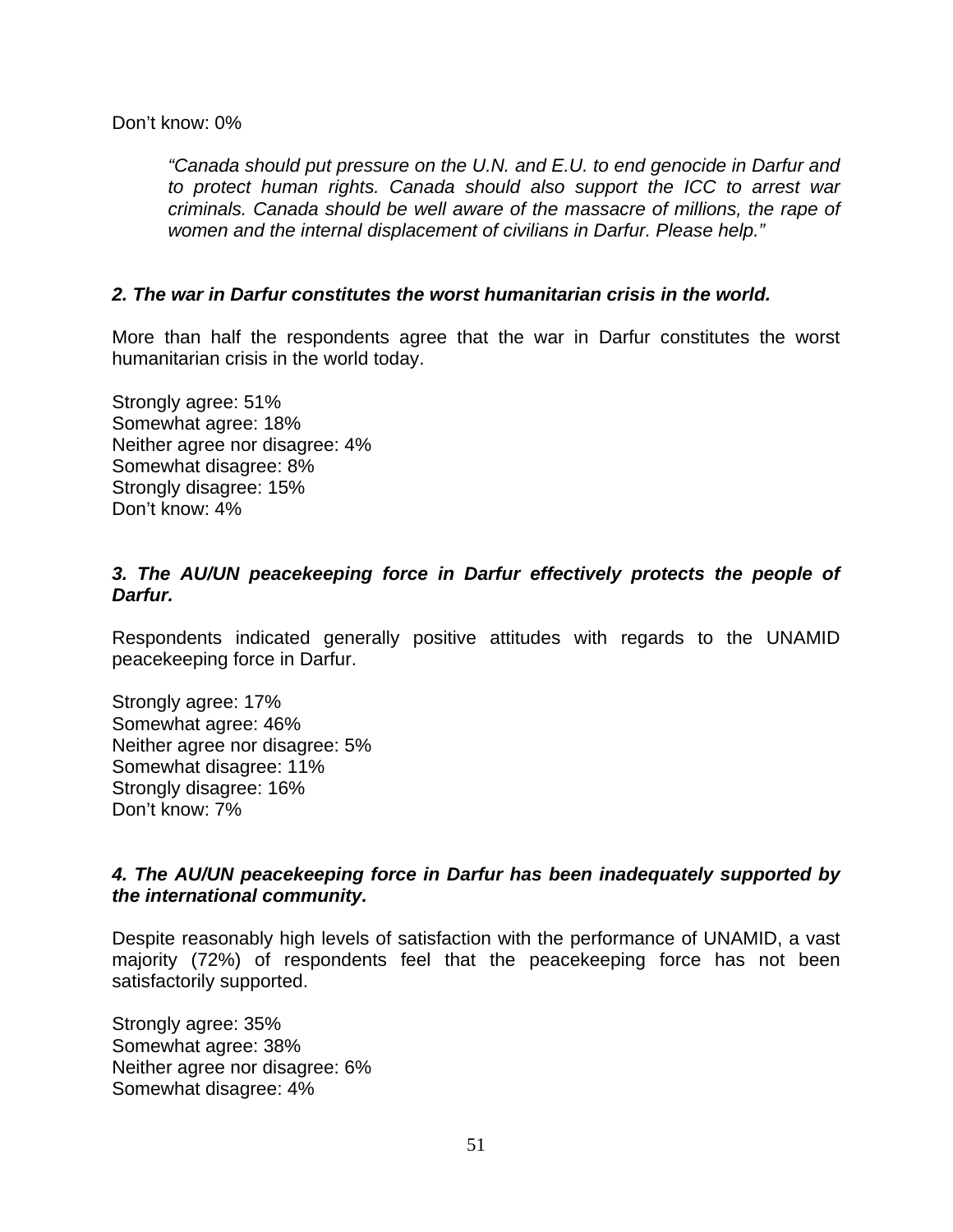Strongly disagree: 13% Don't know: 4%

### *5. The AU/UN peacekeeping force in Darfur should be enlarged.*

A substantial majority of respondents feel that the UNAMID peacekeeping force should be enlarged.

Strongly agree: 46% Somewhat agree: 22% Neither agree nor disagree: 7% Somewhat disagree: 9% Strongly disagree: 7% Don't know: 9%

### *6. The Canadian government should provide more assistance to the AU/UN peacekeeping force in Darfur.*

Over 80% of respondents support the Canadian government assisting UNAMID in a greater capacity.

Strongly agree: 75% Somewhat agree: 12% Neither agree nor disagree: 4% Somewhat disagree: 5% Strongly disagree: 3% Don't know: 1%

> *"Given Canada's experience and numerous NGOs, it can do more regarding economic and technical assistance to Darfur."*

> *"Canada should champion the proposal for the establishment of a No Fly Zone in Darfur, even if it is done as a complement to the current UNAMID proposal. This can prevent aerial attacks on civilians. The government of Sudan uses maneuvers to buy time and avoid penalties. It will only compromise in response to consistent pressure. The Canadian government should use its humanitarian assistance to build infrastructure in Darfur, especially regarding the creation of fresh drinking water wells and health care centres."*

*7. Peacekeeping soldiers from Canada and other Western nations only complicate the situation in Darfur.*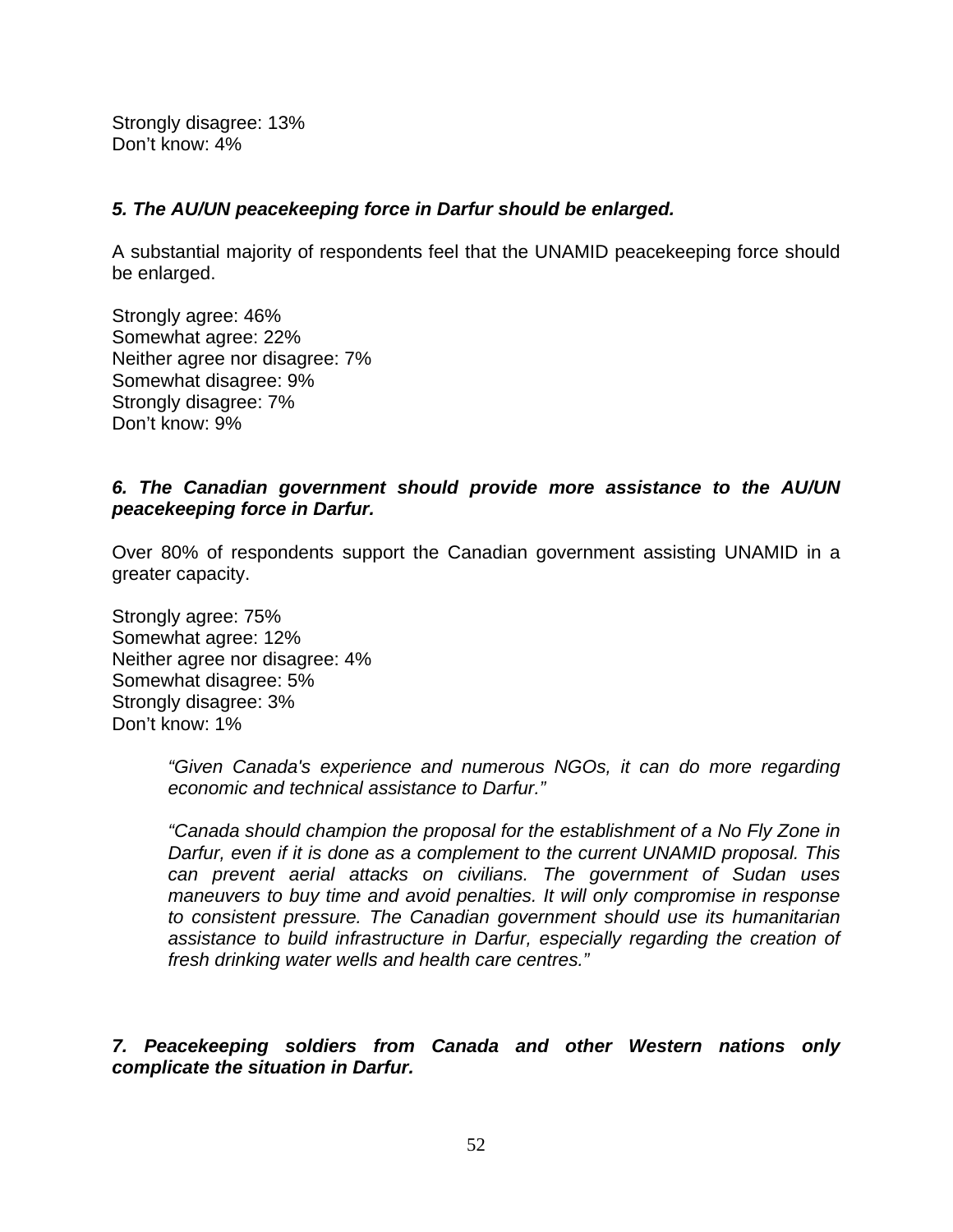Interestingly, a small majority of participants support the presence of Western troops in Sudan, and 44% strongly object to the above proposition. This is at odds with opinion currents in the West, which fear being regarded by Darfurians as representing an occupying force. On this question, it should be noted however, there was a significant divergence of opinions.

Strongly agree: 11% Somewhat agree: 27% Neither agree nor disagree: 9% Somewhat disagree: 9% Strongly disagree: 44% Don't Know: 1%

### *8. Canada should send peacekeepers to Darfur.*

In keeping with responses to the previous proposition, more than two-thirds of respondents agreed that Canada should maintain a peacekeeping presence in Darfur. 57% strongly agreed.

Strongly agree: 57% Somewhat agree: 19% Neither agree nor disagree: 4% Somewhat disagree: 9% Strongly disagree: 8% Don't know: 3%

# **4.6 Political Stability and the Peace Process**

This section of the study discusses the political stability of Sudan, perceptions of the current Al-Bashir-led regime, and prospects for peace.

### *1. The indictment of President Bashir has had a positive impact on peace and stability in Sudan.*

This question generated a variety of strong reactions in either direction. While a substantial majority of participants saw Bashir as a clear antagonist in the conflict and serious impediment to peace and stability, some felt that the ICC indictment created complications on the ground in Sudan.

Strongly agree: 33% Somewhat agree: 16% Neither agree nor disagree: 15% Somewhat disagree: 12%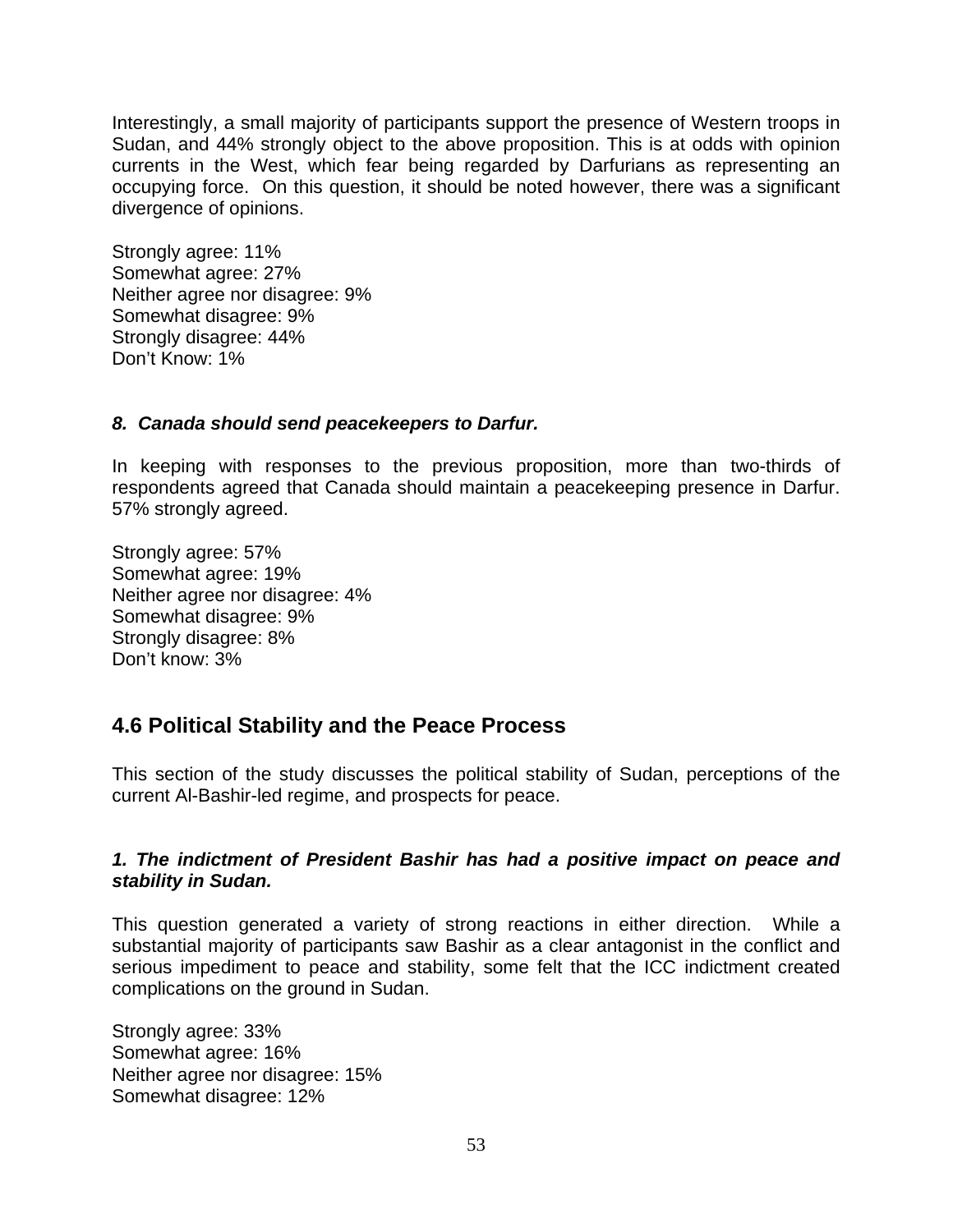Strongly disagree: 21% Don't know 3%

> *"While there are claims that peace is returning to Sudan, the reality is that Bashir is exacerbating internal problems and leading the nation back to civil war. We don't need more war. Enough is enough. Over 2 million people have died in Sudan. The blood runs like the Nile River."*

### *2. The removal of President Bashir is essential to achieving peace in Sudan*.

A strong majority of respondents view the removal of Bashir as a necessary first step towards sustainable peace. This likely reflects the fact that the majority of Sudanese migrants to Canada are refugees, and many – of all ethno-religious backgrounds – can trace their expulsion to the policies of the Bashir regime.

Strongly agree: 49% Somewhat agree: 23% Neither agree nor disagree: 9% Somewhat disagree: 9% Strongly disagree: 7% Don't know: 3%

> "*I feel that Canada does not fully understand the reasons for the collapse of democracy in Sudan. This has been a major cause of conflict in the region. For many years, civil society served as a "security valve" that guarded Sudanese democracy with teeth. Today, the current fanatical regime works night and day to destroy civil society. If Canada conducted a realistic assessment of Sudan, it would conclude that supporting and rebuilding civil society could provide the capacity building necessary to restore stability and democracy."*

> *"There is a problem of trust between the Sudanese government and its citizens. There is also concern over the credibility of the ruling party. There is doubt as to whether the upcoming elections will be honest or not and whether the results can be considered valid. This is important as suspicions over the results may lead to new conflict. Canada should be more considerate of political issues and of the stances of Sudan's various groups".*

### *3. The creation of Sudan Government of National Unity (GNU) has had a positive impact on the people of Sudan*.

Despite antipathy towards President Al-Bashir, a substantial majority of Sudanese expressed optimism with regards to the Government of National Unity, and its prospects for generating rapprochement particularly between the North and South. 59% of respondents feel that the GNU has had a positive impact.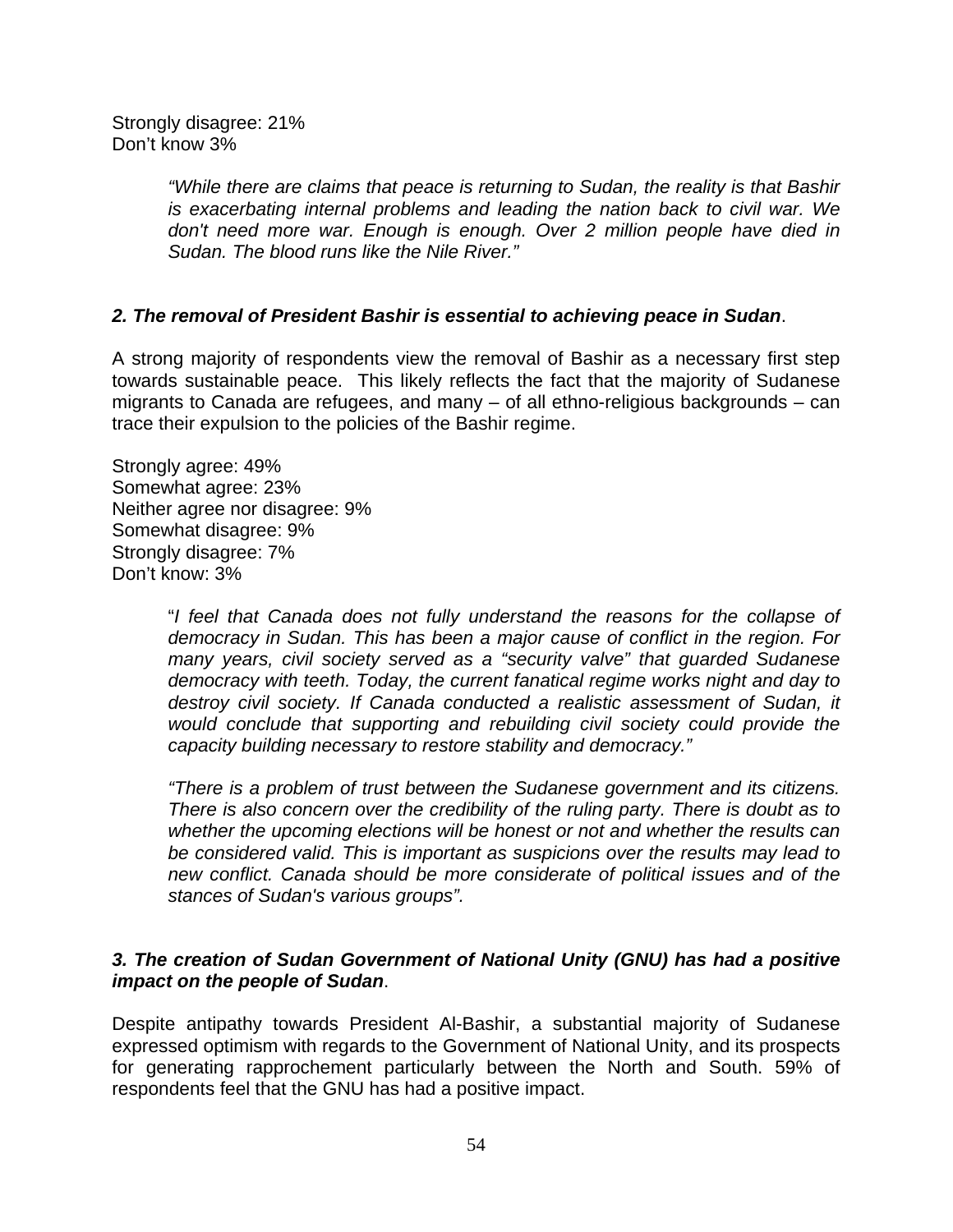Strongly agree: 24% Somewhat agree: 35% Neither agree nor disagree: 11% Somewhat disagree: 8% Strongly agree: 17% Don't know: 5%

> *"The Canadian government should ensure that Sudanese political parties and groups are involved in the peace process. Most peace efforts and development initiatives don't consider alternative parties and their opinions. Canada… should listen to and include other parties, including those who are viewed as enemies of the West. Since CPA and before it, most of the alternative parties have not been vocal and Canada is missing their point of view."*

# **4.7 Unity, Diversity and the Secular State**

Sudan is a deeply-divided society. This inescapable fact plays a role in all major current issues in Sudan as well as in the Diaspora. The researchers considered it useful to engage the issue head-on, to gauge Sudanese attitudes towards diversity. This section also addresses the issue of religion versus secularization.

### *1. Southern Sudan should become an independent state.*

The majority of respondents rejected this proposition. Most leaders of the Southern Sudanese community expressed to the researchers their belief that Sudan could be, and should be made to work as a single state. However, particularly amongst younger community members, there is some continued support for an independent Southern Sudan.

Strongly agree: 21% Somewhat agree: 16% Neither agree nor disagree: 8% Somewhat disagree: 16% Strongly disagree: 34% Don't know: 5%

*"A united, strong, democratic, secular Sudan. This is what I prefer. It is the only option that will bring peace."* 

### *2. Sudan's diversity is its strength.*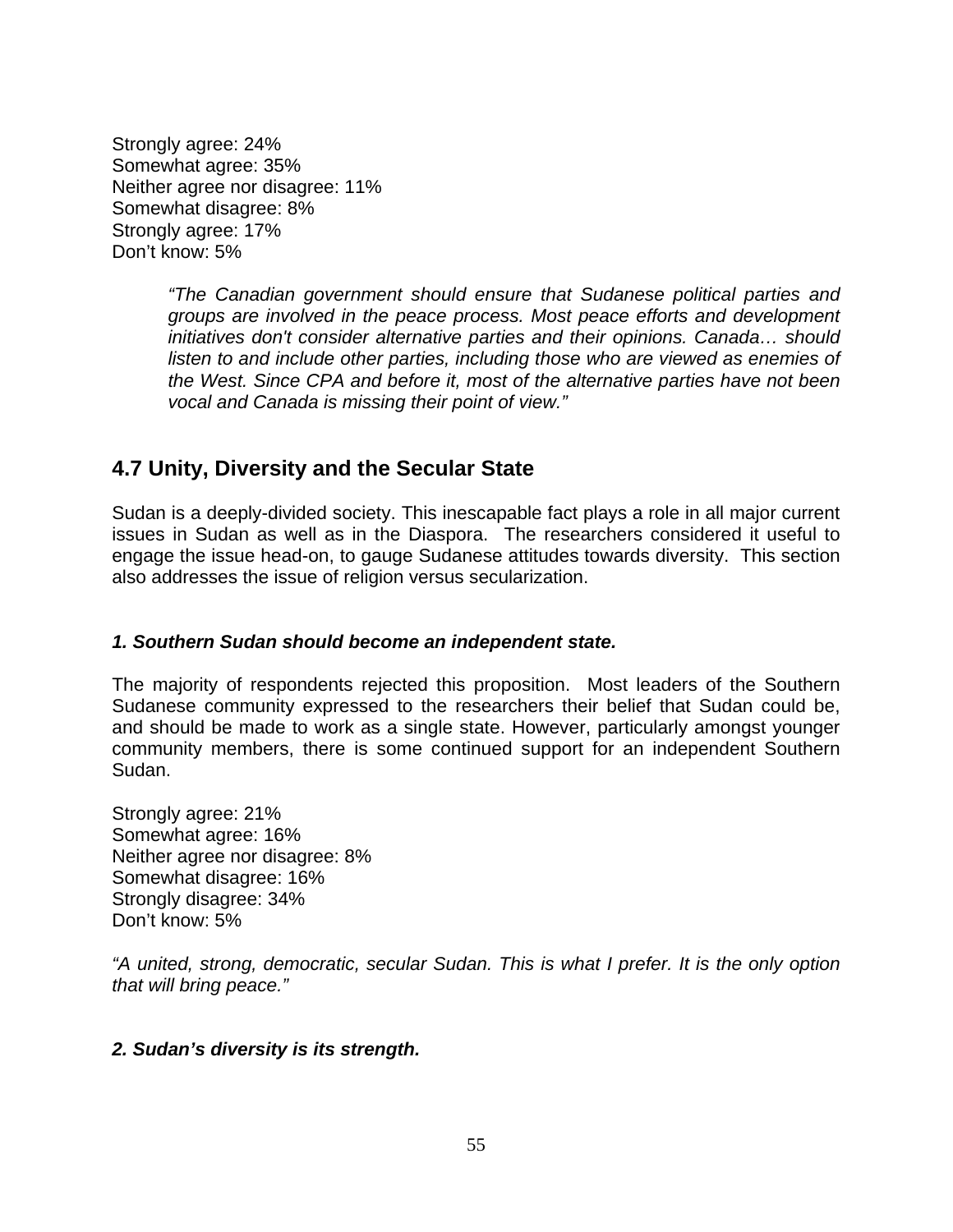Despite decades of civil war, a large majority of respondents expressed the belief that Sudan is strong in its diversity. In part, this may reflect a learning process associated with resettlement in Canada. A number of participants expressed their admiration for the Canadian model of coexistence. This openness to accommodation and diversity also suggests the potential of the Diaspora to impact peace building efforts in a positive way.

Strongly agree: 46% Somewhat agree: 32% Neither agree nor disagree: 3% Somewhat disagree: 11% Strongly disagree: 5% Don't know: 3%

> *"I think there is a need to pay more attention to the growing dangers of tribalism in Sudanese politics and society under the current regime. Up to and until the Islamist movement usurped power from the democratically elected government in 1989, tribalism was gradually waning in most parts of Sudan. The state played a positive role in this through the education system and general policies of recruitment in different state institutions that were largely based on merit. Sadly, the state now is perceived as the main proponent of tribalistic and divisive policies. The vast majority of Sudanese people, I believe, are peaceful and far more tolerant than their present leaders. They don't deserve to be left in their current predicament."*

### *3. Sudan must achieve a true separation of religion and politics.*

A vast majority of respondents strongly agree that the Sudanese state must undergo secularizing reform.

Strongly agree: 69% Somewhat agree: 16% Neither agree nor disagree: 0% Somewhat disagree: 8% Strongly disagree: 4% Don't know: 4%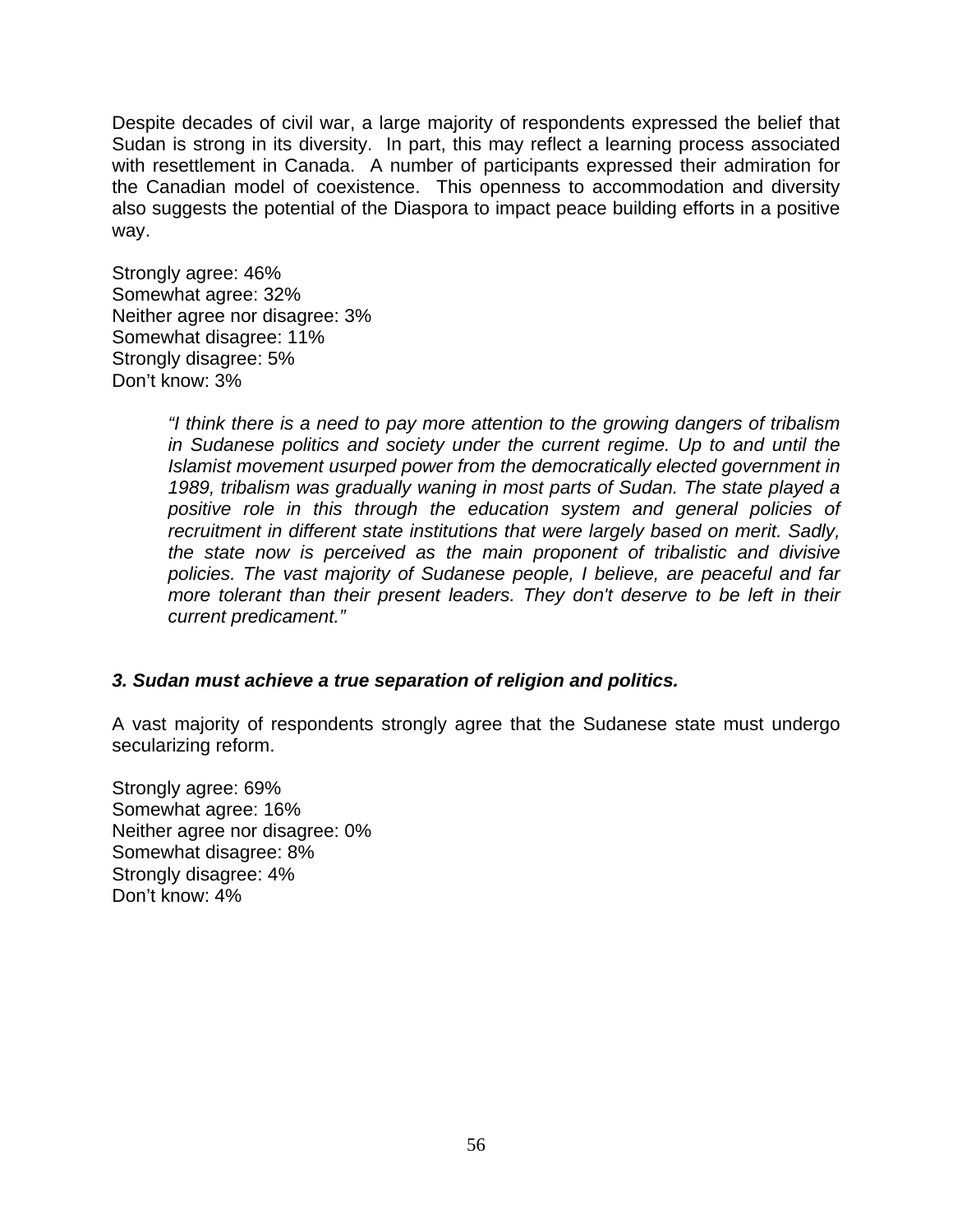# **5. Summary and Recommendations**

# **5.1 Summary:**

This report – conceived as a "Smart Map" - has attempted to profile the size, distribution, organization, and leadership of the Sudanese diaspora in major centres across Canada, as well as to assess and report on the perspectives of a random sampling of community leaders towards the major political issues facing Sudan today and Canada's responses thereto. Given that Canada has made a substantial financial and policy commitment towards Sudan, knowing more about the constitution and dynamics of the Sudanese diaspora in Canada is an important step towards inviting greater participation by a significant group of "citizen experts" and stakeholders in the ongoing review and enhancement of Canada's relationship with that country.

This was a small study with a small budget and extremely limited resources. This meant, necessarily, that the number of cities and communities that could be visited, the amount of time that could be spent attempting to secure the cooperation of the leadership of different components of the broader Sudanese diaspora, and the ability of the report's researchers to make anything more than well-informed "guesstimates" of even such basic facts as the true size of the Sudanese diaspora in Canada, was extremely limited.

Officially, according to the 2006 Canadian Census, there were 12,640 residents of Canada who identified as being of Sudanese origin. This number appears low, by all reasonable estimates, and even by landing statistics complied by Citizenship and Immigration Canada, which found there to have been in excess of 15,000 people landing in Canada from Sudan from 1980 to 2008. While some estimates made by community leaders and respected academics suggest there may be as many as 80,000 Sudanese living in Canada or 20,000+ living in Toronto alone, our own sense is that the total size of the Sudanese diaspora living in Canada is somewhere between 25,000 and 30,000.

Immigration statistics demonstrate that any significant Sudanese migration to Canada has been a relatively recent phenomenon. There was a dramatic increase in the late 1980s due to the upheaval caused by civil war and political instability in Sudan. The majority of Sudanese immigrants have come to Canada since that time as Government-Assisted Refugees (GAR), privately sponsored refugees, and Family Class immigrants. Most have settled in urban centres, as tends to be the case for most immigrant groups, which in turn influenced the choice of population centre studied as part of this project. In the event, those cities visited, surveyed and profiled included Ottawa, Toronto, Hamilton, Kitchener, Winnipeg, Calgary and Edmonton.

At the provincial level, again according to official Census statistics from 2006, Ontario had 6,645 (53%) residents of Sudanese origin, while Alberta had 3,565 (28%).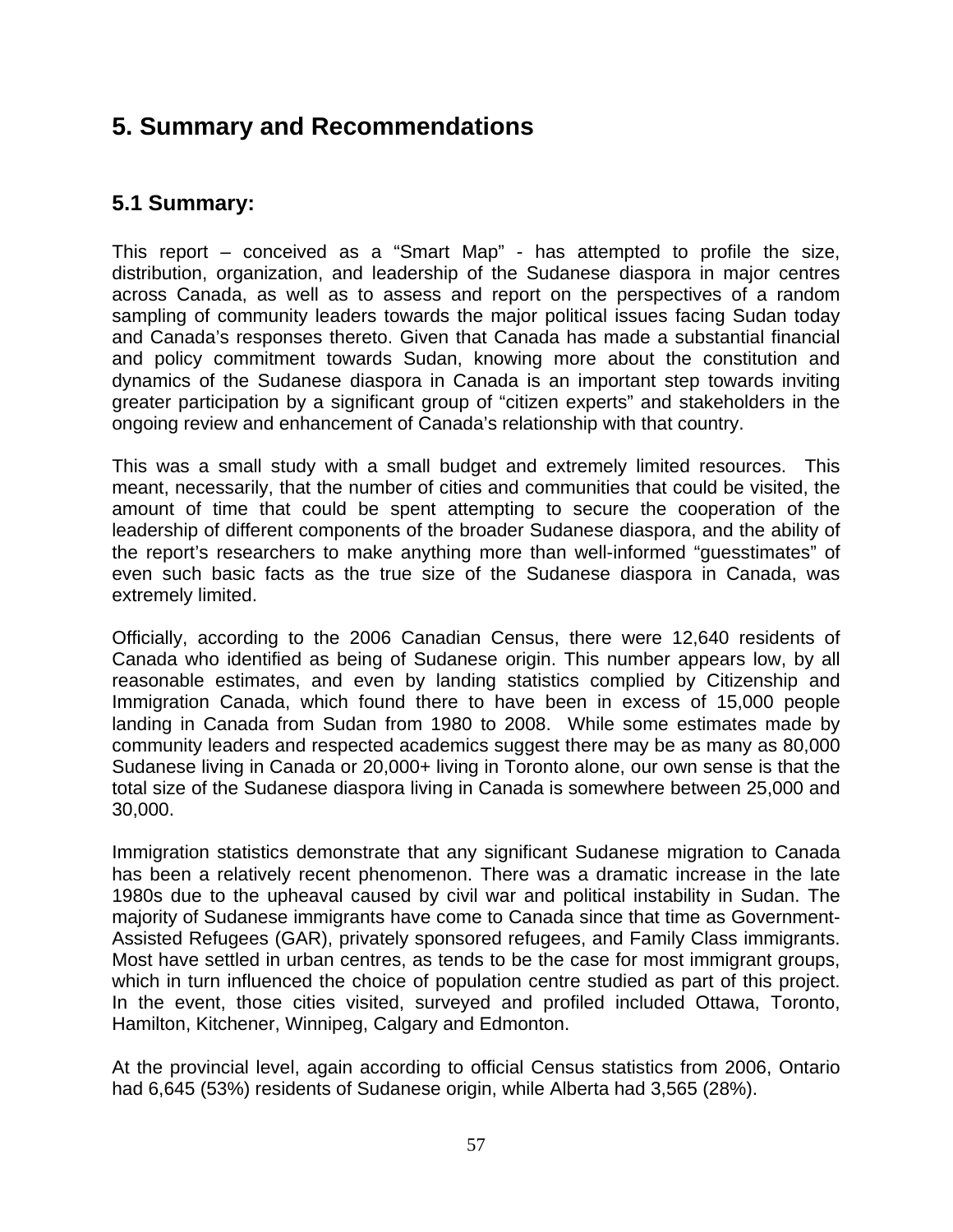Once refugees or immigrants from Sudan arrive in Canada, even if they have strong academic credentials, they often encounter serious difficulty in locating employment opportunities. Anecdotally, our research identified a growing trend among those from Sudan who have arrived in Canada as permanent residents under the Independent class to establish their families in Canada before traveling to work in oil-rich Arab countries such as Saudi Arabia, Kuwait or Qatar.

That said, this report does gather together important information about a community that, while still relatively small as compared to other diaspora communities in Canada, including from other African countries (e.g. Ethiopia, Somalia) $^{29}$ , is nonetheless increasing in size as Sudan continues to suffer from the effects of war, poverty and mismanagement. Sudan is also increasing in relative policy importance, in part because it remains a major recipient of Canadian Official Development Assistance (ODA) even while Canada's overall ODA program shifts emphasis from Africa towards the Americas. It also continues to receive military support through the Department of National Defence.

This study used random and snowball sampling to identify a group of respondents from the Sudanese diaspora in Canada who would be willing to participate in individual and small-group interviews about the distribution, organization and dynamics of the broader community, as well to provide specific responses to a survey instrument designed to assess their views of the current political situation in Sudan and Canada's relationship to that country. Of approximately 110 individuals identified and contacted, 77 agreed to participate fully in the research process. This was a highly-educated group with a vast array of educational backgrounds and professional experiences. 66 out of the 77 interviewees (86%) had completed post-secondary education, and 19 (25%) possessed post-graduate degrees. While this group of respondents identified by random and snowball sampling may not be representative of the broader membership of the Sudanese diaspora in Canada, it does, nonetheless, suggest a degree of sophistication and capacity on the part of the Sudanese diaspora within Canada. Notably, these individuals were, almost to a person, extremely well-versed in the politics of Sudan, both past and present, and could therefore be reasonably described as "citizen experts" who could be of great help to Canadian decision makers, especially towards Sudan issues.

This report confirmed that there is still a tendency for members of the Sudanese diaspora in Canada to organize themselves on the basis of geography, tribal/ethnic affiliation, and religious background. Any such differences that are underscored and perpetuated among these different groups of Sudanese Canadians tend to be attributable to the near-continuous civil war in their shared homeland and deep-rooted racial, ethnic and religious conflicts that have been exploited for military and/or political gain in Sudan.

 $\overline{a}$ 

 $29$  Among the most common African origins reported by self-identified Black Canadians in 2006 were Somali (4.5%), Ghanaian (2.9%) and Ethiopian (2.8%). Source: Statistics Canada – Catalogue no. 97-562.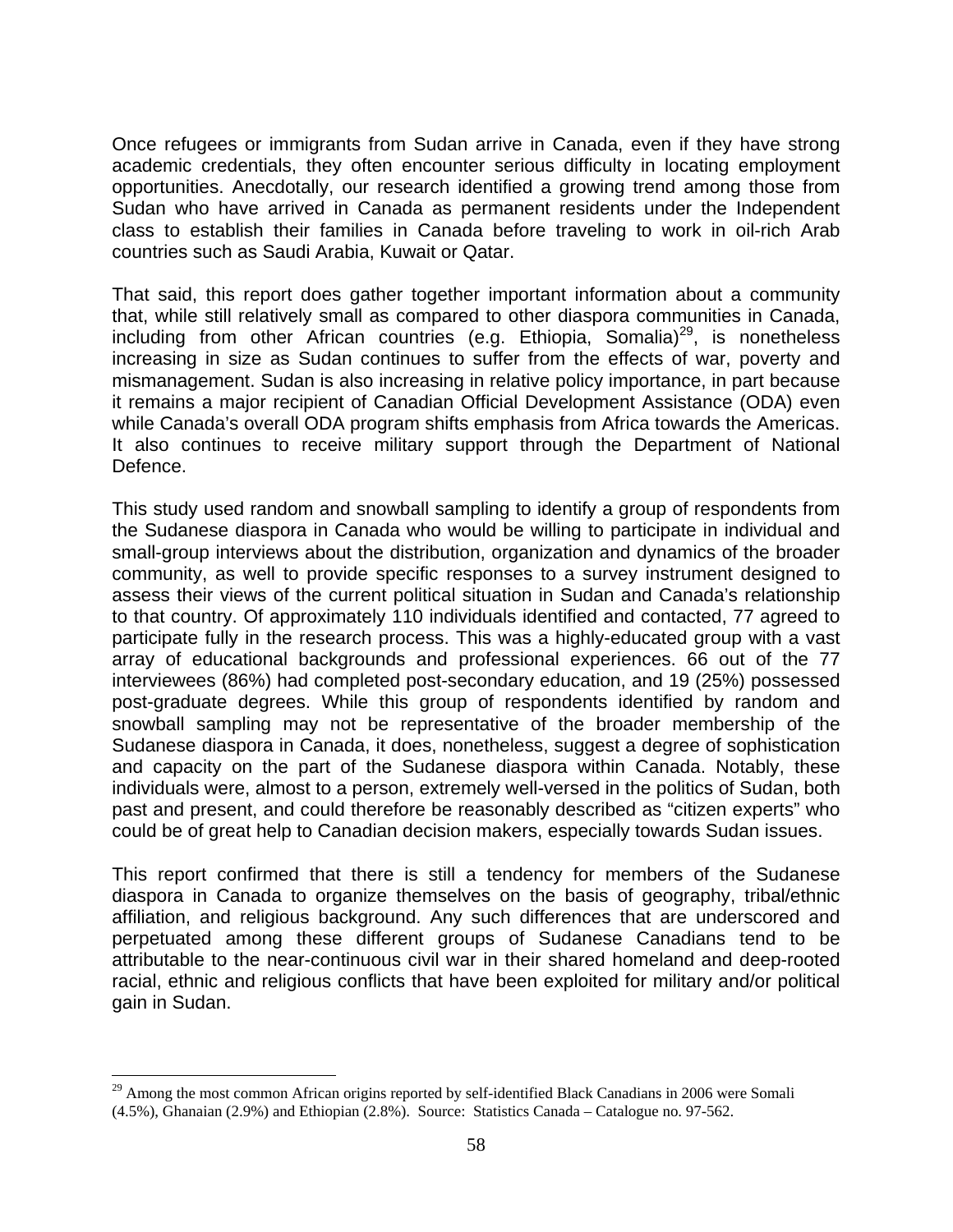However, through open discussions with and comments by respondents participating in this study, we have also observed a tendency for more-established community members to combine together with those who are more newly-arrived to Canada under the umbrella of community-based organizations focused on assisting the process of settlement and integration. While many of these organizations in centres such as Edmonton and Hamilton are focused on particular sub-groups of the larger Sudanese community, with many organized along geographic and/or tribal lines (e.g. organizations exclusively serving Southern Sudanese or Northern Sudanese populations, for instance), there are also encouraging examples of such organizations that provide integration services to all members of the Sudanese diaspora regardless of one's place of origin with Sudan or one's tribal affiliation.

Winnipeg, for instance, in contrast to many of the other cities, boasts a single, multiethnic Sudanese organization: the Sudanese Association of Manitoba (SAM). The organization, led by a southerner, serves the whole Sudanese community, which includes northerners, southerners (including a large contingent of Lost Boys and Girls of Sudan – young men and women who were displaced during the civil war, spent time in refugee camps in Kenya and elsewhere, and were later resettled in North America), Darfurians, Nuba, and others. In 1999, SAM hosted forums in order to discuss how relationships between sub-communities could be strengthened. Unity is thus a central thrust of the organization. (See Section 3.1.4, above)

Notably, for the purposes of this paper, our discussions held across Canada suggest that virtually all of these key community organizations appear to eschew overt political discourse or advocacy. Those organizations within the diaspora communities that are active in political advocacy have overt party or political affiliations (e.g. SPLM chapters in Alberta), and do not typically offer other forms of support or services to their communities. Furthermore, it is commonplace that within the membership of individual community-based organizations serving the Sudanese diaspora there will be a variety of political views and affiliations represented, including affiliations (some loose and notional, some more firm and avid) with more than one national political party in Sudan. This may suggest that members of the diaspora who have shared the experience of leaving Sudan because of the ongoing conflicts and deprivation there are drawn together by that common experience once they settle in Canada, rather than by adherence to a singular political viewpoint.

This possibility was underscored by our somewhat surprising and encouraging finding that there was no obvious correlation between respondents' geographical origin within Sudan, or their tribal affiliation, or their faith tradition, and their responses to a survey of 31 multiple-choice questions regarding the politics of Sudan and the policies of Canada towards Sudan. This, however, would be a valuable question for an expanded research study of the Sudanese diaspora, based upon a much larger sample of the community.

Those survey responses revealed that about 50% of respondents had no hesitation in labeling the war in Darfur as genocide. Around 72% of all respondents agreed that President Bashir is an impediment to peace and must go, although there was less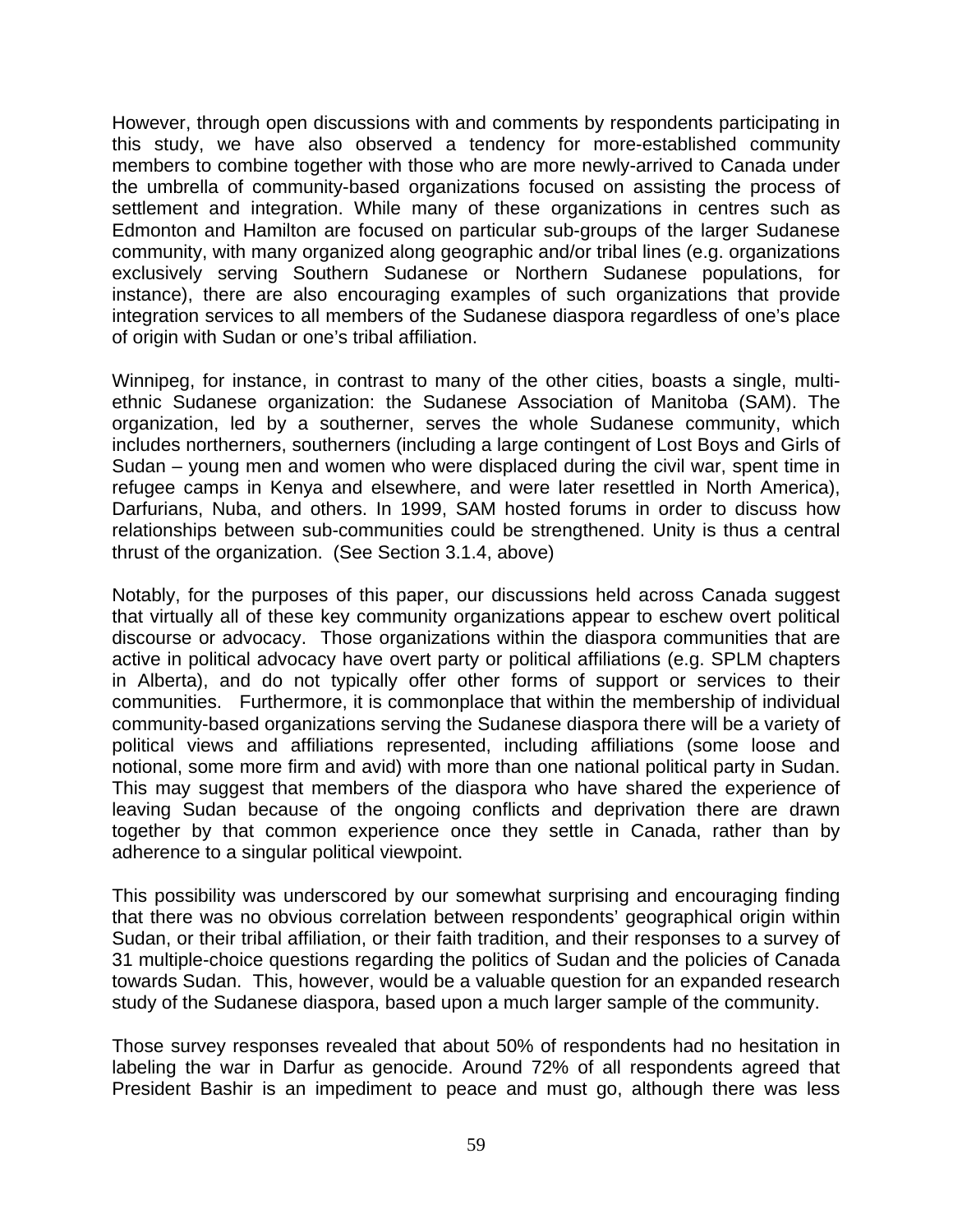robust support for the value of pursuing an ICC indictment against him. (NB: During the course of in-depth discussions with community members, there was a discernible tendency for those respondents from Darfur and other Sudanese communities with strong backgrounds in human rights to be more supportive of indicting Bashir than those with different geographic or professional backgrounds.)

The majority of Sudanese respondents are in favor of a secular state (85%) in Sudan. Sudan is a country where the issues of race, ethnicity, religion and cultural differences lead to overwhelming disputes and civil wars. Yet fully 85% of the Sudanese respondents who participated in our research saw "diversity as strength". Arguably, given Canada's own ongoing commitment to the value of diversity, this finding bodes well for the ongoing ability of the Sudanese diaspora in Canada to integrate and to thrive within broader Canadian society, and to contribute effectively to Canadian policy debates and discussions, including those related to Canada's policies towards Sudan.

# **5.2 Recommendations:**

The intent of this report was not to identify or offer specific recommendations regarding the relationship between Canada's Sudanese diaspora and Canadian foreign policy. Nonetheless, in the course of researching and writing this paper, a number of possible approaches have suggested themselves for enhancing the Government of Canada's knowledge about the Sudanese diaspora, and for increasing the involvement of the Sudanese diaspora in the review and enhancement of Canada's policies towards Sudan. These include:

**1./ THAT** the Sudan Task Force test the findings of this report to see if they are supported by a broader, more comprehensive study that captures the views of a much larger and randomized group of respondents from within the Sudanese diaspora in Canada. This will require substantially larger resources both in terms of time and money. A larger, cross-Canada research team with deeper pockets and the time to establish or reinforce trust-based relationships with community leaders and members all across Canada will be needed to counteract a perhaps unavoidable tendency for the first-generation members of the Sudanese diaspora – those who have lived through and escaped civil war, ethnic strife, government repression, the denial of their most basic human rights, and physical displacement – to be suspicious of attempts led either by the Canadian government or by third-party organizations to gather information about their political views, their ties back to Sudan, their leadership structures, and other types of information that, in their minds, could be put to inappropriate use. Such a comprehensive research study could, among other things, help to bring more clarity to such basic issues as the true size and composition of the Sudanese diaspora living in Canada. It could also delve with more specificity into issues of particular concern to certain quarters of Canada's Sudanese diaspora, with a particular focus on those from the most problematic and conflict-plagued areas in Sudan, including Darfurians, those from the Nuba Mountain region, Blue Nile groups, and Nubians.